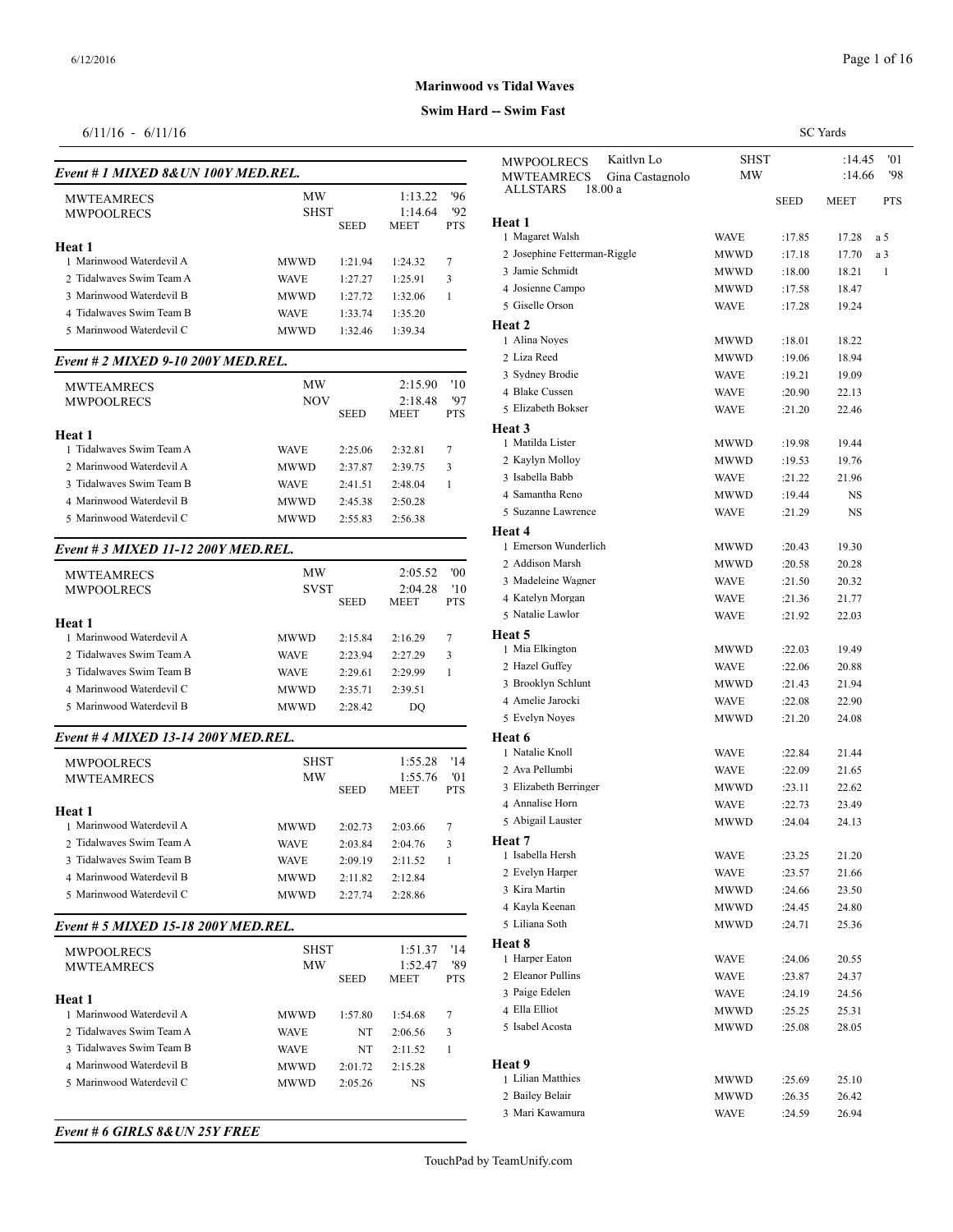**Heat 10**

#### 6/11/16 - 6/11/16

 Isabella Yee MWWD :26.26 28.96 5 Eva Layton WAVE :24.66 NS

 Daniella Knoll WAVE :24.83 25.52 Kathryn Fahy WAVE :24.82 25.80 Eden Erez MWWD :27.09 26.09

# **Marinwood vs Tidal Wa**

#### **Swim Hard**

| -- Swim Fast          |             |             |                 |              |
|-----------------------|-------------|-------------|-----------------|--------------|
|                       |             |             | <b>SC</b> Yards |              |
|                       |             | <b>SEED</b> | MEET            | <b>PTS</b>   |
| Heat 1                |             |             |                 |              |
| 1 Cayden Yock         | MWWD        | :17.47      | 16.75           | a 5          |
| 2 Henry Noblin        | <b>WAVE</b> | :17.25      | 17.55           | a 3          |
| 3 Rhys Garroway Myers | MWWD        | :18.40      | 18.29           | $\mathbf{1}$ |
| 4 Dominic Puccinelli  | WAVE        | :18.98      | 18.78           |              |
| 5 Emerson Henry       | MWWD        | :20.66      | 20.17           |              |
| Heat 2                |             |             |                 |              |
| 1 Aidan Clark         | MWWD        | :21.48      | 19.35           |              |
| 2 Benjamin Mueller    | WAVE        | :20.30      | 19.58           |              |
| 3 Kylan Kime          | <b>WAVE</b> | :20.53      | 20.51           |              |
| 4 Evan Oldham         | <b>WAVE</b> | :20.63      | 20.74           |              |
| 5 Luke Hood           | MWWD        | :20.94      | 21.64           |              |
| <b>Heat 3</b>         |             |             |                 |              |
| 1 Rhett Krawitt       | <b>WAVE</b> | :22.67      | 21.45           |              |
| 2 Miles Rudsenske     | MWWD        | :23.13      | 22.47           |              |
| 3 Charles Gehrman     | WAVE        | :22.20      | 23.24           |              |
| 4 Porter Note         | MWWD        | :24.80      | 23.29           |              |
| 5 Lucas Gallagher     | MWWD        | :25.63      | 28.09           |              |
| <b>Heat 4</b>         |             |             |                 |              |
| 1 Luke Esslinger      | <b>WAVE</b> | :24.90      | 23.02           |              |
| 2 Owen Moynihan       | MWWD        | :25.54      | 23.33           |              |
| 3 Alexander Kemos     | <b>WAVE</b> | :25.06      | 25.75           |              |
| 4 Brady Berringer     | MWWD        | :28.56      | 29.96           |              |
| 5 Henry Kelly         | <b>WAVE</b> | :23.81      | NS              |              |
| Heat 5                |             |             |                 |              |
| 1 Samuel Holst        | <b>WAVE</b> | :25.22      | 22.83           |              |
| 2 Gabrian Levy        | MWWD        | :29.23      | 24.44           |              |
| 3 Julian Roth         | <b>WAVE</b> | :25.40      | 25.47           |              |
| 4 Finn Snekkevik      | MWWD        | :28.00      | 27.62           |              |
| 5 Drake Ludin         | MWWD        | :31.12      | 30.37           |              |
| Heat 6                |             |             |                 |              |
| 1 Joshua Frack        | MWWD        | :32.16      | 28.88           |              |
| 2 Sean O'Driscoll     | WAVE        | :26.42      | 29.47           |              |
| 3 Tanner Wesley       | <b>WAVE</b> | :28.06      | 29.84           |              |
| 4 Quinn McCarthy      | MWWD        | :30.71      | 32.25           |              |
| 5 Benjamin Breiner    | WAVE        | :27.31      | NS              |              |
| Heat 7                |             |             |                 |              |
| 1 Tobin Rivera        | <b>WAVE</b> | :29.48      | 24.57           |              |
| 2 Jakob Snekkevik     | MWWD        | NT          | 33.22           |              |
| 3 Tanner Kosiek       | MWWD        | :31.71      | 33.57           |              |
| 4 Daniel Stathopoulos | <b>WAVE</b> | :29.35      | <b>NS</b>       |              |
| 5 Cooper Burke        | MWWD        | :38.66      | <b>NS</b>       |              |

 Pratyush Srivastava WAVE :31.83 32.86 2 Jack Schulter WAVE :32.55 33.29 Blake Butcher WAVE :30.00 34.87 Luca Sclafani MWWD :41.28 41.16

 Andrew Marks MWWD :24.51 23.92 2 Christopher Gifford MWWD NT 35.16 Eric Snekkevik MWWD NT 35.97 4 Forrest Braygreen WAVE :32.81 NS

| 4 Grace Gehrman            | <b>WAVE</b> | :25.09 | 28.77   | 5 Emers           |
|----------------------------|-------------|--------|---------|-------------------|
| 5 Rachel Johnson           | <b>MWWD</b> | :26.75 | 32.47   | Heat <sub>2</sub> |
| Heat 11                    |             |        |         | 1 Aidan           |
| 1 Siena Ledesma            | <b>WAVE</b> | :25.69 | 25.50   | 2 Benjar          |
| 2 Nicole Knoll             | <b>WAVE</b> | :25.53 | 25.75   | 3 Kylan           |
| 3 Lucia Campo              | MWWD        | :28.34 | 29.01   | 4 Evan 0          |
| 4 Tatiana Kilkenny         | MWWD        | :28.01 | 29.33   | 5 Luke I          |
| 5 Sydney O'Neill           | MWWD        | :28.44 | 29.67   | Heat 3            |
| Heat 12                    |             |        |         | 1 Rhett           |
| 1 Hannah Hirschbein        | <b>WAVE</b> | :26.51 | 25.83   | 2 Miles           |
| 2 Quinn Maturo             | <b>WAVE</b> | :26.18 | 26.18   | 3 Charle          |
| 3 Sophia Sefton            | MWWD        | :30.51 | 26.56   | 4 Porter          |
| 4 Merritt Sellers          | <b>WAVE</b> | :25.71 | 29.67   | 5 Lucas           |
| 5 Simone Kirkland          | MWWD        | :28.92 | 30.87   | <b>Heat 4</b>     |
| Heat 13                    |             |        |         | 1 Luke I          |
| 1 Ashlyn Loiacono          | <b>WAVE</b> | :26.76 | 26.34   | 2 Owen            |
| 2 Katerina Hersh           | <b>WAVE</b> | :26.84 | 29.12   | 3 Alexan          |
| 3 Mariam Amzil             | MWWD        | :34.13 | 30.10   | 4 Brady           |
| 4 Charlotte Ludin          | MWWD        | :34.94 | 31.25   | 5 Henry           |
| 5 Ella Garroway Myers      | MWWD        | :33.75 | 31.25   | Heat 5            |
| Heat 14                    |             |        |         | 1 Samue           |
| 1 Bailey Hedrick           | <b>WAVE</b> | :29.22 | 28.76   | 2 Gabria          |
| 2 Delaney Jackson          | <b>WAVE</b> | :29.01 | 29.07   | 3 Julian          |
| 3 Keelee Fielding          | <b>WAVE</b> | :28.03 | 30.57   | 4 Finn S          |
| 4 Ayla Henry               | MWWD        | :44.68 | 49.84   | 5 Drake           |
| <b>Heat 15</b>             |             |        |         | Heat 6            |
| 1 Maizie O'Connor          | MWWD        | NT     | 36.39   | 1 Joshua          |
| 2 Rayna Chaudhuri          | MWWD        | NT     | 38.47   | 2 Sean (          |
| 3 Avery Belair             | MWWD        | NT     | 47.53   | 3 Tanner          |
| 4 Evelyn Greenfield        | MWWD        | NT     | 51.66   | 4 Quinn           |
| Heat 16                    |             |        |         | 5 Benjar          |
| 1 Reese Maturo             | <b>WAVE</b> | :29.39 | 27.69   | Heat 7            |
| 2 Camille Overend          | <b>WAVE</b> | :29.30 | 30.28   | 1 Tobin           |
| 3 Georgia Doucette         | <b>WAVE</b> | :29.76 | 30.39   | 2 Jakob           |
| 4 Ava Babb                 | <b>WAVE</b> | :29.40 | 32.19   | 3 Tanner          |
| 5 Tessa Holles             | <b>WAVE</b> | :29.65 | NS      | 4 Daniel          |
| Heat 17                    |             |        |         | 5 Coope           |
| 1 Ava Marin                | <b>MWWD</b> | NT     | 30.39   | Heat 8            |
| 2 Patricia Fielding        | <b>WAVE</b> | :30.22 | 30.79   | 1 Pratyu          |
| 3 Hailey Lauster           | <b>MWWD</b> | NT     | 32.01   | 2 Jack S          |
| 4 Anita Widney-Large       | <b>WAVE</b> | :30.42 | 37.51   | 3 Blake           |
| Heat 18                    |             |        |         | 4 Luca S          |
| 1 Stella Josephian         | WAVE        | :30.58 | 27.05   | Heat 9            |
| 2. Alessandra Levi         | <b>WAVE</b> | :37.54 | 37.84   | 1 Andre           |
| 3 Brooke Note              | MWWD        | NT     | 1:09.00 | 2 Christ          |
| 4 Katie Liang              | WAVE        | :42.86 | NS      | 3 Eric S          |
|                            |             |        |         | 4 Forres          |
| $0.0$ <i>time acw coci</i> |             |        |         |                   |

| Event # 7 BOYS 8&UN 25Y FREE     |       |              | <b>Heat 10</b>  |             |    |       |  |
|----------------------------------|-------|--------------|-----------------|-------------|----|-------|--|
| Marty Smith<br><b>MWPOOLRECS</b> | LVS 1 | '00<br>14.05 | Andrew Shumaker | <b>MWWD</b> | NT | 34.78 |  |
| Mike deBack<br><b>MWTEAMRECS</b> | MW    | 17<br>:14.30 | 2 Liam Rhodes   | MWWD        | NI | NS    |  |
| 18.00 a<br><b>ALLSTARS</b>       |       |              |                 |             |    |       |  |

TouchPad by TeamUnify.com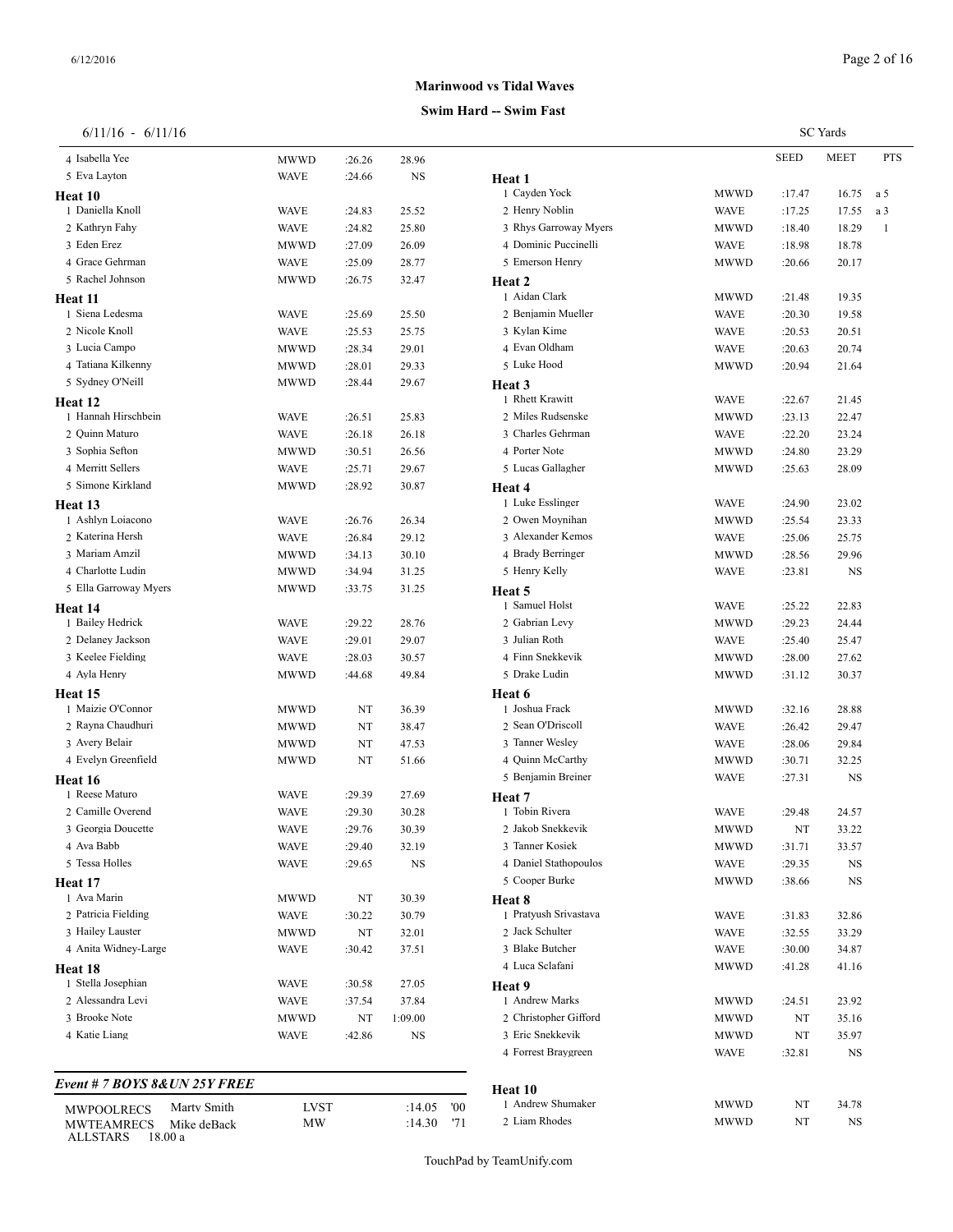SC Yards

## **Marinwood vs Tidal Waves**

## **Swim Hard -- Swim Fast**

| $6/11/16 - 6/11/16$ |  |  |  |  |
|---------------------|--|--|--|--|
|---------------------|--|--|--|--|

| 3 Beau Looney                        | <b>WAVE</b> | :32.93      | NS          |            | 1 Maggie Pitts                       |
|--------------------------------------|-------------|-------------|-------------|------------|--------------------------------------|
| <i>Event # 8 GIRLS 9-10 50Y FREE</i> |             |             |             |            | 2 Hannah Collings<br>3 Madeleine McC |
| Sidney Elwell<br>MWPOOLRECS          | SV          |             | :27.99      | '15        | 4 Rachel Butts                       |
| <b>MWTEAMRECS</b><br>Sally Elton     | MW          |             | :29.35      | '07        | 5 Olivia Brewster                    |
| <b>ALLSTARS</b><br>34.17 a           |             |             |             |            | Heat 10                              |
|                                      |             | <b>SEED</b> | <b>MEET</b> | <b>PTS</b> | 1 Lillianna Dell'O                   |
| Heat 1                               |             |             |             |            | 2 Raney Wolfers                      |
| 1 Adella Frender                     | <b>WAVE</b> | :31.30      | 32.96       | a 5        | 3 Lucienne Hight                     |
| 2 Sara Jordan                        | <b>WAVE</b> | :32.37      | 34.53       |            | 4 Jenevieve Meye                     |
| 3 Rebecca Levy                       | MWWD        | :35.11      | 35.26       | 1          | Heat 11                              |
| 4 Emily Erickson                     | MWWD        | :35.13      | 35.59       |            | 1 Amanda Muelle                      |
| 5 Delaney Degraves                   | <b>MWWD</b> | :34.18      | 35.77       |            | 2 Tara Sridharan                     |
| Heat 2                               |             |             |             |            | 3 Julia Sigel                        |
| 1 Madeline Jarocki                   | <b>WAVE</b> | :32.80      | 34.20       | 3          | 4 Maya Saibel                        |
| 2 Sarani Puri                        | <b>WAVE</b> | :35.33      | 34.89       |            | 5 Molly Goldstein                    |
| 3 Emerald Lin                        | MWWD        | :35.44      | 35.29       |            | Heat 12                              |
| 4 Annesley Krawitt                   | <b>WAVE</b> | :35.69      | 35.44       |            | 1 Sofia Wesley                       |
| 5 Dakota Smith                       | MWWD        | :35.86      | 39.31       |            | 2 Cassidy Potter                     |
| Heat 3                               |             |             |             |            | 3 Madeline Eaton                     |
| 1 Tess Waddy                         | MWWD        | :36.74      | 35.38       |            | 4 Charlotte Lacy                     |
| 2 Sasha Grewal                       | <b>WAVE</b> | :35.92      | 36.02       |            | 5 Marley Nacco                       |
| 3 Olivia Koeppel                     | <b>WAVE</b> | :36.00      | 36.07       |            | Heat 13                              |
| 4 Emilee Rosenstein                  | <b>MWWD</b> | :38.49      | 39.35       |            | 1 Tatsiya Distler                    |
| 5 Ella Baumert                       | MWWD        | :37.61      | 41.44       |            | 2 Sophia Mauro                       |
| Heat 4                               |             |             |             |            | 3 Hannah Ritola                      |
| 1 Eliza Lepyansky                    | <b>WAVE</b> | :36.08      | 36.18       |            | 4 Viola Skolnick                     |
| 2 Clara Guffey                       | <b>WAVE</b> | :36.46      | 37.86       |            | 5 Lilly Kabat                        |
| 3 Julia St John                      | <b>WAVE</b> | :37.13      | 38.98       |            | Heat 14                              |
| 4 Ariel Resende                      | MWWD        | :39.92      | 40.39       |            | 1 Charlotte Philki                   |
| 5 Katherine McPhail                  | MWWD        | :43.48      | 47.64       |            | 2 Elsa Block                         |
| Heat 5                               |             |             |             |            | 3 Fiona McHugh                       |
| 1 Alexis Strack                      | <b>WAVE</b> | :37.86      | 38.86       |            |                                      |
| 2 Elizabeth Hersh                    | <b>WAVE</b> | :38.14      | 39.37       |            | Event # 9 BOYS                       |
| 3 Kate Gifford                       | MWWD        | :43.78      | 44.53       |            | <b>MWPOOLRECS</b>                    |
| 4 Kaitlyn McCarthy                   | MWWD        | :44.25      | 50.04       |            | <b>MWTEAMREC</b>                     |
| 5 Isabella Salvador                  | <b>MWWD</b> | :46.44      | NS          |            | ALLSTARS                             |
| Heat 6                               |             |             |             |            |                                      |
| 1 Abigail Call                       | <b>WAVE</b> | :38.95      | 38.88       |            | Heat 1                               |
| 2 Jillian Manning                    | <b>WAVE</b> | :38.27      | 39.15       |            | 1 Sean Madden                        |
| 3 Lula Ashworth                      | <b>WAVE</b> | :39.42      | 39.57       |            | 2 Jackson Conway                     |
| 4 Alexis Greenfield                  | MWWD        | :47.87      | 48.59       |            | 3 Rodrigo Diaz                       |
| 5 Rory Kearns                        | <b>MWWD</b> | :47.18      | 50.83       |            | 4 Arvin Chaudhur                     |
| Heat 7                               |             |             |             |            | 5 Tudor Quinn                        |
| 1 Nina Bonte                         | WAVE        | :39.73      | 41.13       |            | Heat 2                               |
| 2 Isabella Wagner                    | WAVE        | :39.46      | 42.52       |            | 1 Leo Manwaring                      |
| 3 Scarlett Maguire                   | MWWD        | :48.03      | 48.68       |            | 2 Seth Summers                       |
| 4 Frances O'Connor                   | MWWD        | :48.00      | 50.14       |            | 3 Miles Doucette                     |
| 5 Natalie Note                       | MWWD        | :49.34      | 52.64       |            | 4 Samuel Frack                       |
| Heat 8                               |             |             |             |            | 5 Colby Binder                       |
| 1 Elena Kemos                        | <b>WAVE</b> | :39.85      | 41.59       |            | Heat 3                               |
| 2 Anna Lawrence                      | WAVE        | :40.74      | 43.70       |            | 1 Anton Bogak                        |
| 3 Hanna Jafarpour                    | MWWD        | :52.52      | 47.91       |            | 2 Terence Molloy                     |
| 4 Bella Stanco                       | MWWD        | :50.87      | 53.99       |            | 3 Michael Kulikov                    |
| 5 Paulina Laremont                   | <b>WAVE</b> | :40.95      | NS          |            | 4 Sawyer Goldber                     |

| 2 Hannah Collings                     | WAVE        | :41.71      | 41.93       |            |
|---------------------------------------|-------------|-------------|-------------|------------|
| 3 Madeleine McConnell                 | MWWD        | :53.49      | 55.47       |            |
| 4 Rachel Butts                        | MWWD        | :55.89      | 56.17       |            |
| 5 Olivia Brewster                     | MWWD        | :54.06      | DQ          |            |
| Heat 10                               |             |             |             |            |
| 1 Lillianna Dell'Orto                 | WAVE        | :42.19      | 43.12       |            |
| 2 Raney Wolfers                       | WAVE        | :42.91      | 47.45       |            |
| 3 Lucienne Hight                      | WAVE        | :43.08      | 47.58       |            |
| 4 Jenevieve Meyers                    | MWWD        | NT          | NS          |            |
| Heat 11                               |             |             |             |            |
| 1 Amanda Mueller                      | <b>WAVE</b> | :43.47      | 43.28       |            |
| 2 Tara Sridharan                      | WAVE        | :44.01      | 45.27       |            |
| 3 Julia Sigel                         | WAVE        | :44.76      | 46.06       |            |
| 4 Maya Saibel                         | WAVE        | :44.93      | 46.18       |            |
| 5 Molly Goldstein                     | WAVE        | :44.68      | 47.33       |            |
| Heat 12                               |             |             |             |            |
| 1 Sofia Wesley                        | WAVE        | :45.26      | 44.60       |            |
| 2 Cassidy Potter                      | WAVE        | :47.13      | 45.63       |            |
| 3 Madeline Eaton                      | WAVE        | :46.24      | 46.51       |            |
| 4 Charlotte Lacy                      | WAVE        | :47.49      | 47.56       |            |
| 5 Marley Nacco                        | <b>WAVE</b> | :45.58      | NS          |            |
| Heat 13                               |             |             |             |            |
| 1 Tatsiya Distler                     | <b>WAVE</b> | :43.44      | 46.47       |            |
| 2 Sophia Mauro                        | WAVE        | :54.35      | 58.63       |            |
| 3 Hannah Ritola                       | WAVE        | :51.98      | 59.32       |            |
| 4 Viola Skolnick                      | WAVE        | 1:03.03     | 1:06.89     |            |
| 5 Lilly Kabat                         | WAVE        | :53.29      | NS          |            |
| Heat 14                               |             |             |             |            |
| 1 Charlotte Philkill                  | WAVE        | NT          | 1:05.27     |            |
| 2 Elsa Block                          | WAVE        | 1:05.48     | 1:07.04     |            |
| 3 Fiona McHugh                        | WAVE        | 1:13.17     | 1:08.44     |            |
|                                       |             |             |             |            |
| Event # 9 BOYS 9-10 50Y FREE          |             |             |             |            |
| Zachary McIntyre<br><b>MWPOOLRECS</b> | NR          |             | :27.41      | '13        |
| MWTEAMRECS<br>Connor Bondlow          | МW          |             | :28.63      | '98        |
| <b>ALLSTARS</b><br>34.43 a            |             | <b>SEED</b> | <b>MEET</b> | <b>PTS</b> |
|                                       |             |             |             |            |
| Heat 1<br>1 Sean Madden               |             |             |             |            |
|                                       | MWWD        | :31.71      | 32.00       | a 5        |
| 2 Jackson Conway                      | MWWD        | :34.35      | 34.01       | a 3        |
| 3 Rodrigo Diaz                        | <b>WAVE</b> | :32.82      | 35.45       | 1          |
| 4 Arvin Chaudhuri                     | MWWD        | :36.55      | 39.82       |            |
| 5 Tudor Quinn                         | WAVE        | :35.60      | NS          |            |
| Heat 2                                |             |             |             |            |
| 1 Leo Manwaring-Mueller               | MWWD        | :36.56      | 36.68       |            |
| 2 Seth Summers                        | WAVE        | :40.97      | 36.74       |            |
| 3 Miles Doucette                      | WAVE        | :38.21      | 38.50       |            |
| 4 Samuel Frack                        | MWWD        | :38.34      | 39.02       |            |
| 5 Colby Binder                        | WAVE        | :40.27      | 39.74       |            |
| <b>Heat 3</b>                         |             |             |             |            |
| 1 Anton Bogak                         | MWWD        | :40.05      | 39.16       |            |
| 2 Terence Molloy                      | MWWD        | :38.99      | 40.14       |            |
| 3 Michael Kulikov                     | MWWD        | :41.91      | 41.25       |            |
| 4 Sawyer Goldberg                     | WAVE        | :41.75      | 44.24       |            |

5 Harrison Luhning WAVE :48.56 NS

Maggie Pitts WAVE :41.32 40.48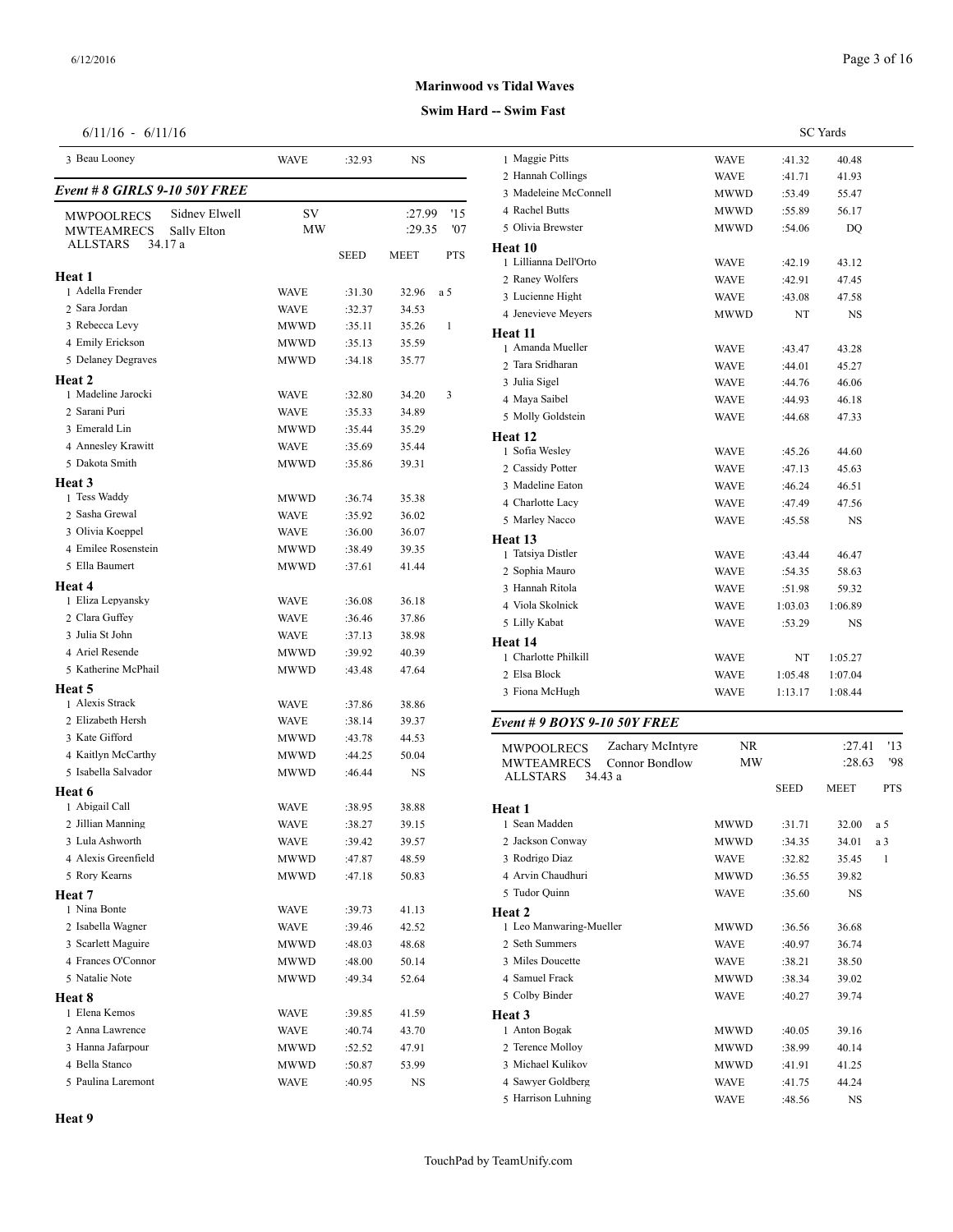| Heat 4            |             |        |       | 3 Lauren Carbul |
|-------------------|-------------|--------|-------|-----------------|
| 1 Cole Simon      | <b>MWWD</b> | :43.86 | 41.90 | 4 Kaya William: |
| 2 Rayhan Syed     | <b>MWWD</b> | :43.97 | 45.01 | 5 Emilia Puccin |
| 3 Dawson Kosiek   | <b>MWWD</b> | :42.97 | 45.51 | Heat 8          |
| 4 William Pierce  | <b>MWWD</b> | :45.47 | 50.63 | 1 Lainey Wank   |
| 5 Rav Culhane     | <b>WAVE</b> | :53.61 | DO.   | 2 Bridget Boyle |
| Heat 5            |             |        |       | 3 Lauren Cheng  |
| 1 Logan Rudsenske | MWWD        | :50.73 | 45.64 | 4 Jacqueline Ma |
| 2. Patrick Knopf  | <b>MWWD</b> | :46.22 | 45.95 | 5 Anna Butts    |
| 3 Arseniy Koroley | <b>MWWD</b> | :54.01 | 55.26 | Heat 9          |
| 4 Brenden Burke   | <b>MWWD</b> | NT     | NS    | 1 Annie Goldste |

## *Event # 10 GIRLS 11-12 50Y FREE*

| Reese Burns<br><b>MWPOOLRECS</b>   | SV          |             | :25.95      | '15          | 4 Madeline Baird                           | <b>MWWD</b> | :37.75      | 38.62       |
|------------------------------------|-------------|-------------|-------------|--------------|--------------------------------------------|-------------|-------------|-------------|
| <b>MWTEAMRECS</b><br>Carmen Eggert | <b>MW</b>   |             | :26.68      | '04          | 5 Jasmine Grady                            | <b>MWWD</b> | :36.93      | <b>NS</b>   |
| <b>ALLSTARS</b><br>30.90 a         |             |             |             |              | Heat 10                                    |             |             |             |
|                                    |             | <b>SEED</b> | <b>MEET</b> | <b>PTS</b>   | 1 Margaret Biggs                           | <b>WAVE</b> | :37.93      | 39.19       |
| Heat 1                             |             |             |             |              | 2 Kendra Rodgers                           | <b>WAVE</b> | :39.06      | 39.52       |
| 1 Angela Tsai                      | <b>MWWD</b> | :28.92      | 29.28       | a 5          | 3 Ryann Rosenstein                         | <b>MWWD</b> | :38.67      | 39.85       |
| 2 Charlotte Deforrest              | <b>WAVE</b> | :30.79      | 30.52       | a 3          | 4 Avery Stanco                             | <b>MWWD</b> | :38.60      | 40.88       |
| 3 Rosie Lucchesi                   | <b>MWWD</b> | :29.34      | 31.01       | $\mathbf{1}$ | 5 Maddie Redmond                           | <b>WAVE</b> | :38.41      | 41.21       |
| 4 Lulu Sunshine                    | <b>WAVE</b> | :30.70      | 31.20       |              | Heat 11                                    |             |             |             |
| 5 Grace Bender                     | <b>MWWD</b> | :31.19      | 31.71       |              | 1 Katie Fielding                           | <b>WAVE</b> | :41.94      | 40.02       |
| Heat 2                             |             |             |             |              | 2 Savanna Hopson                           | <b>MWWD</b> | :44.88      | 44.72       |
| 1 Ruby Wolfers                     | <b>WAVE</b> | :30.92      | 31.65       |              | 3 Nicole Shane                             | <b>WAVE</b> | :39.68      | <b>NS</b>   |
| 2 Kaya Lash                        | <b>MWWD</b> | :31.40      | 31.76       |              | Heat 12                                    |             |             |             |
| 3 Marisa Distler                   | <b>WAVE</b> | :31.25      | 32.33       |              | 1 Logan Jackson                            | <b>WAVE</b> | :46.18      | 46.89       |
| 4 Audrey Nelson                    | <b>MWWD</b> | :32.17      | 32.39       |              | 2 Keely Ganong                             | <b>WAVE</b> | :44.79      | 50.43       |
| 5 Molly Pitts                      | <b>WAVE</b> | :31.96      | 32.54       |              | 3 Georgia Larson                           | <b>WAVE</b> | :48.63      | <b>NS</b>   |
| Heat 3                             |             |             |             |              |                                            |             |             |             |
| 1 Molly Young                      | <b>MWWD</b> | :32.22      | 31.87       |              | Event # 11 BOYS 11-12 50Y FREE             |             |             |             |
| 2 Aliyah San Andres                | <b>WAVE</b> | :32.75      | 32.59       |              | <b>Trent Williams</b><br><b>MWPOOLRECS</b> | MW          |             | :25.3       |
| 3 Zoe McDonough                    | <b>MWWD</b> | :32.67      | 33.30       |              | R.J. Williams<br>MWTEAMRECS                | <b>MW</b>   |             | :24.9       |
| 4 Libby Walsh                      | <b>WAVE</b> | :32.43      | 33.53       |              | <b>ALLSTARS</b><br>30.50a                  |             |             |             |
| 5 Anna Foehr                       | <b>MWWD</b> | :32.86      | 33.57       |              |                                            |             | <b>SEED</b> | <b>MEET</b> |
| Heat 4                             |             |             |             |              | Heat 1                                     |             |             |             |
| 1 Stella Hawthorne                 | <b>WAVE</b> | :32.98      | 32.88       |              | 1 Hudson Wunderlich                        | <b>MWWD</b> | :29.84      | 30.38       |
| 2 Sofia Weinstein                  | <b>MWWD</b> | :33.43      | 33.50       |              | 2 Tor Aune                                 | <b>WAVE</b> | :31.05      | 31.94       |
| 3 Allison Madden                   | <b>MWWD</b> | :33.46      | 34.14       |              | 3 Tanner Erickson                          | <b>MWWD</b> | :31.86      | 32.39       |
| 4 Charlotte Estus                  | <b>WAVE</b> | :32.98      | 34.20       |              | 4 Jackson Pattani                          | <b>WAVE</b> | :32.27      | 33.55       |
| 5 Georgia Harlow                   | <b>WAVE</b> | :33.06      | 34.24       |              | 5 Benjamin Shafer                          | <b>MWWD</b> | :33.82      | 34.65       |
| Heat 5                             |             |             |             |              | Heat 2                                     |             |             |             |
| 1 Ana Oliverez                     | <b>MWWD</b> | :33.85      | 32.81       |              | 1 Dexter Lama                              | <b>WAVE</b> | :33.70      | 34.51       |
| 2 Olivia Letts                     | <b>WAVE</b> | :34.53      | 34.40       |              | 2 Max Bundy                                | <b>WAVE</b> | :33.98      | 34.74       |
| 3 Ashley Winkelmann                | <b>MWWD</b> | :35.02      | 35.69       |              | 3 Max Gutierrez                            | <b>MWWD</b> | :35.48      | 35.64       |
| 4 Sarah Conway                     | <b>MWWD</b> | :34.63      | 35.92       |              | 4 Matthew Toups                            | <b>WAVE</b> | :33.67      | 35.71       |
| 5 Charlotte Tuthill                | <b>WAVE</b> | :33.70      | 36.11       |              | 5 Nicholas Sanchez                         | <b>MWWD</b> | :36.85      | 39.69       |
| Heat 6                             |             |             |             |              | Heat <sub>3</sub>                          |             |             |             |
| 1 Hannah Hood                      | <b>MWWD</b> | :35.22      | 35.01       |              | 1 Calvin Burkhard                          | <b>MWWD</b> | :37.23      | 36.91       |
| 2 Lidia Llanos                     | <b>MWWD</b> | :35.23      | 35.43       |              | 2 Tiansui Chu                              | <b>MWWD</b> | :39.67      | 37.73       |
| 3 Alyssa McCadden                  | <b>WAVE</b> | :35.90      | 36.93       |              | 3 Wesley Bartling                          | <b>MWWD</b> | :39.06      | 38.62       |
| 4 Addison Winship                  | <b>WAVE</b> | :35.37      | 37.38       |              | 4 Eric Sunshine                            | <b>WAVE</b> | :38.88      | 38.64       |
| 5 Jenna Smock                      | <b>WAVE</b> | :35.79      | 37.73       |              | 5 Teymur Fatullayev                        | <b>WAVE</b> | :38.05      | <b>NS</b>   |
| Heat 7                             |             |             |             |              | Heat 4                                     |             |             |             |
| 1 Madeline Dabbah                  | <b>MWWD</b> | :35.54      | 36.08       |              | 1 Sean Pelle                               | <b>MWWD</b> | :39.79      | 40.39       |
| 2 Meredith Case                    | <b>MWWD</b> | :36.40      | 36.79       |              | 2 Nathan Katz                              | <b>WAVE</b> | :40.44      | 41.20       |

| 3 Lauren Carbullido                 | <b>WAVE</b> | :36.31      | 37.20       |            |
|-------------------------------------|-------------|-------------|-------------|------------|
| 4 Kaya Williamson                   | MWWD        | :36.43      | 37.31       |            |
| 5 Emilia Puccinelli                 | <b>WAVE</b> | :36.31      | NS          |            |
| Heat 8                              |             |             |             |            |
| 1 Lainey Wank                       | <b>WAVE</b> | :36.64      | 36.78       |            |
| 2 Bridget Boyle                     | MWWD        | :36.81      | 37.04       |            |
| 3 Lauren Cheng                      | <b>WAVE</b> | :36.79      | 37.68       |            |
| 4 Jacqueline Martin                 | <b>WAVE</b> | :36.79      | 37.95       |            |
| 5 Anna Butts                        | MWWD        | :36.73      | <b>NS</b>   |            |
| Heat 9                              |             |             |             |            |
| 1 Annie Goldstein                   | <b>WAVE</b> | :37.14      | 36.31       |            |
| 2 Grace Whitty                      | <b>WAVE</b> | :37.06      | 36.84       |            |
| 3 Sally Chesloff                    | MWWD        | :36.91      | 37.89       |            |
| 4 Madeline Baird                    | MWWD        | :37.75      | 38.62       |            |
| 5 Jasmine Grady                     | MWWD        | :36.93      | NS          |            |
| Heat 10                             |             |             |             |            |
| 1 Margaret Biggs                    | <b>WAVE</b> | :37.93      | 39.19       |            |
| 2 Kendra Rodgers                    | <b>WAVE</b> | :39.06      | 39.52       |            |
| 3 Ryann Rosenstein                  | MWWD        | :38.67      | 39.85       |            |
| 4 Avery Stanco                      | <b>MWWD</b> | :38.60      | 40.88       |            |
| 5 Maddie Redmond                    | <b>WAVE</b> | :38.41      | 41.21       |            |
| Heat 11                             |             |             |             |            |
| 1 Katie Fielding                    | <b>WAVE</b> | :41.94      | 40.02       |            |
| 2 Savanna Hopson                    | MWWD        | :44.88      | 44.72       |            |
| 3 Nicole Shane                      | <b>WAVE</b> | :39.68      | NS          |            |
| Heat 12                             |             |             |             |            |
| 1 Logan Jackson                     | <b>WAVE</b> | :46.18      | 46.89       |            |
| 2 Keely Ganong                      | <b>WAVE</b> | :44.79      | 50.43       |            |
| 3 Georgia Larson                    | <b>WAVE</b> | :48.63      | <b>NS</b>   |            |
| Event # 11 BOYS 11-12 50Y FREE      |             |             |             |            |
| Trent Williams<br><b>MWPOOLRECS</b> | MW          |             | :25.50      | '04        |
| <b>MWTEAMRECS</b><br>R.J. Williams  | МW          |             | :24.93      | '09        |
| <b>ALLSTARS</b><br>30.50 a          |             |             |             |            |
|                                     |             | <b>SEED</b> | <b>MEET</b> | <b>PTS</b> |
| Heat 1                              |             |             |             |            |
| 1 Hudson Wunderlich                 | MWWD        | :29.84      | 30.38       | a 5        |
| 2 Tor Aune                          | <b>WAVE</b> | :31.05      | 31.94       | 3          |
| 3 Tanner Erickson                   | <b>MWWD</b> | $-31.86$    | 32.39       | -1         |

| 2 Tor Aune          | <b>WAVE</b> | :31.05 | 31.94     | 3 |
|---------------------|-------------|--------|-----------|---|
| 3 Tanner Erickson   | MWWD        | :31.86 | 32.39     | 1 |
| 4 Jackson Pattani   | <b>WAVE</b> | :32.27 | 33.55     |   |
| 5 Benjamin Shafer   | MWWD        | :33.82 | 34.65     |   |
| Heat 2              |             |        |           |   |
| 1 Dexter Lama       | <b>WAVE</b> | :33.70 | 34.51     |   |
| 2 Max Bundy         | <b>WAVE</b> | :33.98 | 34.74     |   |
| 3 Max Gutierrez     | <b>MWWD</b> | :35.48 | 35.64     |   |
| 4 Matthew Toups     | <b>WAVE</b> | :33.67 | 35.71     |   |
| 5 Nicholas Sanchez  | MWWD        | :36.85 | 39.69     |   |
| Heat 3              |             |        |           |   |
| 1 Calvin Burkhard   | <b>MWWD</b> | :37.23 | 36.91     |   |
| 2 Tiansui Chu       | <b>MWWD</b> | :39.67 | 37.73     |   |
| 3 Wesley Bartling   | MWWD        | :39.06 | 38.62     |   |
| 4 Eric Sunshine     | <b>WAVE</b> | :38.88 | 38.64     |   |
| 5 Teymur Fatullayev | <b>WAVE</b> | :38.05 | <b>NS</b> |   |
|                     |             |        |           |   |
| Heat 4              |             |        |           |   |
| 1 Sean Pelle        | <b>MWWD</b> | :39.79 | 40.39     |   |

SC Yards

**Swim Hard -- Swim Fast Marinwood vs Tidal Waves**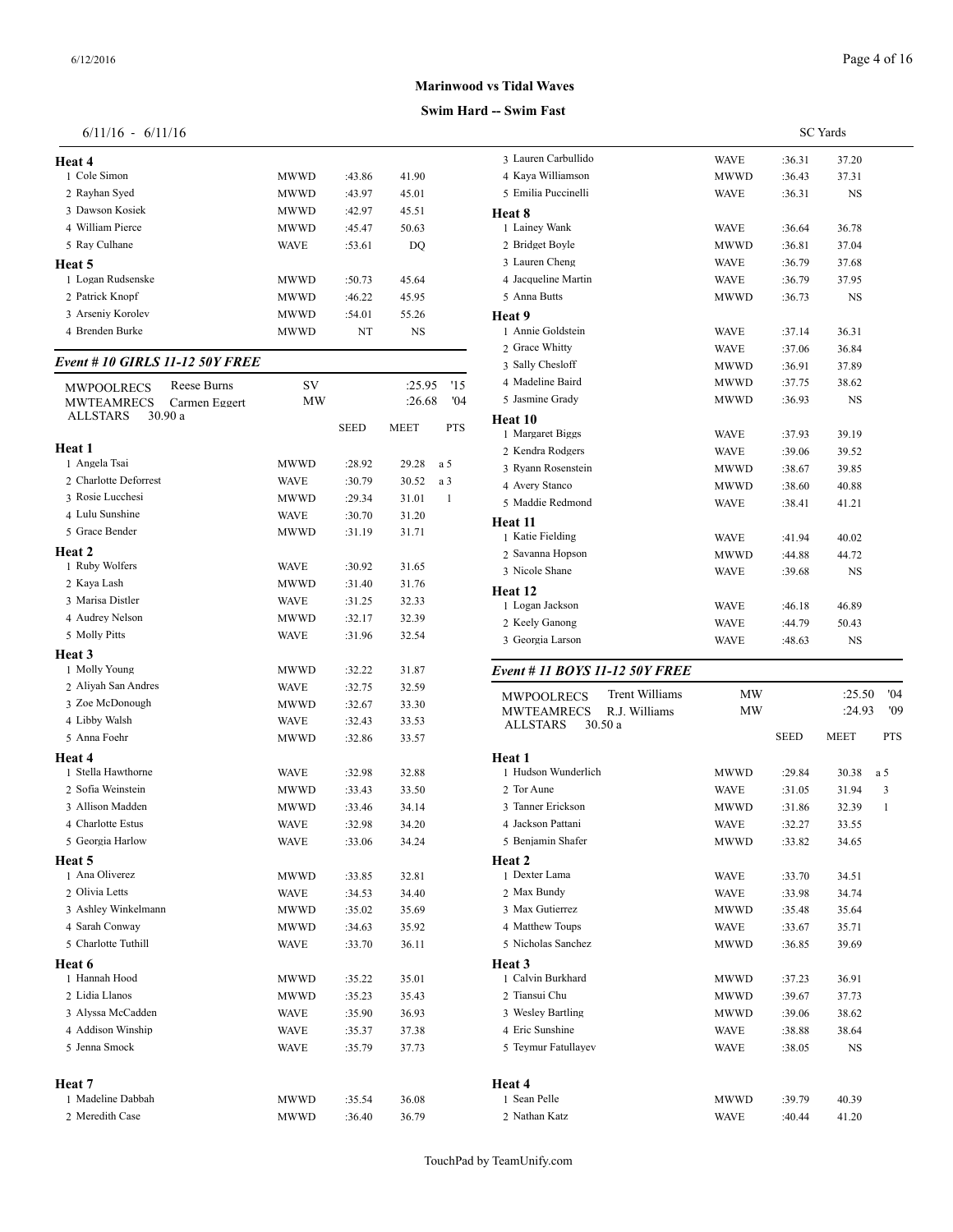## **Swim Hard**

| $6/11/16$ - | 6/11/16 |  |
|-------------|---------|--|
|-------------|---------|--|

| $6/11/16 - 6/11/16$                  |                            |             |             |     |                                         |
|--------------------------------------|----------------------------|-------------|-------------|-----|-----------------------------------------|
| 3 Joseph McPhail                     | MWWD                       | :42.71      | 41.70       |     |                                         |
| Heat 5                               |                            |             |             |     | Heat 1                                  |
| 1 Jasper Bankhead                    | MWWD                       | NT          | 32.91       |     | 1 Reece Foehr                           |
| 2 Bowen Rivera<br>3 Ziggy Nacco      | <b>WAVE</b><br><b>WAVE</b> | :53.64      | 50.76<br>NS |     | 2 Andrey Priahin<br>3 Vladimir Priahir  |
|                                      |                            | :42.56      |             |     | 4 Connor Simon                          |
| Event # 12 GIRLS 13-14 50Y FREE      |                            |             |             |     | 5 Benjamin Freed                        |
| Elizabeth Rosen<br><b>MWPOOLRECS</b> | <b>SHST</b>                |             | :25.67      | '06 | <b>Heat 2</b>                           |
| <b>MWTEAMRECS</b><br>Emma Franklin   | MW                         |             | :25.50      | '05 | 1 Ryan Redmond                          |
| <b>ALLSTARS</b><br>28.75 a           |                            | <b>SEED</b> | MEET        | PTS | 2 James Chase                           |
| Heat 1                               |                            |             |             |     | 3 Cole Summers                          |
| 1 Olivia Juarez                      | MWWD                       | :27.33      | 27.79       | a 5 | 4 Andersen Teoh                         |
| 2 Miya Schilz                        | WAVE                       | :28.55      | 28.64       | a 3 | 5 Willem Brabbee                        |
| 3 Caitlin Kawamura                   | <b>WAVE</b>                | :27.79      | 28.71       | a 1 | Heat 3                                  |
| 4 Gabriella Lucchesi                 | MWWD                       | :28.85      | 29.19       |     | 1 Owen Ross                             |
| 5 Islay Kilgannon                    | MWWD                       | :28.58      | 29.41       |     | 2 Noah Friedman<br>3 Jordan Leuenber    |
| Heat 2                               |                            |             |             |     | 4 Ethan Lessin                          |
| 1 Jocelyn Tsai                       | MWWD                       | :28.98      | 29.47       |     | 5 Bennett Somerv                        |
| 2 Lucy Knopf                         | MWWD                       | :29.09      | 29.94       |     |                                         |
| 3 Alicia Helmer                      | <b>WAVE</b>                | :29.63      | 30.55       |     | Heat 4<br>1 Lex Liang                   |
| 4 Devin Bosley                       | <b>WAVE</b>                | :29.53      | 30.76       |     |                                         |
| 5 Alena Larson                       | <b>WAVE</b>                | :29.55      | NS          |     | Event # 14 GIRI                         |
| Heat 3                               |                            |             |             |     |                                         |
| 1 Madeline Finkel                    | MWWD                       | :30.10      | 29.47       |     | MWPOOLRECS<br>MWTEAMREC                 |
| 2 Ryann Degraves                     | MWWD                       | :29.37      | 30.15       |     | <b>ALLSTARS</b>                         |
| 3 Rachel Jordan                      | <b>WAVE</b>                | :29.89      | 30.50       |     |                                         |
| 4 Reyna Morales                      | MWWD                       | :29.74      | 30.87       |     | Heat 1                                  |
| 5 Indie Adamich                      | <b>WAVE</b>                | :31.94      | 31.20       |     | 1 Taylor Boyle                          |
| Heat 4                               |                            |             |             |     | 2 Carolyn Cheng                         |
| 1 Ryann Lucchesi                     | MWWD                       | :30.53      | 30.36       |     | 3 Sally Lucchesi                        |
| 2 Molly Madden                       | MWWD                       | :30.85      | 31.02       |     | 4 Courtney Morris                       |
| 3 Ellery Stocker                     | <b>WAVE</b>                | :32.53      | 32.08       |     | 5 Marlena Lash                          |
| 4 Monika Platek                      | <b>WAVE</b>                | :32.34      | 32.92       |     | Heat 2                                  |
| 5 Amy Jordan                         | WAVE                       | :34.12      | 35.07       |     | 1 Lily Harding                          |
| Heat 5                               |                            |             |             |     | 2 Natalia Lazor                         |
| 1 Sara Karkal                        | MWWD                       | :32.92      | 32.09       |     | 3 Sylvana Perczek                       |
| 2 Ruby Burkhard                      | MWWD                       | :31.72      | 32.94       |     | 4 Olivia Carpenter                      |
| 3 Gillian Laughlin                   | MWWD                       | :32.87      | 33.20       |     | 5 Kate Garrison                         |
| 4 Cassidy McBride                    | <b>MWWD</b>                | :32.92      | 35.07       |     | Heat 3                                  |
| 5 Elise Braff                        | WAVE                       | :38.50      | NS          |     | 1 Katherine Theria                      |
| Heat 6                               |                            |             |             |     | 2 Amelia Shunk                          |
| 1 Kailey Torres                      | MWWD                       | :34.50      | 35.74       |     | 3 Adelaide Shunk                        |
| 2 Sylvie Anderson                    | MWWD                       | :35.52      | 35.92       |     | 4 Jocelyn Overmy                        |
| 3 Stella Pierce                      | MWWD                       | :36.05      | 36.62       |     | 5 Annavija Hoy                          |
| 4 Sofia Spinozzi                     | <b>MWWD</b>                | :34.47      | NS          |     |                                         |
| 5 Laura McEwen                       | <b>MWWD</b>                | :35.60      | NS          |     |                                         |
| Heat 7                               |                            |             |             |     | Event # 15 <b>BOY</b>                   |
| 1 Cassidy Rodgers                    | <b>WAVE</b>                | NT          | 31.63       |     | <b>MWPOOLRECS</b>                       |
| 2 Annika Jorgensen                   | MWWD                       | :36.94      | 36.93       |     | MWTEAMREC                               |
| 3 Emma Kraus                         | MWWD                       | :37.81      | 39.32       |     | ALLSTARS                                |
| 4 Dalynn McEwen                      | MWWD                       | NT          | NS          |     | Heat 1                                  |
|                                      |                            |             |             |     | 1 Max Manwaring                         |
| Event #13 BOYS 13-14 50Y FREE        |                            |             |             |     | 2 Jack Laughlin                         |
|                                      |                            |             |             |     | 3 Joshua Colety                         |
| Marty Smith<br><b>MWPOOLRECS</b>     | LVST                       |             | :23.21      | '06 | $\triangle$ Drian<br>$\curvearrowright$ |

MWTEAMRECS R.J. Williams MW :21.97 '11 <sup>4</sup> Wan Core

ALLSTARS 27.58 a

| l -- Swim Fast                             |             |             |                 |            |
|--------------------------------------------|-------------|-------------|-----------------|------------|
|                                            |             |             | <b>SC</b> Yards |            |
|                                            |             | <b>SEED</b> | <b>MEET</b>     | <b>PTS</b> |
| Heat 1                                     |             |             |                 |            |
| 1 Reece Foehr                              | MWWD        | :23.85      | 24.37           | a 5        |
| 2 Andrey Priahin                           | <b>WAVE</b> | :27.14      | 27.13           | a 3        |
| 3 Vladimir Priahin                         | <b>WAVE</b> | :26.61      | 27.23           | a 1        |
| 4 Connor Simon                             | MWWD        | :28.40      | 29.40           |            |
| 5 Benjamin Freed                           | MWWD        | :29.31      | 29.75           |            |
| Heat 2                                     |             |             |                 |            |
| 1 Ryan Redmond                             | <b>WAVE</b> | :29.02      | 30.09           |            |
| 2 James Chase                              | <b>WAVE</b> | :28.78      | 30.14           |            |
| 3 Cole Summers                             | <b>WAVE</b> | :29.52      | 30.52           |            |
| 4 Andersen Teoh                            | MWWD        | :30.09      | 30.73           |            |
| 5 Willem Brabbee                           | MWWD        | :29.77      | 31.05           |            |
| Heat 3                                     |             |             |                 |            |
| 1 Owen Ross                                | <b>WAVE</b> | :31.50      | 32.11           |            |
| 2 Noah Friedman                            | <b>WAVE</b> | :35.07      | 36.62           |            |
| 3 Jordan Leuenberger                       | MWWD        | :38.05      | 39.60           |            |
| 4 Ethan Lessin                             | <b>WAVE</b> | :39.79      | 39.74           |            |
| 5 Bennett Somerville                       | <b>WAVE</b> | :40.14      | 42.59           |            |
| Heat 4                                     |             |             |                 |            |
| 1 Lex Liang                                | <b>WAVE</b> | :34.88      | NS              |            |
| <b>Event # 14 GIRLS 15-18 100Y FREE</b>    |             |             |                 |            |
| Francesca Lollini<br>MWPOOLRECS            | <b>ORCA</b> |             | :55.73          | '05        |
| <b>MWTEAMRECS</b><br>Cassie Fix            | МW          |             | :54.45          | '03        |
| <b>ALLSTARS</b><br>1:03.25a                |             |             |                 |            |
|                                            |             | <b>SEED</b> | MEET            | <b>PTS</b> |
| Heat 1                                     |             |             |                 |            |
| 1 Taylor Boyle                             | MWWD        | :58.91      | 58.09           | a 5        |
| 2 Carolyn Cheng                            | <b>WAVE</b> | 1:03.17     | 1:04.95         | 3          |
| 3 Sally Lucchesi                           | <b>MWWD</b> | 1:09.32     | 1:10.39         |            |
| 4 Courtney Morris                          | <b>WAVE</b> | 1:09.94     | 1:10.79         |            |
| 5 Marlena Lash                             | MWWD        | 1:25.60     | 1:22.81         |            |
| Heat 2                                     |             |             |                 |            |
| 1 Lily Harding                             | <b>WAVE</b> | NT          | 1:05.61         | 1          |
| 2 Natalia Lazor                            | <b>WAVE</b> | NT          | NS              |            |
| 3 Sylvana Perczek                          | <b>WAVE</b> | NΤ          | NS              |            |
| 4 Olivia Carpenter                         | <b>WAVE</b> | 1:11.13     | NS              |            |
| 5 Kate Garrison                            | WAVE        | 1:15.98     | NS              |            |
| Heat 3                                     |             |             |                 |            |
| 1 Katherine Theriault                      | <b>WAVE</b> | NT          | NS              |            |
| 2 Amelia Shunk                             | <b>WAVE</b> | NT          | NS              |            |
| 3 Adelaide Shunk                           | <b>WAVE</b> | NT          | NS              |            |
| 4 Jocelyn Overmyer                         | <b>WAVE</b> | NT          | NS              |            |
| 5 Annavija Hoy                             | <b>WAVE</b> | 1:18.01     | NS              |            |
|                                            |             |             |                 |            |
| Event # 15 BOYS 15-18 100Y FREE            |             |             |                 |            |
| Walter Eggert<br><b>MWPOOLRECS</b>         | МW          |             | :49.70          | 06'        |
| <b>Trent Williams</b><br><b>MWTEAMRECS</b> | МW          |             | :49.28          | '08        |
| <b>ALLSTARS</b><br>56.60 a                 |             |             |                 |            |
|                                            |             | <b>SEED</b> | MEET            | <b>PTS</b> |
| Heat 1                                     |             |             |                 |            |
| 1 Max Manwaring-Mueller                    | MWWD        | :53.25      | 54.11           | a 5        |
| 2 Jack Laughlin                            | MWWD        | :59.17      | 59.17           | 3          |

 Joshua Colety WAVE 1:06.78 1:12.84 1 Ryan Corr MWWD NT DQ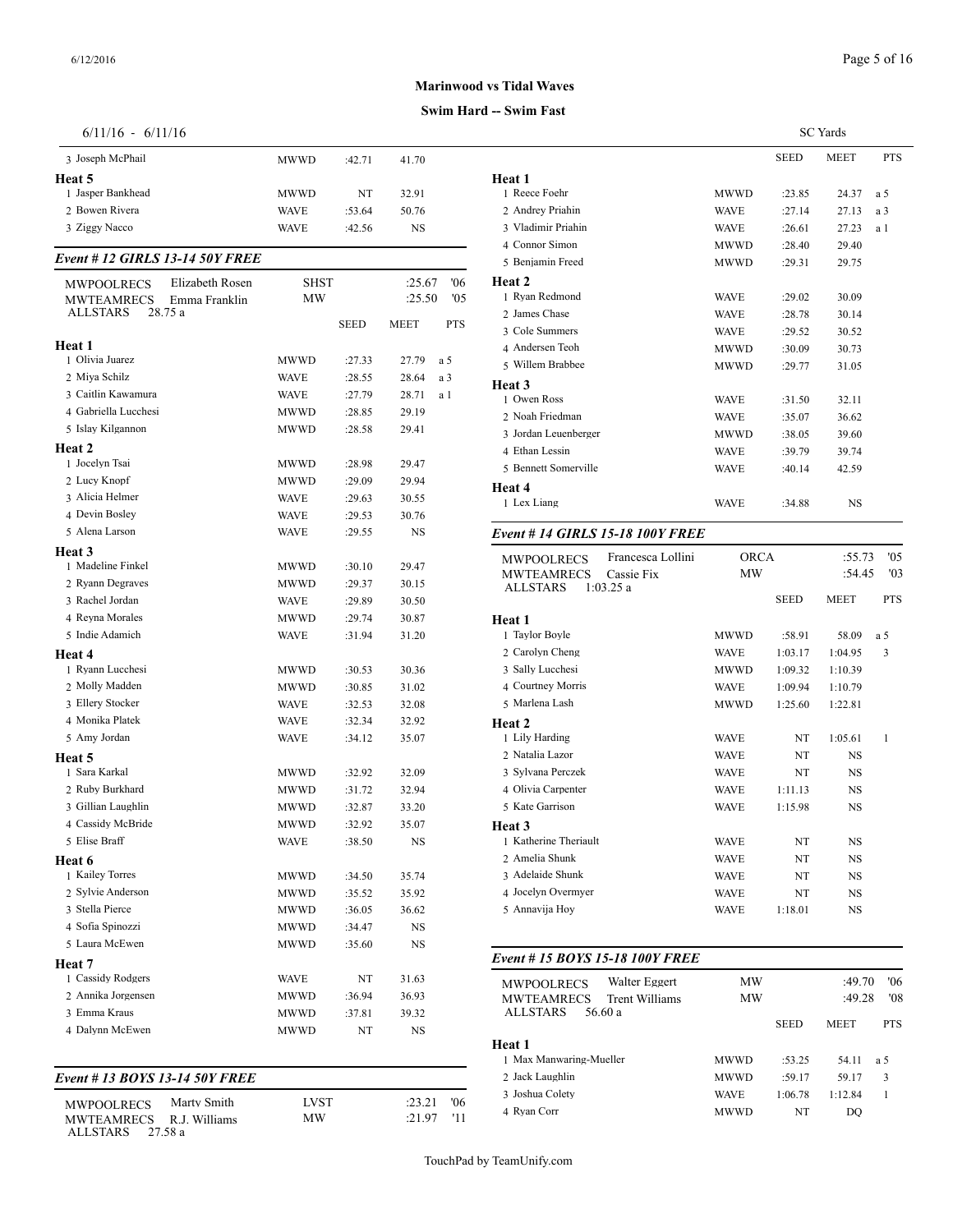## **Swim Hard -- Swim Fast**

|  | $6/11/16$ - |  | 6/11/16 |
|--|-------------|--|---------|
|--|-------------|--|---------|

| $6/11/16 - 6/11/16$               |             |        |             |              |                                        |
|-----------------------------------|-------------|--------|-------------|--------------|----------------------------------------|
| 5 Ben Foehr                       | <b>MWWD</b> | NT     | NS          |              | 3 Kathryn Fahy                         |
| Heat 2                            |             |        |             |              | 4 Isabella Yee                         |
| 1 Omree Sabo                      | WAVE        | NT     | NS          |              | 5 Sophia Sefton                        |
| 2 Skyler Cox                      | WAVE        | NT     | NS          |              | Heat 9                                 |
| 3 Ryan Schoenlein                 | <b>WAVE</b> | :50.83 | NS          |              | 1 Annalise Horn<br>2 Lilian Matthies   |
| Event #16 GIRLS 8& UN 25Y BACK    |             |        |             |              | 3 Amelie Jarocki                       |
| Kaitlin Lo<br><b>MWPOOLRECS</b>   | <b>SHST</b> |        | :17.88      | 01           | 4 Liliana Soth                         |
| <b>MWTEAMRECS</b><br>Kelly Gehlen | <b>MW</b>   |        | :19.21      | '06          | 5 Simone Kirkland                      |
| ALLSTARS<br>22.90 a               |             | SEED   | <b>MEET</b> | <b>PTS</b>   | Heat 10                                |
| Heat 1                            |             |        |             |              | 1 Stella Josephian<br>2 Katerina Hersh |
| 1 Josienne Campo                  | <b>MWWD</b> | :21.62 | 21.55       | a 5          | 3 Sydney O'Neill                       |
| 2 Magaret Walsh                   | WAVE        | :21.11 | 22.26       | a 3          | 4 Tatiana Kilkenn                      |
| 3 Gabriella Grow                  | <b>WAVE</b> | :21.37 | 23.23       | $\mathbf{1}$ | 5 Mari Kawamura                        |
| 4 Kaylyn Molloy                   | MWWD        | :23.60 | 24.23       |              | Heat 11                                |
| 5 Josephine Fetterman-Riggle      | <b>MWWD</b> | :22.83 | 25.03       |              | 1 Delaney Jackson                      |
| Heat 2                            |             |        |             |              | 2 Ava Babb                             |
| 1 Zoe Cass-Lein                   | <b>MWWD</b> | :23.77 | 23.52       |              | 3 Mariam Amzil                         |
| 2 Natalie Knoll                   | <b>WAVE</b> | :24.35 | 24.10       |              | 4 Ayla Henry                           |
| 3 Giselle Orson                   | WAVE        | :22.71 | 24.68       |              | 5 Charlotte Ludin                      |
| 4 Addison Marsh                   | MWWD        | :24.31 | 25.30       |              | Heat 12                                |
| 5 Suzanne Lawrence                | <b>WAVE</b> | :24.47 | 26.06       |              | 1 Eva Layton                           |
| Heat 3                            |             |        |             |              | 2 Quinn Maturo                         |
| 1 Ava Pellumbi                    | <b>WAVE</b> | :24.52 | 24.55       |              | 3 Grace Gehrman                        |
| 2 Matilda Lister                  | <b>MWWD</b> | :24.68 | 25.75       |              | 4 Rayna Chaudhu                        |
| 3 Samantha Reno                   | MWWD        | :24.73 | 26.51       |              | 5 Ava Marin                            |
| 4 Liza Reed                       | MWWD        | :24.98 | 26.95       |              | Heat 13                                |
| 5 Elizabeth Bokser                | <b>WAVE</b> | :25.02 | 29.87       |              | 1 Patricia Fielding                    |
| Heat 4<br>1 Evelyn Noyes          | MWWD        | :26.33 | 26.06       |              | 2 Hailey Lauster                       |
| 2 Sydney Brodie                   | WAVE        | :25.16 | 26.10       |              | 3 Anita Widney-L                       |
| 3 Hazel Guffey                    | WAVE        | :25.28 | 26.59       |              | 4 Evelyn Greenfie                      |
| 4 Isabella Babb                   | WAVE        | :25.50 | 26.79       |              | 5 Avery Belair                         |
| 5 Elizabeth Berringer             | MWWD        | :26.33 | NS          |              | Heat 14                                |
| Heat 5                            |             |        |             |              | 1 Camille Overen<br>2 Maizie O'Conno   |
| 1 Mia Elkington                   | MWWD        | :26.97 | 26.72       |              | 3 Hannah Hirschb                       |
| 2 Madeleine Wagner                | <b>WAVE</b> | :26.07 | 26.86       |              | 4 Ashlyn Loiacon                       |
| 3 Bailey Belair                   | <b>MWWD</b> | :28.67 | 27.24       |              | 5 Keelee Fielding                      |
| 4 Katelyn Morgan                  | <b>WAVE</b> | :26.24 | 27.39       |              | Heat 15                                |
| 5 Kayla Keenan                    | MWWD        | :29.09 | 27.83       |              | 1 Daniella Knoll                       |
| Heat 6                            |             |        |             |              | 2 Alessandra Levi                      |
| 1 Blake Cussen                    | WAVE        | :27.33 | 27.17       |              | 3 Bailey Hedrick                       |
| 2 Nicole Knoll                    | WAVE        | :27.06 | 27.99       |              | 4 Tessa Holles                         |
| 3 Brooklyn Schlunt                | MWWD        | :29.34 | 29.64       |              | 5 Georgia Doucett                      |
| 4 Eleanor Pullins                 | <b>WAVE</b> | :26.33 | 30.66       |              | Heat 16                                |
| 5 Ella Elliot                     | MWWD        | :29.65 | 34.65       |              | 1 Harper Eaton                         |
| Heat 7                            |             |        |             |              | 2 Natalie Lawlor                       |
| 1 Isabella Hersh                  | WAVE        | :27.78 | 28.64       |              | 3 Katie Liang                          |
| 2 Lucia Campo                     | MWWD        | :31.42 | 29.84       |              |                                        |
| 3 Abigail Lauster                 | MWWD        | :31.12 | 34.01       |              |                                        |
| 4 Paige Edelen<br>5 Isabel Acosta | WAVE        | :27.99 | 35.14       |              | Event # $17 BOY$                       |
|                                   | MWWD        | :30.94 | 36.57       |              | MWPOOLRECS                             |
| Heat 8                            |             |        |             |              | MWTEAMREC                              |
| 1 Evelyn Harper                   | WAVE        | :28.44 | 27.82       |              | ALLSTARS                               |
| 2 Merritt Sellers                 | <b>WAVE</b> | :28.86 | 29.77       |              | Heat 1                                 |
|                                   |             |        |             |              |                                        |

|                                      | <b>SC</b> Yards |         |               |
|--------------------------------------|-----------------|---------|---------------|
| 3 Kathryn Fahy                       | WAVE            | :29.20  | 31.16         |
| 4 Isabella Yee                       | MWWD            | :33.07  | 31.96         |
| 5 Sophia Sefton                      | MWWD            | :31.44  | 32.09         |
| Heat 9                               |                 |         |               |
| 1 Annalise Horn                      | WAVE            | :30.11  | 28.94         |
| 2 Lilian Matthies                    | MWWD            | :34.34  | 29.48         |
| 3 Amelie Jarocki                     | WAVE            | :29.56  | 30.23         |
| 4 Liliana Soth                       | MWWD            | :33.08  | 32.84         |
| 5 Simone Kirkland                    | MWWD            | :34.37  | 34.98         |
| Heat 10                              |                 |         |               |
| 1 Stella Josephian                   | WAVE            | :30.32  | 31.39         |
| 2 Katerina Hersh                     | WAVE            | :30.32  | 35.24         |
| 3 Sydney O'Neill                     | MWWD            | :36.72  | 35.66         |
| 4 Tatiana Kilkenny                   | MWWD            | :37.04  | 37.21         |
| 5 Mari Kawamura                      | <b>WAVE</b>     | :30.57  | 38.29         |
| Heat 11                              |                 |         |               |
| 1 Delaney Jackson                    | WAVE            | :31.81  | 33.53         |
| 2 Ava Babb                           | <b>WAVE</b>     | :32.17  | 34.01         |
| 3 Mariam Amzil                       | MWWD            | :38.93  | 39.20         |
| 4 Ayla Henry                         | MWWD            | 1:15.41 | 49.48         |
| 5 Charlotte Ludin                    | MWWD            | :48.90  | 1:02.20       |
| Heat 12                              |                 |         |               |
| 1 Eva Layton                         | WAVE            | :34.25  | 35.26         |
| 2 Quinn Maturo                       | WAVE            | :32.65  | 36.62         |
| 3 Grace Gehrman                      | WAVE            | :32.99  | 38.26         |
| 4 Rayna Chaudhuri                    | MWWD            | NT      | 41.86         |
| 5 Ava Marin                          | MWWD            | NT      | 55.18         |
| Heat 13                              |                 |         |               |
| 1 Patricia Fielding                  | WAVE            | :34.33  | 36.58         |
| 2 Hailey Lauster                     | MWWD            | NT      | 39.63         |
| 3 Anita Widney-Large                 | WAVE            | :34.88  | 44.26         |
| 4 Evelyn Greenfield                  | MWWD            | NT      | 48.93         |
| 5 Avery Belair                       | MWWD            | NT      | 51.00         |
| Heat 14                              |                 |         |               |
| 1 Camille Overend                    | WAVE            | :35.37  | 31.60         |
| 2 Maizie O'Connor                    | MWWD            | NT      | 32.64         |
| 3 Hannah Hirschbein                  | WAVE            | :34.89  | 34.06         |
| 4 Ashlyn Loiacono                    | <b>WAVE</b>     | :35.49  | 38.20         |
| 5 Keelee Fielding                    | <b>WAVE</b>     | :35.72  | 39.83         |
| Heat 15                              |                 |         |               |
| 1 Daniella Knoll                     | WAVE            | :35.82  | 30.74         |
| 2 Alessandra Levi                    | WAVE            | :37.01  | 35.69         |
| 3 Bailey Hedrick                     | WAVE            | :36.17  | 40.64         |
| 4 Tessa Holles                       | WAVE            | :39.16  | 43.28         |
| 5 Georgia Doucette                   | WAVE            | :42.99  | 43.44         |
| Heat 16                              |                 |         |               |
| 1 Harper Eaton                       | WAVE            | NT      | 26.25         |
| 2 Natalie Lawlor                     | WAVE            | NT      | 26.84         |
| 3 Katie Liang                        | WAVE            | :55.11  | NS            |
|                                      |                 |         |               |
| Event # 17 BOYS 8& UN 25Y BACK       |                 |         |               |
| Michael Shirado<br><b>MWPOOLRECS</b> | SVSS            |         | '11<br>:17.78 |
| <b>MWTEAMRECS</b><br>Matt Dale       | ΜW              |         | :17.83<br>'89 |

ALLSTARS 23.94 a

SEED MEET PTS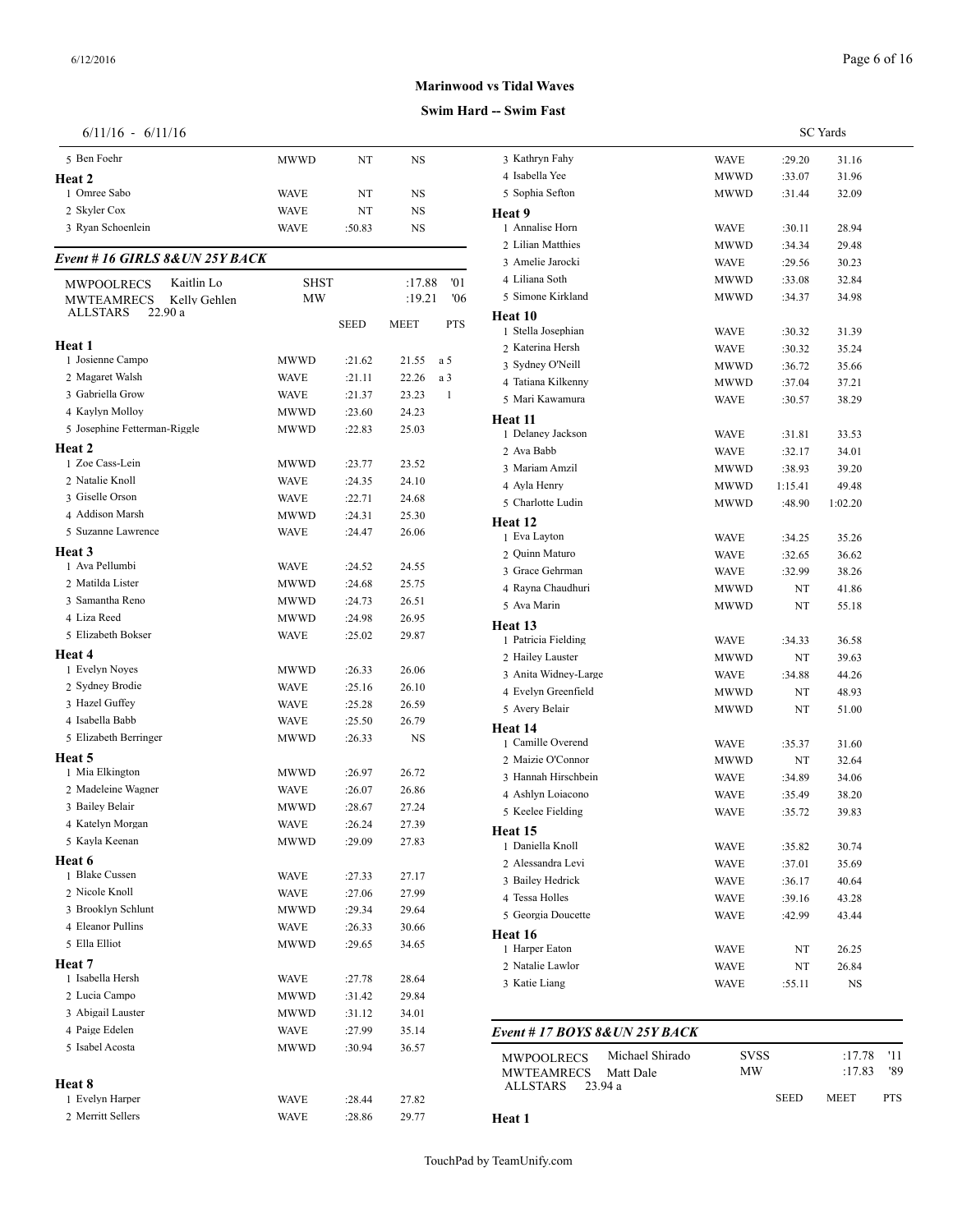## *Event # 17 BOYS 8&UN 25Y BACK*

|                                |             |             |             |               | 4 дакога эшпи      |
|--------------------------------|-------------|-------------|-------------|---------------|--------------------|
| Michael Shirado<br>MWPOOLRECS  | <b>SVSS</b> |             | :17.78      | '11           | 5 Ariel Resende    |
| <b>MWTEAMRECS</b><br>Matt Dale | <b>MW</b>   |             | :17.83      | '89<br>Heat 2 |                    |
| 23.94 a<br><b>ALLSTARS</b>     |             | <b>SEED</b> | <b>MEET</b> | <b>PTS</b>    | 1 Sarani Puri      |
|                                |             |             |             |               | 2 Sasha Grewal     |
| <b>Heat 1</b><br>1 Kylan Kime  |             |             |             | 5             | 3 Olivia Koeppel   |
| 2 Emerson Henry                | <b>WAVE</b> | :24.38      | 25.50       | 3             | 4 Emily Erickson   |
| 3 Aidan Clark                  | <b>MWWD</b> | :27.44      | 26.42       |               | 5 Emilee Rosenste  |
| 4 Luke Hood                    | <b>MWWD</b> | :27.33      | 26.74       | Heat 3        |                    |
| 5 Rhett Krawitt                | MWWD        | :25.98      | 27.53       |               | 1 Elena Kemos      |
|                                | <b>WAVE</b> | :25.54      | 28.33       |               | 2 Clara Guffey     |
| Heat 2                         |             |             |             |               | 3 Manisha Murthy   |
| 1 Dominic Puccinelli           | <b>WAVE</b> | :25.91      | 26.48       | $\mathbf{1}$  | 4 Ella Baumert     |
| 2 Alexander Kemos              | <b>WAVE</b> | :25.89      | 27.68       |               | 5 Isabella Salvado |
| 3 Charles Gehrman              | <b>WAVE</b> | :26.42      | 28.33       | Heat 4        |                    |
| 4 Miles Rudsenske              | <b>MWWD</b> | :27.90      | 29.85       |               | 1 Sophia Letts     |
| 5 Lucas Gallagher              | MWWD        | :28.79      | 34.59       |               | 2 Jillian Manning  |
| Heat 3                         |             |             |             |               | 3 Lula Ashworth    |
| 1 Sean O'Driscoll              | <b>WAVE</b> | :27.14      | 28.71       |               | 4 Bella Stanco     |
| 2 Quinn McCarthy               | MWWD        | :33.70      | 32.40       |               | 5 Katherine McPh   |
| 3 Julian Roth                  | <b>WAVE</b> | :28.79      | 33.01       | Heat 5        |                    |
| 4 Andrew Marks                 | MWWD        | :31.19      | 33.85       |               | 1 Abigail Call     |
| 5 Drake Ludin                  | <b>MWWD</b> | :38.76      | 36.23       |               | 2 Elizabeth Hersh  |
| Heat 4                         |             |             |             |               | 3 Kaitlyn McCartl  |
| 1 Luke Esslinger               | <b>WAVE</b> | :28.85      | 29.78       |               | 4 Kate Gifford     |
| 2 Tobin Rivera                 | <b>WAVE</b> | :29.30      | 30.31       |               | 5 Natalie Note     |
| 3 Joshua Frack                 | MWWD        | :42.48      | 38.71       | Heat 6        |                    |
| 4 Forrest Braygreen            | <b>WAVE</b> | :29.29      | NS          |               | 1 Maggie Pitts     |
| 5 Brady Berringer              | MWWD        | :42.24      | NS          |               | 2 Nina Bonte       |
| Heat 5                         |             |             |             |               | 3 Raney Wolfers    |
| 1 Henry Kelly                  | <b>WAVE</b> | :30.20      | 31.21       |               | 4 Rachel Butts     |
| 2 Samuel Holst                 | <b>WAVE</b> | :34.13      | 36.45       |               | 5 Madeleine McC    |
| 3 Gabrian Levy                 | MWWD        | :46.18      | 37.95       | Heat 7        |                    |
| 4 Tanner Kosiek                | MWWD        | NT          | 39.76       |               | 1 Julia Sigel      |
| 5 Finn Snekkevik               | MWWD        | :49.90      | NS          |               | 2 Lillianna Dell'O |
| Heat 6                         |             |             |             |               | 3 Scarlett Maguire |
| 1 Owen Moynihan                | MWWD        | NT          | 32.93       |               | 4 Alexis Greenfiel |
| 2 Tanner Wesley                | <b>WAVE</b> | :35.74      | 37.94       |               | 5 Rory Kearns      |
| 3 Pratyush Srivastava          | <b>WAVE</b> | :39.30      | 41.24       | Heat 8        |                    |
| 4 Christopher Gifford          | MWWD        | NT          | 44.22       |               | 1 Cassidy Potter   |
| 5 Daniel Stathopoulos          | <b>WAVE</b> | :36.01      | NS          |               | 2 Molly Goldstein  |
| <b>Heat</b> 7                  |             |             |             |               | 3 Tara Sridharan   |
| 1 Cooper Burke                 | <b>MWWD</b> | NT          | 32.19       |               | 4 Hannah Collings  |
| 2 Andrew Shumaker              | <b>MWWD</b> | NT          | 40.53       |               | 5 Olivia Brewster  |
| 3 Blake Butcher                | <b>WAVE</b> | :41.77      | 45.72       |               |                    |
| 4 Beau Looney                  | <b>WAVE</b> | :48.34      | <b>NS</b>   | Heat 9        |                    |
|                                |             |             |             |               |                    |

## *Event # 18 GIRLS 9-10 50Y BACK*

| <b>MWPOOLRECS</b><br><b>MWTEAMRECS</b> | Kensington Elwell<br>Kelly Gehlen | SV<br>MW    |             | :33.43<br>:35.41 | 15<br>'08  | $1 - 1$<br>4 Maya Saibel<br>5 Paulina Laremor |
|----------------------------------------|-----------------------------------|-------------|-------------|------------------|------------|-----------------------------------------------|
| ALLSTARS                               | 42.50 a                           |             | <b>SEED</b> | <b>MEET</b>      | <b>PTS</b> | Heat 10<br>1 Charlotte Lacy                   |
| Heat 1<br>1 Kate Deforrest             |                                   | <b>WAVE</b> | $-37.40$    | 39.43            | a 5        | 2 Sofia Wesley                                |
| 2 Madeline Jarocki                     |                                   | <b>WAVE</b> | $-39.70$    | 43.60            |            | 3 Madeline Eaton<br>4. Sophia Mauro           |

**Swim Hard -- Swim Fast Marinwood vs Tidal Waves**

SC Yards

| 3 Ava Jorgensen       | MWWD        | :42.42  | 44.59   | 1        |  |
|-----------------------|-------------|---------|---------|----------|--|
| 4 Dakota Smith        | MWWD        | :43.08  | 45.66   |          |  |
| 5 Ariel Resende       | MWWD        | :47.18  | 48.70   |          |  |
| Heat 2                |             |         |         |          |  |
| 1 Sarani Puri         | WAVE        | :42.37  | 41.36   | a 3      |  |
| 2 Sasha Grewal        | <b>WAVE</b> | :43.67  | 43.27   |          |  |
| 3 Olivia Koeppel      | WAVE        | :43.05  | 45.68   |          |  |
| 4 Emily Erickson      | MWWD        | :47.64  | 46.58   |          |  |
| 5 Emilee Rosenstein   | MWWD        | :48.32  | 48.42   |          |  |
| Heat 3                |             |         |         |          |  |
| 1 Elena Kemos         | WAVE        | :43.82  | 42.27   | $\rm{a}$ |  |
| 2 Clara Guffey        | <b>WAVE</b> | :43.88  | 44.78   |          |  |
| 3 Manisha Murthy      | MWWD        | :49.67  | 50.12   |          |  |
| 4 Ella Baumert        | MWWD        | :48.58  | 50.71   |          |  |
| 5 Isabella Salvador   | MWWD        | :52.19  | NS      |          |  |
| Heat 4                |             |         |         |          |  |
| 1 Sophia Letts        | WAVE        | :45.97  | 44.40   |          |  |
| 2 Jillian Manning     | WAVE        | :44.88  | 47.56   |          |  |
| 3 Lula Ashworth       | WAVE        | :46.73  | 49.62   |          |  |
| 4 Bella Stanco        | MWWD        | :54.97  | 56.91   |          |  |
| 5 Katherine McPhail   | <b>MWWD</b> | :53.91  | 57.37   |          |  |
| Heat 5                |             |         |         |          |  |
| 1 Abigail Call        | WAVE        | :46.93  | 48.29   |          |  |
| 2 Elizabeth Hersh     | WAVE        | :47.16  | 49.43   |          |  |
| 3 Kaitlyn McCarthy    | <b>MWWD</b> | 1:00.27 | 55.62   |          |  |
| 4 Kate Gifford        | MWWD        | :55.43  | 58.64   |          |  |
| 5 Natalie Note        | MWWD        | 1:00.25 | 59.89   |          |  |
| Heat 6                |             |         |         |          |  |
| 1 Maggie Pitts        | WAVE        | :49.74  | 50.04   |          |  |
| 2 Nina Bonte          | WAVE        | :48.82  | 51.67   |          |  |
| 3 Raney Wolfers       | WAVE        | :49.30  | 52.22   |          |  |
| 4 Rachel Butts        | MWWD        | 1:01.23 | 1:05.52 |          |  |
| 5 Madeleine McConnell | MWWD        | 1:02.36 | 1:11.73 |          |  |
| Heat 7                |             |         |         |          |  |
| 1 Julia Sigel         | WAVE        | :50.59  | 50.36   |          |  |
| 2 Lillianna Dell'Orto | WAVE        | :50.50  | 51.57   |          |  |
| 3 Scarlett Maguire    | MWWD        | 1:03.22 | 59.82   |          |  |
| 4 Alexis Greenfield   | MWWD        | 1:08.24 | 1:01.30 |          |  |
| 5 Rory Kearns         | <b>MWWD</b> | 1:04.40 | 1:02.86 |          |  |
| Heat 8                |             |         |         |          |  |
| 1 Cassidy Potter      | <b>WAVE</b> | :52.14  | 51.22   |          |  |
| 2 Molly Goldstein     | WAVE        | :51.45  | 52.35   |          |  |
| 3 Tara Sridharan      | <b>WAVE</b> | :50.67  | 53.32   |          |  |
| 4 Hannah Collings     | <b>WAVE</b> | :50.82  | 53.83   |          |  |
| 5 Olivia Brewster     | MWWD        | 1:12.23 | 1:06.36 |          |  |
|                       |             |         |         |          |  |
| Heat 9                |             |         |         |          |  |
| 1 Tatsiya Distler     | <b>WAVE</b> | :53.78  | 54.18   |          |  |
| 2 Anna Lawrence       | WAVE        | :54.07  | 54.23   |          |  |
| 3 Lucienne Hight      | WAVE        | :55.12  | 1:01.00 |          |  |
| 4 Maya Saibel         | WAVE        | :54.31  | DQ      |          |  |
| 5 Paulina Laremont    | WAVE        | :53.55  | NS      |          |  |
| Heat 10               |             |         |         |          |  |
| 1 Charlotte Lacy      | WAVE        | :56.33  | 57.93   |          |  |
| 2 Sofia Wesley        | WAVE        | :55.85  | 58.18   |          |  |
| 3 Madeline Eaton      | WAVE        | :56.97  | 1:00.50 |          |  |
| 4 Sophia Mauro        | <b>WAVE</b> | 1:02.91 | 1:05.64 |          |  |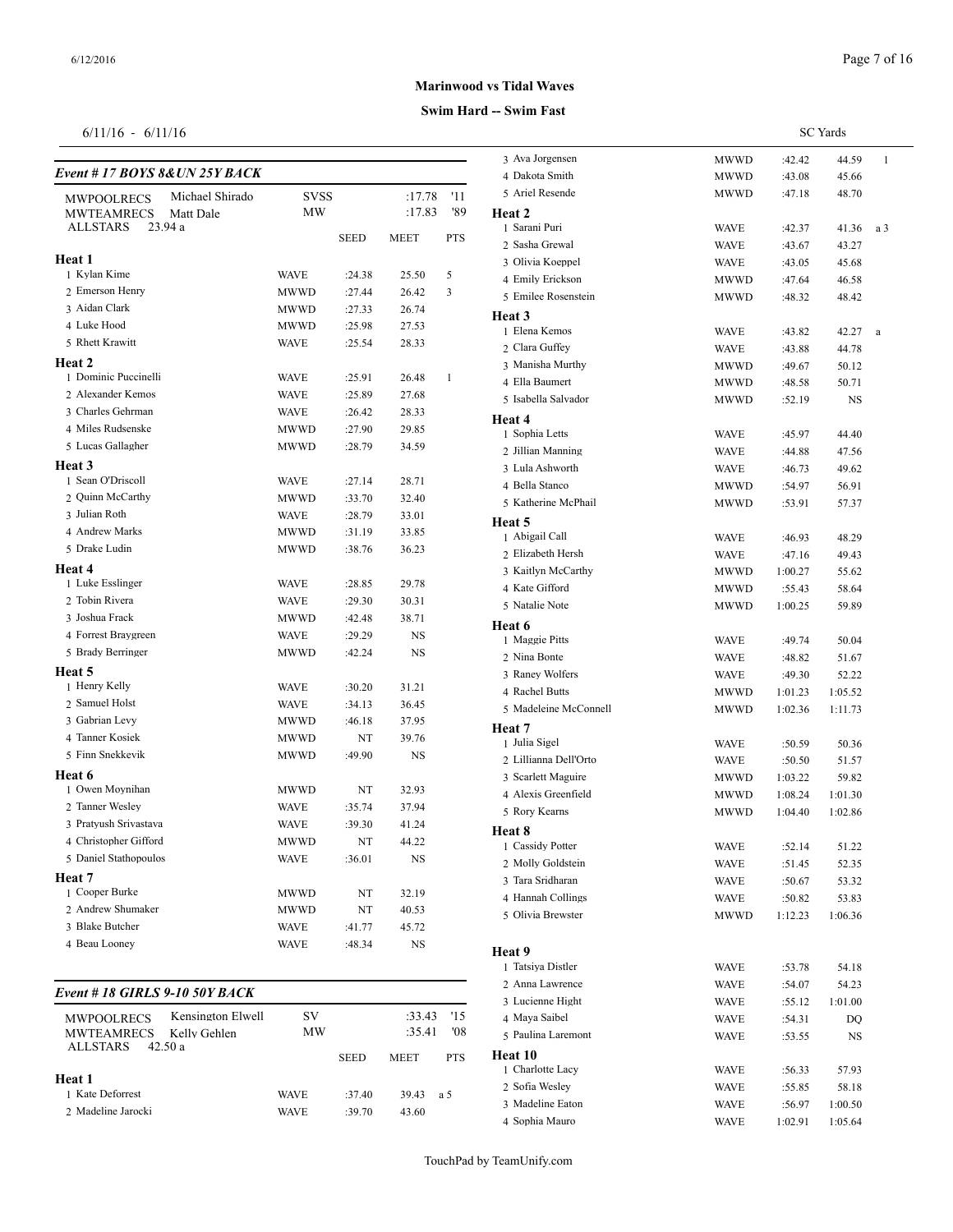| 5 Marley Nacco                 | <b>WAVE</b> | :55.91      | <b>NS</b>      |                | 1 Anna Foehr        |
|--------------------------------|-------------|-------------|----------------|----------------|---------------------|
| Heat 11                        |             |             |                |                | 2 Libby Walsh       |
| 1 Hannah Ritola                | <b>WAVE</b> | 1:04.18     | 1:08.76        |                | 3 Charlotte Estus   |
| 2 Viola Skolnick               | <b>WAVE</b> | 1:17.45     | 1:16.09        |                | 4 Marisa Distler    |
| 3 Elsa Block                   | <b>WAVE</b> | 1:09.92     | 1:16.69        |                | 5 Allison Madden    |
| 4 Fiona McHugh                 | <b>WAVE</b> | 1:21.44     | 1:32.99        |                | Heat 3              |
| 5 Charlotte Philkill           | <b>WAVE</b> | NT          | DO             |                | 1 Aliyah San And    |
| Heat 12                        |             |             |                |                | 2 Ana Oliverez      |
| 1 Lilly Kabat                  | <b>WAVE</b> | 1:04.27     | <b>NS</b>      |                | 3 Kallen Wank       |
|                                |             |             |                |                | 4 Sofia Weinstein   |
| Event # 19 BOYS 9-10 50Y BACK  |             |             |                |                | 5 Sally Chesloff    |
| Finn Aune<br>MWPOOLRECS        | <b>WAVE</b> |             | :34.11         | '14            | Heat 4              |
| <b>MWTEAMRECS</b><br>Matt Dale | <b>MW</b>   |             | :33.98         | '91            | 1 Sarah Conway      |
| <b>ALLSTARS</b><br>43.15 a     |             |             |                |                | 2 Olivia Letts      |
|                                |             | <b>SEED</b> | <b>MEET</b>    | <b>PTS</b>     | 3 Emily Lemus       |
| Heat 1                         |             |             |                |                | 4 Amanda Koeppe     |
| 1 Jacob Shunk                  | <b>WAVE</b> | :38.55      | 37.93          | a 5            | 5 Jasmine Grady     |
| 2 Sean Madden                  | <b>MWWD</b> | :38.25      | 37.97          | a <sub>3</sub> | Heat 5              |
| 3 Rodrigo Diaz                 | <b>WAVE</b> | :41.39      | 41.87          | a 1            | 1 Grace Whitty      |
| 4 Jackson Conway               | <b>MWWD</b> | :42.60      | 42.54          | a              | 2 Hannah Hood       |
| 5 Camden Franjieh              | MWWD        | :42.93      | 43.18          |                | 3 Charlotte Tuthill |
| Heat 2                         |             |             |                |                | 4 Madeline Dabba    |
| 1 Seth Summers                 | <b>WAVE</b> | :46.93      | 45.54          |                | 5 Avery Stanco      |
| 2 Colin Bender                 | <b>MWWD</b> | :46.01      | 45.86          |                | Heat 6              |
| 3 Arvin Chaudhuri              | <b>MWWD</b> | :46.83      | 46.38          |                | 1 Lauren Cheng      |
| 4 Miles Doucette               | <b>WAVE</b> | :48.18      | D <sub>O</sub> |                | 2 Alyssa McCadd     |
| 5 Tudor Quinn                  | <b>WAVE</b> | :42.38      | NS             |                | 3 Savanna Hopson    |
| Heat 3                         |             |             |                |                | 4 Annie Goldstein   |
| 1 Anton Bogak                  | MWWD        | :47.14      | 45.79          |                | 5 Emilia Puccinell  |
| 2 Samuel Frack                 | MWWD        | :47.53      | 48.52          |                | Heat 7              |
| 3 Terence Molloy               | <b>MWWD</b> | :49.14      | 51.77          |                | 1 Margaret Biggs    |
| 4 Sawyer Goldberg              | <b>WAVE</b> | :52.92      | 52.77          |                | 2 Maddie Redmor     |
| 5 Ray Culhane                  | <b>WAVE</b> | :55.42      | 1:08.89        |                | 3 Kendra Rodgers    |
| Heat 4                         |             |             |                |                | 4 Logan Jackson     |
| 1 Cole Simon                   | <b>MWWD</b> | :54.29      | 51.93          |                | 5 Keely Ganong      |
| 2 Michael Kulikov              | MWWD        | :51.34      | 52.24          |                | Heat 8              |
| 3 William Pierce               | MWWD        | :53.07      | 54.31          |                | 1 Georgia Larson    |
| 4 Rayhan Syed                  | <b>MWWD</b> | :54.46      | 57.15          |                | 2 Nicole Shane      |
| 5 Harrison Luhning             | <b>WAVE</b> | :57.62      | <b>NS</b>      |                |                     |
| Heat 5                         |             |             |                |                |                     |
| 1 Logan Rudsenske              | MWWD        | :59.94      | 56.49          |                | Event # 21 BOY      |
| 2 Patrick Knopf                | MWWD        | :56.93      | 56.82          |                | <b>MWPOOLRECS</b>   |
| 3 Dawson Kosiek                | MWWD        | NT          | 57.36          |                | <b>MWTEAMREC</b>    |
| 4 Brenden Burke                | <b>MWWD</b> | NT          | 58.35          |                | ALLSTARS            |

## *Event # 20 GIRLS 11-12 50Y BACK*

| Sasha Petrova<br><b>MWPOOLRECS</b> | <b>SVSS</b> |             | :30.56      | '10          | 2 Tor Aune        |
|------------------------------------|-------------|-------------|-------------|--------------|-------------------|
| <b>MWTEAMRECS</b><br>Megan Elder   | <b>MW</b>   |             | :31.96      | $92^{\circ}$ | 3 Tanner Erickson |
| ALLSTARS<br>37.80 a                |             |             |             |              | 4 Nicholas Sanche |
|                                    |             | <b>SEED</b> | <b>MEET</b> | <b>PTS</b>   | 5 Jackson Pattani |
| Heat 1                             |             |             |             |              | Heat 2            |
| 1 Angela Tsai                      | <b>MWWD</b> | :34.64      | 35.79       | a 5          | 1 Dexter Lama     |
| 2 Molly Pitts                      | <b>WAVE</b> | :36.15      | 37.43       | a 3          | 2 Max Bundy       |
| 3 Audrey Nelson                    | <b>MWWD</b> | :36.82      | 37.76       | a 1          | 3 Max Gutierrez   |
| 4 Zoe McDonough                    | <b>MWWD</b> | :37.93      | 39.07       |              | 4 Joseph McPhail  |
| 5 Ruby Wolfers                     | <b>WAVE</b> | :36.94      | 39.09       |              | 5 Matthew Toups   |
|                                    |             |             |             |              |                   |

**Heat 2**

## **Marinwood vs Tidal Waves**

## **Swim Hard -- Swim Fast**

| 1 Anna Foehr        | MWWD        | :38.33 | 39.88     |
|---------------------|-------------|--------|-----------|
| 2 Libby Walsh       | WAVE        | :39.46 | 41.45     |
| 3 Charlotte Estus   | <b>WAVE</b> | :39.25 | 42.29     |
| 4 Marisa Distler    | <b>WAVE</b> | :38.19 | 42.47     |
| 5 Allison Madden    | MWWD        | :39.83 | 42.61     |
| Heat 3              |             |        |           |
| 1 Aliyah San Andres | <b>WAVE</b> | :40.32 | 40.91     |
| 2 Ana Oliverez      | <b>MWWD</b> | :41.75 | 41.13     |
| 3 Kallen Wank       | <b>WAVE</b> | :41.67 | 41.51     |
| 4 Sofia Weinstein   | MWWD        | :41.80 | 42.46     |
| 5 Sally Chesloff    | MWWD        | :43.52 | 43.61     |
| Heat 4              |             |        |           |
| 1 Sarah Conway      | MWWD        | :44.08 | 40.90     |
| 2 Olivia Letts      | <b>WAVE</b> | :41.87 | 41.07     |
| 3 Emily Lemus       | <b>WAVE</b> | :42.15 | 42.33     |
| 4 Amanda Koeppel    | <b>WAVE</b> | :41.69 | 44.67     |
| 5 Jasmine Grady     | MWWD        | :44.13 | <b>NS</b> |
| Heat 5              |             |        |           |
| 1 Grace Whitty      | <b>WAVE</b> | :42.45 | 43.19     |
| 2 Hannah Hood       | MWWD        | :44.30 | 43.22     |
| 3 Charlotte Tuthill | <b>WAVE</b> | :42.51 | 44.80     |
| 4 Madeline Dabbah   | <b>MWWD</b> | :44.51 | 46.34     |
| 5 Avery Stanco      | MWWD        | :49.30 | 49.87     |
| Heat 6              |             |        |           |
| 1 Lauren Cheng      | <b>WAVE</b> | :43.22 | 44.38     |
| 2 Alyssa McCadden   | <b>WAVE</b> | :44.30 | 46.57     |
| 3 Savanna Hopson    | MWWD        | :51.78 | 54.98     |
| 4 Annie Goldstein   | WAVE        | :44.81 | DQ        |
| 5 Emilia Puccinelli | WAVE        | :42.77 | <b>NS</b> |
| Heat 7              |             |        |           |
| 1 Margaret Biggs    | <b>WAVE</b> | :46.37 | 44.83     |
| 2 Maddie Redmond    | WAVE        | :51.33 | 47.05     |
| 3 Kendra Rodgers    | <b>WAVE</b> | :45.69 | 47.45     |
| 4 Logan Jackson     | <b>WAVE</b> | :53.74 | 52.78     |
| 5 Keely Ganong      | WAVE        | :53.39 | 53.23     |
| Heat 8              |             |        |           |
| 1 Georgia Larson    | <b>WAVE</b> | :52.37 | <b>NS</b> |
| 2 Nicole Shane      | <b>WAVE</b> | :49.39 | <b>NS</b> |

## *Event # 21 BOYS 11-12 50Y BACK*

| Chris Weisiger<br><b>MWPOOLRECS</b>  | MW          |             | :29.99      | '96        |
|--------------------------------------|-------------|-------------|-------------|------------|
| <b>MWTEAMRECS</b><br>Chris Weisinger | MW          |             | :29.80      | 96'        |
| <b>ALLSTARS</b><br>38.20a            |             | <b>SEED</b> | <b>MEET</b> | <b>PTS</b> |
| Heat 1                               |             |             |             |            |
| 1 Alejandro Alvarado                 | MWWD        | :35.85      | 34.93       | a 5        |
| 2 Tor Aune                           | <b>WAVE</b> | :38.89      | 38.39       | 3          |
| 3 Tanner Erickson                    | <b>MWWD</b> | :40.38      | 39.03       | 1          |
| 4 Nicholas Sanchez                   | <b>MWWD</b> | :43.28      | 43.16       |            |
| 5 Jackson Pattani                    | <b>WAVE</b> | :42.13      | 43.73       |            |
| Heat 2                               |             |             |             |            |
| 1 Dexter Lama                        | <b>WAVE</b> | :43.20      | 44.41       |            |
| 2 Max Bundy                          | <b>WAVE</b> | :43.30      | 45.35       |            |
| 3 Max Gutierrez                      | <b>MWWD</b> | :45.77      | 47.61       |            |
| 4 Joseph McPhail                     | <b>MWWD</b> | :50.00      | 48.99       |            |
| 5 Matthew Toups                      | WAVE        | :43.40      | DQ          |            |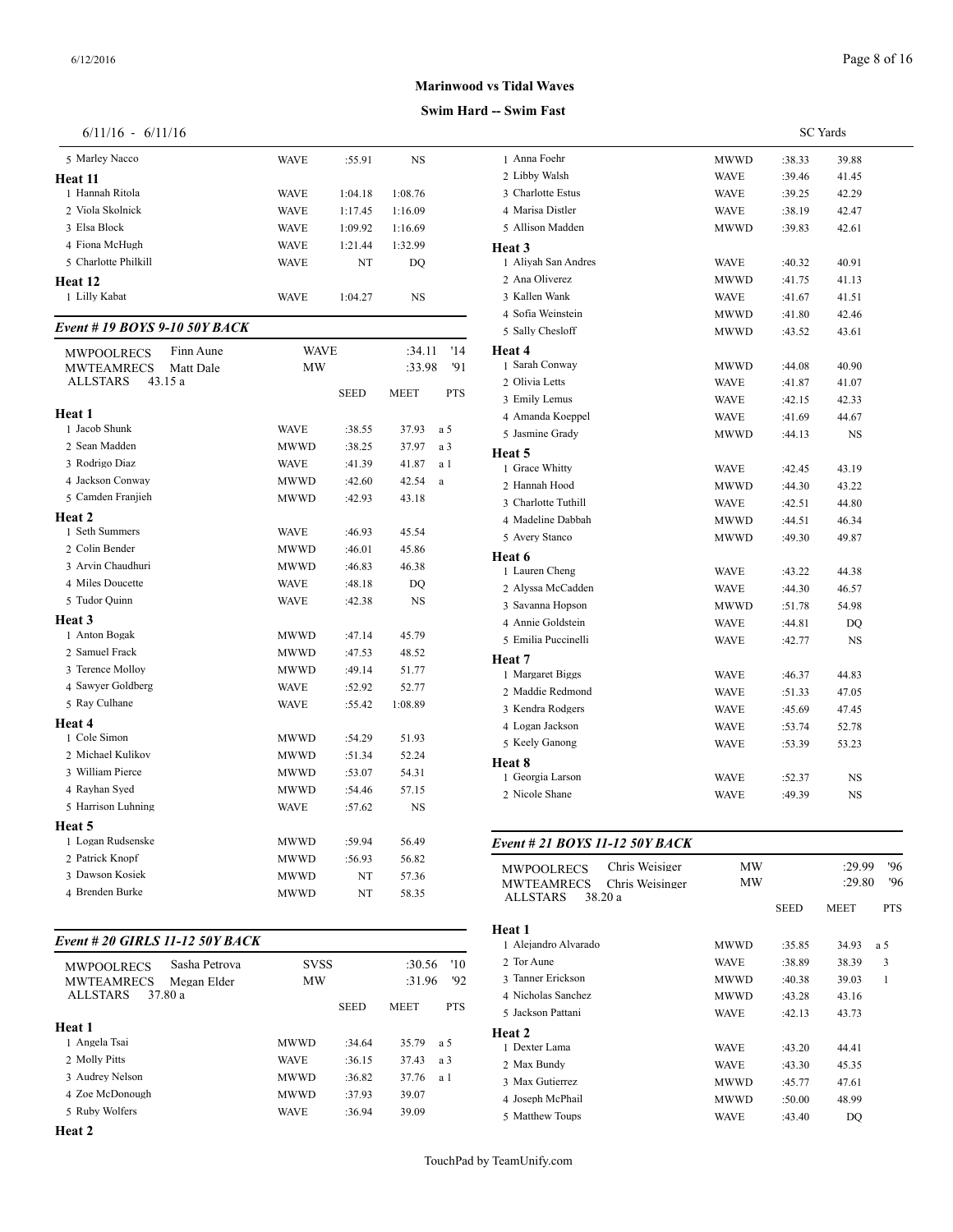| Heat 3             |             |         |       | 3 Jordan Leuenb  |
|--------------------|-------------|---------|-------|------------------|
| 1 Eric Sunshine    | <b>WAVE</b> | :46.46  | 45.48 | Heat 3           |
| 2. Calvin Burkhard | MWWD        | :50.87  | 52.75 | 1 Cole Summers   |
| 3 Sean Pelle       | MWWD        | :52.26  | 52.85 | 2. Bennett Some  |
| Heat 4             |             |         |       | 3 Lex Liang      |
| 1 Jasper Bankhead  | MWWD        | NT      | 40.02 |                  |
| 2. Bowen Rivera    | <b>WAVE</b> | 1:03.69 | DO    | Event # 24 $GII$ |
| 3 Ziggy Nacco      | <b>WAVE</b> | :50.28  | NS    | <b>MWPOOLRE</b>  |

## *Event # 22 GIRLS 13-14 50Y BACK*

| Kaitlyn Lo<br><b>MWPOOLRECS</b><br><b>MWTEAMRECS</b><br>Cassie Fix<br><b>ALLSTARS</b><br>35.00 a | <b>SHST</b><br><b>MW</b> |             | :29.11<br>:30.24 | '06<br>'01     | Heat 1<br>1 Madeline Knopf |
|--------------------------------------------------------------------------------------------------|--------------------------|-------------|------------------|----------------|----------------------------|
|                                                                                                  |                          | <b>SEED</b> | <b>MEET</b>      | <b>PTS</b>     | 2 Carolyn Cheng            |
| Heat 1                                                                                           |                          |             |                  |                | 3 Lily Harding             |
| 1 Miya Schilz                                                                                    | WAVE                     | :32.45      | 33.08            | a 5            | 4 Sally Lucchesi           |
| 2 Gabriella Lucchesi                                                                             | <b>MWWD</b>              | :33.69      | 34.32            | a <sub>3</sub> | 5 Lilyana Leuenbe          |
| 3 Jocelyn Tsai                                                                                   | <b>MWWD</b>              | :33.44      | 34.49            | a 1            | Heat <sub>2</sub>          |
| 4 Alicia Helmer                                                                                  | WAVE                     | :35.07      | 35.20            |                | 1 Mica Smith               |
| 5 Gillian Laughlin                                                                               | <b>MWWD</b>              | :36.27      | 37.53            |                | 2 Olivia Carpenter         |
| Heat 2                                                                                           |                          |             |                  |                | 3 Kate Garrison            |
| 1 Maddie Lowe                                                                                    | WAVE                     | :36.35      | 35.79            |                | 4 Marlena Lash             |
| 2 Molly Madden                                                                                   | <b>MWWD</b>              | :38.53      | 37.53            |                | 5 Adelaide Shunk           |
| 3 Devin Bosley                                                                                   | WAVE                     | :36.71      | 37.63            |                | Heat <sub>3</sub>          |
| 4 Sara Karkal                                                                                    | <b>MWWD</b>              | :38.84      | 38.01            |                | 1 Annavija Hoy             |
| 5 Alena Larson                                                                                   | <b>WAVE</b>              | :36.32      | <b>NS</b>        |                | 2 Jordan Overmye           |
| Heat 3                                                                                           |                          |             |                  |                | 3 Sylvana Perczek          |
| 1 Ellery Stocker                                                                                 | WAVE                     | :37.61      | 38.60            |                |                            |
| 2 Indie Adamich                                                                                  | <b>WAVE</b>              | :38.58      | 39.12            |                | Event # 25 $BOY$           |
| 3 Kailey Torres                                                                                  | <b>MWWD</b>              | :40.38      | 40.73            |                | <b>MWPOOLRECS</b>          |
| 4 Stella Pierce                                                                                  | <b>MWWD</b>              | :41.69      | 42.56            |                | <b>MWTEAMREC</b>           |
| 5 Dalynn McEwen                                                                                  | <b>MWWD</b>              | :42.25      | <b>NS</b>        |                | <b>ALLSTARS</b>            |
| Heat 4                                                                                           |                          |             |                  |                |                            |
| 1 Cassidy Rodgers                                                                                | <b>WAVE</b>              | NT          | 39.96            |                | Heat 1                     |
| 2 Monika Platek                                                                                  | WAVE                     | :43.62      | 44.17            |                | 1 Connell Phillipp         |
| 3 Emma Kraus                                                                                     | <b>MWWD</b>              | :45.42      | 48.32            |                | 2 Mitchell Case            |
| 4 Elise Braff                                                                                    | <b>WAVE</b>              | :50.01      | 50.99            |                | 3 Jonathan Chase           |
|                                                                                                  |                          |             |                  |                | 4 Ben Foehr                |
| Heat 5                                                                                           |                          |             |                  |                |                            |
| 1 Sofia Spinozzi                                                                                 | <b>MWWD</b>              | :44.77      | <b>NS</b>        |                | Event # 26 GIRI            |
| 2 Cassidy McBride                                                                                | <b>MWWD</b>              | :42.35      | <b>NS</b>        |                |                            |
| 3 Laura McEwen                                                                                   | <b>MWWD</b>              | :43.68      | <b>NS</b>        |                | <b>MWTEAMREC</b>           |

## *Event # 23 BOYS 13-14 50Y BACK*

| <b>MWPOOLRECS</b><br><b>MWTEAMRECS</b> | Alexander Lansill<br>Alexander Lansill | <b>MW</b><br><b>MW</b> |             | :28.07<br>:28.07 | '14<br>'14 | Heat 1<br>1 Tessa Garvey M      |
|----------------------------------------|----------------------------------------|------------------------|-------------|------------------|------------|---------------------------------|
| <b>ALLSTARS</b>                        | 34.84 a                                |                        | <b>SEED</b> | <b>MEET</b>      | <b>PTS</b> | 2 Josienne Campo<br>3 Liza Reed |
| Heat 1                                 |                                        |                        |             |                  |            |                                 |
| 1 Reece Foehr                          |                                        | <b>MWWD</b>            | :28.87      | 29.79            | a 5        | 4 Natalie Lawlor                |
| 2 Will Harding                         |                                        | <b>WAVE</b>            | :31.87      | 32.79            | a 3        | Heat 2                          |
| 3 Andrey Priahin                       |                                        | <b>WAVE</b>            | :31.99      | 33.66            | a          | 1 Jamie Schmidt                 |
| 4 Benjamin Freed                       |                                        | <b>MWWD</b>            | :34.88      | 34.94            |            | 2. Isabella Babb                |
| 5 Andersen Teoh                        |                                        | <b>MWWD</b>            | :36.81      | 36.47            |            | 3 Eleanor Pullins               |
|                                        |                                        |                        |             |                  |            | 4 Samantha Reno                 |
| Heat 2                                 |                                        |                        |             |                  |            |                                 |
| 1 Christopher Falvey                   |                                        | <b>WAVE</b>            | :33.29      | 33.39            | a 1        | 5 Sydney Brodie                 |
| 2 Tibi Quinn                           |                                        | <b>WAVE</b>            | :38.91      | 40.76            |            | Heat 3                          |
|                                        |                                        |                        |             |                  |            |                                 |

# **Marinwood vs Tidal Waves**

## **Swim Hard -- Swim Fast**

| 3 Jordan Leuenberger<br>MWWD<br>:49.55<br>47.92<br>1 Cole Summers<br><b>WAVE</b><br>:39.40<br>41.35<br>2 Bennett Somerville<br><b>WAVE</b><br>:49.96<br>52.57<br>3 Lex Liang<br><b>WAVE</b><br>DQ<br>:51.89<br>Cassie Fix<br>MW<br>:30.10<br><b>MWPOOLRECS</b><br>MW<br>:30.24<br>Cassie Fix<br><b>MWTEAMRECS</b><br><b>ALLSTARS</b><br>35.47 a<br><b>SEED</b><br>MEET<br>1 Madeline Knopf<br>MWWD<br>:32.15<br>32.01<br>a 5<br>2 Carolyn Cheng<br>32.76<br><b>WAVE</b><br>:32.31<br>a 3<br>3 Lily Harding<br><b>WAVE</b><br>:34.85<br>35.36<br>a 1<br>4 Sally Lucchesi<br>MWWD<br>:36.71<br>38.14<br>5 Lilyana Leuenberger<br><b>MWWD</b><br>:43.73<br>41.97<br>1 Mica Smith<br>MWWD<br>NT<br>37.60<br>2 Olivia Carpenter<br><b>WAVE</b><br>:35.66<br>37.65<br>3 Kate Garrison<br><b>WAVE</b><br>:40.93<br>42.95<br>4 Marlena Lash<br>MWWD<br>:48.48<br>48.20<br>5 Adelaide Shunk<br><b>WAVE</b><br>:36.52<br>NS<br>1 Annavija Hoy<br><b>WAVE</b><br>:42.02<br>NS<br>2 Jordan Overmyer<br><b>WAVE</b><br>NT<br>NS<br>3 Sylvana Perczek<br><b>WAVE</b><br>NT<br>NS<br>Event # 25 BOYS 15-18 50Y BACK<br><b>Matt Dale</b><br>MW<br>:26.19<br><b>MWPOOLRECS</b><br><b>MWTEAMRECS</b><br>МW<br>:24.71<br>Chris Weisiger<br>31.82 a<br>ALLSTARS<br><b>SEED</b><br>MEET<br>Heat 1<br>1 Connell Phillipps<br><b>WAVE</b><br>:31.81<br>31.84<br>5<br>2 Mitchell Case<br>MWWD<br>:32.45<br>32.03<br>3<br>3 Jonathan Chase<br><b>WAVE</b><br>:31.91<br>33.90<br>1<br>4 Ben Foehr<br>MWWD<br>NT<br>NS<br>Event # 26 GIRLS 8& UN 25Y BREAST<br>Jenna Bondlow<br>МW<br>:19.60<br><b>MWTEAMRECS</b><br>:19.02<br>WAVE<br><b>MWPOOLRECS</b><br>Emily Kuehler<br><b>ALLSTARS</b><br>25.30 a<br>SEED<br>MEET<br>Heat 1<br>1 Tessa Garvey Miller<br>24.33<br>MWWD<br>:21.97<br>a 5<br>2 Josienne Campo<br>MWWD<br>:23.62<br>24.45<br>a 3<br>3 Liza Reed<br>:25.41<br>25.21<br>MWWD<br>a<br>4 Natalie Lawlor<br>WAVE<br>:26.16<br>DQ<br>1 Jamie Schmidt<br>MWWD<br>27.35<br>:26.66<br>2 Isabella Babb<br>WAVE<br>:29.27<br>28.43<br>3 Eleanor Pullins<br>WAVE<br>:28.64<br>30.51<br>4 Samantha Reno<br>MWWD<br>:27.63<br>31.47<br>5 Sydney Brodie<br>:29.80<br>NS<br>WAVE<br>1 Emerson Wunderlich<br>MWWD<br>28.71<br>:29.29 |                                 |  | <b>SC</b> Yards |  |
|------------------------------------------------------------------------------------------------------------------------------------------------------------------------------------------------------------------------------------------------------------------------------------------------------------------------------------------------------------------------------------------------------------------------------------------------------------------------------------------------------------------------------------------------------------------------------------------------------------------------------------------------------------------------------------------------------------------------------------------------------------------------------------------------------------------------------------------------------------------------------------------------------------------------------------------------------------------------------------------------------------------------------------------------------------------------------------------------------------------------------------------------------------------------------------------------------------------------------------------------------------------------------------------------------------------------------------------------------------------------------------------------------------------------------------------------------------------------------------------------------------------------------------------------------------------------------------------------------------------------------------------------------------------------------------------------------------------------------------------------------------------------------------------------------------------------------------------------------------------------------------------------------------------------------------------------------------------------------------------------------------------------------------------------------------------------------------------------------------------------------------------------------------------------------------------------------------|---------------------------------|--|-----------------|--|
|                                                                                                                                                                                                                                                                                                                                                                                                                                                                                                                                                                                                                                                                                                                                                                                                                                                                                                                                                                                                                                                                                                                                                                                                                                                                                                                                                                                                                                                                                                                                                                                                                                                                                                                                                                                                                                                                                                                                                                                                                                                                                                                                                                                                            |                                 |  |                 |  |
| '02<br>'01<br><b>PTS</b>                                                                                                                                                                                                                                                                                                                                                                                                                                                                                                                                                                                                                                                                                                                                                                                                                                                                                                                                                                                                                                                                                                                                                                                                                                                                                                                                                                                                                                                                                                                                                                                                                                                                                                                                                                                                                                                                                                                                                                                                                                                                                                                                                                                   | Heat 3                          |  |                 |  |
|                                                                                                                                                                                                                                                                                                                                                                                                                                                                                                                                                                                                                                                                                                                                                                                                                                                                                                                                                                                                                                                                                                                                                                                                                                                                                                                                                                                                                                                                                                                                                                                                                                                                                                                                                                                                                                                                                                                                                                                                                                                                                                                                                                                                            |                                 |  |                 |  |
|                                                                                                                                                                                                                                                                                                                                                                                                                                                                                                                                                                                                                                                                                                                                                                                                                                                                                                                                                                                                                                                                                                                                                                                                                                                                                                                                                                                                                                                                                                                                                                                                                                                                                                                                                                                                                                                                                                                                                                                                                                                                                                                                                                                                            |                                 |  |                 |  |
|                                                                                                                                                                                                                                                                                                                                                                                                                                                                                                                                                                                                                                                                                                                                                                                                                                                                                                                                                                                                                                                                                                                                                                                                                                                                                                                                                                                                                                                                                                                                                                                                                                                                                                                                                                                                                                                                                                                                                                                                                                                                                                                                                                                                            |                                 |  |                 |  |
|                                                                                                                                                                                                                                                                                                                                                                                                                                                                                                                                                                                                                                                                                                                                                                                                                                                                                                                                                                                                                                                                                                                                                                                                                                                                                                                                                                                                                                                                                                                                                                                                                                                                                                                                                                                                                                                                                                                                                                                                                                                                                                                                                                                                            | Event # 24 GIRLS 15-18 50Y BACK |  |                 |  |
|                                                                                                                                                                                                                                                                                                                                                                                                                                                                                                                                                                                                                                                                                                                                                                                                                                                                                                                                                                                                                                                                                                                                                                                                                                                                                                                                                                                                                                                                                                                                                                                                                                                                                                                                                                                                                                                                                                                                                                                                                                                                                                                                                                                                            |                                 |  |                 |  |
|                                                                                                                                                                                                                                                                                                                                                                                                                                                                                                                                                                                                                                                                                                                                                                                                                                                                                                                                                                                                                                                                                                                                                                                                                                                                                                                                                                                                                                                                                                                                                                                                                                                                                                                                                                                                                                                                                                                                                                                                                                                                                                                                                                                                            |                                 |  |                 |  |
|                                                                                                                                                                                                                                                                                                                                                                                                                                                                                                                                                                                                                                                                                                                                                                                                                                                                                                                                                                                                                                                                                                                                                                                                                                                                                                                                                                                                                                                                                                                                                                                                                                                                                                                                                                                                                                                                                                                                                                                                                                                                                                                                                                                                            |                                 |  |                 |  |
|                                                                                                                                                                                                                                                                                                                                                                                                                                                                                                                                                                                                                                                                                                                                                                                                                                                                                                                                                                                                                                                                                                                                                                                                                                                                                                                                                                                                                                                                                                                                                                                                                                                                                                                                                                                                                                                                                                                                                                                                                                                                                                                                                                                                            | Heat 1                          |  |                 |  |
|                                                                                                                                                                                                                                                                                                                                                                                                                                                                                                                                                                                                                                                                                                                                                                                                                                                                                                                                                                                                                                                                                                                                                                                                                                                                                                                                                                                                                                                                                                                                                                                                                                                                                                                                                                                                                                                                                                                                                                                                                                                                                                                                                                                                            |                                 |  |                 |  |
| '98<br>'01<br><b>PTS</b><br>'98<br>'91<br><b>PTS</b>                                                                                                                                                                                                                                                                                                                                                                                                                                                                                                                                                                                                                                                                                                                                                                                                                                                                                                                                                                                                                                                                                                                                                                                                                                                                                                                                                                                                                                                                                                                                                                                                                                                                                                                                                                                                                                                                                                                                                                                                                                                                                                                                                       |                                 |  |                 |  |
|                                                                                                                                                                                                                                                                                                                                                                                                                                                                                                                                                                                                                                                                                                                                                                                                                                                                                                                                                                                                                                                                                                                                                                                                                                                                                                                                                                                                                                                                                                                                                                                                                                                                                                                                                                                                                                                                                                                                                                                                                                                                                                                                                                                                            |                                 |  |                 |  |
|                                                                                                                                                                                                                                                                                                                                                                                                                                                                                                                                                                                                                                                                                                                                                                                                                                                                                                                                                                                                                                                                                                                                                                                                                                                                                                                                                                                                                                                                                                                                                                                                                                                                                                                                                                                                                                                                                                                                                                                                                                                                                                                                                                                                            |                                 |  |                 |  |
|                                                                                                                                                                                                                                                                                                                                                                                                                                                                                                                                                                                                                                                                                                                                                                                                                                                                                                                                                                                                                                                                                                                                                                                                                                                                                                                                                                                                                                                                                                                                                                                                                                                                                                                                                                                                                                                                                                                                                                                                                                                                                                                                                                                                            |                                 |  |                 |  |
|                                                                                                                                                                                                                                                                                                                                                                                                                                                                                                                                                                                                                                                                                                                                                                                                                                                                                                                                                                                                                                                                                                                                                                                                                                                                                                                                                                                                                                                                                                                                                                                                                                                                                                                                                                                                                                                                                                                                                                                                                                                                                                                                                                                                            | Heat 2                          |  |                 |  |
|                                                                                                                                                                                                                                                                                                                                                                                                                                                                                                                                                                                                                                                                                                                                                                                                                                                                                                                                                                                                                                                                                                                                                                                                                                                                                                                                                                                                                                                                                                                                                                                                                                                                                                                                                                                                                                                                                                                                                                                                                                                                                                                                                                                                            |                                 |  |                 |  |
|                                                                                                                                                                                                                                                                                                                                                                                                                                                                                                                                                                                                                                                                                                                                                                                                                                                                                                                                                                                                                                                                                                                                                                                                                                                                                                                                                                                                                                                                                                                                                                                                                                                                                                                                                                                                                                                                                                                                                                                                                                                                                                                                                                                                            |                                 |  |                 |  |
|                                                                                                                                                                                                                                                                                                                                                                                                                                                                                                                                                                                                                                                                                                                                                                                                                                                                                                                                                                                                                                                                                                                                                                                                                                                                                                                                                                                                                                                                                                                                                                                                                                                                                                                                                                                                                                                                                                                                                                                                                                                                                                                                                                                                            |                                 |  |                 |  |
|                                                                                                                                                                                                                                                                                                                                                                                                                                                                                                                                                                                                                                                                                                                                                                                                                                                                                                                                                                                                                                                                                                                                                                                                                                                                                                                                                                                                                                                                                                                                                                                                                                                                                                                                                                                                                                                                                                                                                                                                                                                                                                                                                                                                            |                                 |  |                 |  |
|                                                                                                                                                                                                                                                                                                                                                                                                                                                                                                                                                                                                                                                                                                                                                                                                                                                                                                                                                                                                                                                                                                                                                                                                                                                                                                                                                                                                                                                                                                                                                                                                                                                                                                                                                                                                                                                                                                                                                                                                                                                                                                                                                                                                            |                                 |  |                 |  |
|                                                                                                                                                                                                                                                                                                                                                                                                                                                                                                                                                                                                                                                                                                                                                                                                                                                                                                                                                                                                                                                                                                                                                                                                                                                                                                                                                                                                                                                                                                                                                                                                                                                                                                                                                                                                                                                                                                                                                                                                                                                                                                                                                                                                            | Heat 3                          |  |                 |  |
|                                                                                                                                                                                                                                                                                                                                                                                                                                                                                                                                                                                                                                                                                                                                                                                                                                                                                                                                                                                                                                                                                                                                                                                                                                                                                                                                                                                                                                                                                                                                                                                                                                                                                                                                                                                                                                                                                                                                                                                                                                                                                                                                                                                                            |                                 |  |                 |  |
|                                                                                                                                                                                                                                                                                                                                                                                                                                                                                                                                                                                                                                                                                                                                                                                                                                                                                                                                                                                                                                                                                                                                                                                                                                                                                                                                                                                                                                                                                                                                                                                                                                                                                                                                                                                                                                                                                                                                                                                                                                                                                                                                                                                                            |                                 |  |                 |  |
|                                                                                                                                                                                                                                                                                                                                                                                                                                                                                                                                                                                                                                                                                                                                                                                                                                                                                                                                                                                                                                                                                                                                                                                                                                                                                                                                                                                                                                                                                                                                                                                                                                                                                                                                                                                                                                                                                                                                                                                                                                                                                                                                                                                                            |                                 |  |                 |  |
|                                                                                                                                                                                                                                                                                                                                                                                                                                                                                                                                                                                                                                                                                                                                                                                                                                                                                                                                                                                                                                                                                                                                                                                                                                                                                                                                                                                                                                                                                                                                                                                                                                                                                                                                                                                                                                                                                                                                                                                                                                                                                                                                                                                                            |                                 |  |                 |  |
|                                                                                                                                                                                                                                                                                                                                                                                                                                                                                                                                                                                                                                                                                                                                                                                                                                                                                                                                                                                                                                                                                                                                                                                                                                                                                                                                                                                                                                                                                                                                                                                                                                                                                                                                                                                                                                                                                                                                                                                                                                                                                                                                                                                                            |                                 |  |                 |  |
|                                                                                                                                                                                                                                                                                                                                                                                                                                                                                                                                                                                                                                                                                                                                                                                                                                                                                                                                                                                                                                                                                                                                                                                                                                                                                                                                                                                                                                                                                                                                                                                                                                                                                                                                                                                                                                                                                                                                                                                                                                                                                                                                                                                                            |                                 |  |                 |  |
|                                                                                                                                                                                                                                                                                                                                                                                                                                                                                                                                                                                                                                                                                                                                                                                                                                                                                                                                                                                                                                                                                                                                                                                                                                                                                                                                                                                                                                                                                                                                                                                                                                                                                                                                                                                                                                                                                                                                                                                                                                                                                                                                                                                                            |                                 |  |                 |  |
|                                                                                                                                                                                                                                                                                                                                                                                                                                                                                                                                                                                                                                                                                                                                                                                                                                                                                                                                                                                                                                                                                                                                                                                                                                                                                                                                                                                                                                                                                                                                                                                                                                                                                                                                                                                                                                                                                                                                                                                                                                                                                                                                                                                                            |                                 |  |                 |  |
|                                                                                                                                                                                                                                                                                                                                                                                                                                                                                                                                                                                                                                                                                                                                                                                                                                                                                                                                                                                                                                                                                                                                                                                                                                                                                                                                                                                                                                                                                                                                                                                                                                                                                                                                                                                                                                                                                                                                                                                                                                                                                                                                                                                                            |                                 |  |                 |  |
|                                                                                                                                                                                                                                                                                                                                                                                                                                                                                                                                                                                                                                                                                                                                                                                                                                                                                                                                                                                                                                                                                                                                                                                                                                                                                                                                                                                                                                                                                                                                                                                                                                                                                                                                                                                                                                                                                                                                                                                                                                                                                                                                                                                                            |                                 |  |                 |  |
|                                                                                                                                                                                                                                                                                                                                                                                                                                                                                                                                                                                                                                                                                                                                                                                                                                                                                                                                                                                                                                                                                                                                                                                                                                                                                                                                                                                                                                                                                                                                                                                                                                                                                                                                                                                                                                                                                                                                                                                                                                                                                                                                                                                                            |                                 |  |                 |  |
|                                                                                                                                                                                                                                                                                                                                                                                                                                                                                                                                                                                                                                                                                                                                                                                                                                                                                                                                                                                                                                                                                                                                                                                                                                                                                                                                                                                                                                                                                                                                                                                                                                                                                                                                                                                                                                                                                                                                                                                                                                                                                                                                                                                                            |                                 |  |                 |  |
|                                                                                                                                                                                                                                                                                                                                                                                                                                                                                                                                                                                                                                                                                                                                                                                                                                                                                                                                                                                                                                                                                                                                                                                                                                                                                                                                                                                                                                                                                                                                                                                                                                                                                                                                                                                                                                                                                                                                                                                                                                                                                                                                                                                                            |                                 |  |                 |  |
|                                                                                                                                                                                                                                                                                                                                                                                                                                                                                                                                                                                                                                                                                                                                                                                                                                                                                                                                                                                                                                                                                                                                                                                                                                                                                                                                                                                                                                                                                                                                                                                                                                                                                                                                                                                                                                                                                                                                                                                                                                                                                                                                                                                                            |                                 |  |                 |  |
|                                                                                                                                                                                                                                                                                                                                                                                                                                                                                                                                                                                                                                                                                                                                                                                                                                                                                                                                                                                                                                                                                                                                                                                                                                                                                                                                                                                                                                                                                                                                                                                                                                                                                                                                                                                                                                                                                                                                                                                                                                                                                                                                                                                                            |                                 |  |                 |  |
|                                                                                                                                                                                                                                                                                                                                                                                                                                                                                                                                                                                                                                                                                                                                                                                                                                                                                                                                                                                                                                                                                                                                                                                                                                                                                                                                                                                                                                                                                                                                                                                                                                                                                                                                                                                                                                                                                                                                                                                                                                                                                                                                                                                                            |                                 |  |                 |  |
|                                                                                                                                                                                                                                                                                                                                                                                                                                                                                                                                                                                                                                                                                                                                                                                                                                                                                                                                                                                                                                                                                                                                                                                                                                                                                                                                                                                                                                                                                                                                                                                                                                                                                                                                                                                                                                                                                                                                                                                                                                                                                                                                                                                                            |                                 |  |                 |  |
|                                                                                                                                                                                                                                                                                                                                                                                                                                                                                                                                                                                                                                                                                                                                                                                                                                                                                                                                                                                                                                                                                                                                                                                                                                                                                                                                                                                                                                                                                                                                                                                                                                                                                                                                                                                                                                                                                                                                                                                                                                                                                                                                                                                                            |                                 |  |                 |  |
|                                                                                                                                                                                                                                                                                                                                                                                                                                                                                                                                                                                                                                                                                                                                                                                                                                                                                                                                                                                                                                                                                                                                                                                                                                                                                                                                                                                                                                                                                                                                                                                                                                                                                                                                                                                                                                                                                                                                                                                                                                                                                                                                                                                                            |                                 |  |                 |  |
|                                                                                                                                                                                                                                                                                                                                                                                                                                                                                                                                                                                                                                                                                                                                                                                                                                                                                                                                                                                                                                                                                                                                                                                                                                                                                                                                                                                                                                                                                                                                                                                                                                                                                                                                                                                                                                                                                                                                                                                                                                                                                                                                                                                                            |                                 |  |                 |  |
|                                                                                                                                                                                                                                                                                                                                                                                                                                                                                                                                                                                                                                                                                                                                                                                                                                                                                                                                                                                                                                                                                                                                                                                                                                                                                                                                                                                                                                                                                                                                                                                                                                                                                                                                                                                                                                                                                                                                                                                                                                                                                                                                                                                                            |                                 |  |                 |  |
|                                                                                                                                                                                                                                                                                                                                                                                                                                                                                                                                                                                                                                                                                                                                                                                                                                                                                                                                                                                                                                                                                                                                                                                                                                                                                                                                                                                                                                                                                                                                                                                                                                                                                                                                                                                                                                                                                                                                                                                                                                                                                                                                                                                                            |                                 |  |                 |  |
|                                                                                                                                                                                                                                                                                                                                                                                                                                                                                                                                                                                                                                                                                                                                                                                                                                                                                                                                                                                                                                                                                                                                                                                                                                                                                                                                                                                                                                                                                                                                                                                                                                                                                                                                                                                                                                                                                                                                                                                                                                                                                                                                                                                                            |                                 |  |                 |  |
|                                                                                                                                                                                                                                                                                                                                                                                                                                                                                                                                                                                                                                                                                                                                                                                                                                                                                                                                                                                                                                                                                                                                                                                                                                                                                                                                                                                                                                                                                                                                                                                                                                                                                                                                                                                                                                                                                                                                                                                                                                                                                                                                                                                                            |                                 |  |                 |  |
|                                                                                                                                                                                                                                                                                                                                                                                                                                                                                                                                                                                                                                                                                                                                                                                                                                                                                                                                                                                                                                                                                                                                                                                                                                                                                                                                                                                                                                                                                                                                                                                                                                                                                                                                                                                                                                                                                                                                                                                                                                                                                                                                                                                                            | Heat 2                          |  |                 |  |
|                                                                                                                                                                                                                                                                                                                                                                                                                                                                                                                                                                                                                                                                                                                                                                                                                                                                                                                                                                                                                                                                                                                                                                                                                                                                                                                                                                                                                                                                                                                                                                                                                                                                                                                                                                                                                                                                                                                                                                                                                                                                                                                                                                                                            |                                 |  |                 |  |
|                                                                                                                                                                                                                                                                                                                                                                                                                                                                                                                                                                                                                                                                                                                                                                                                                                                                                                                                                                                                                                                                                                                                                                                                                                                                                                                                                                                                                                                                                                                                                                                                                                                                                                                                                                                                                                                                                                                                                                                                                                                                                                                                                                                                            |                                 |  |                 |  |
|                                                                                                                                                                                                                                                                                                                                                                                                                                                                                                                                                                                                                                                                                                                                                                                                                                                                                                                                                                                                                                                                                                                                                                                                                                                                                                                                                                                                                                                                                                                                                                                                                                                                                                                                                                                                                                                                                                                                                                                                                                                                                                                                                                                                            |                                 |  |                 |  |
|                                                                                                                                                                                                                                                                                                                                                                                                                                                                                                                                                                                                                                                                                                                                                                                                                                                                                                                                                                                                                                                                                                                                                                                                                                                                                                                                                                                                                                                                                                                                                                                                                                                                                                                                                                                                                                                                                                                                                                                                                                                                                                                                                                                                            |                                 |  |                 |  |
|                                                                                                                                                                                                                                                                                                                                                                                                                                                                                                                                                                                                                                                                                                                                                                                                                                                                                                                                                                                                                                                                                                                                                                                                                                                                                                                                                                                                                                                                                                                                                                                                                                                                                                                                                                                                                                                                                                                                                                                                                                                                                                                                                                                                            |                                 |  |                 |  |
|                                                                                                                                                                                                                                                                                                                                                                                                                                                                                                                                                                                                                                                                                                                                                                                                                                                                                                                                                                                                                                                                                                                                                                                                                                                                                                                                                                                                                                                                                                                                                                                                                                                                                                                                                                                                                                                                                                                                                                                                                                                                                                                                                                                                            | Heat 3                          |  |                 |  |
|                                                                                                                                                                                                                                                                                                                                                                                                                                                                                                                                                                                                                                                                                                                                                                                                                                                                                                                                                                                                                                                                                                                                                                                                                                                                                                                                                                                                                                                                                                                                                                                                                                                                                                                                                                                                                                                                                                                                                                                                                                                                                                                                                                                                            |                                 |  |                 |  |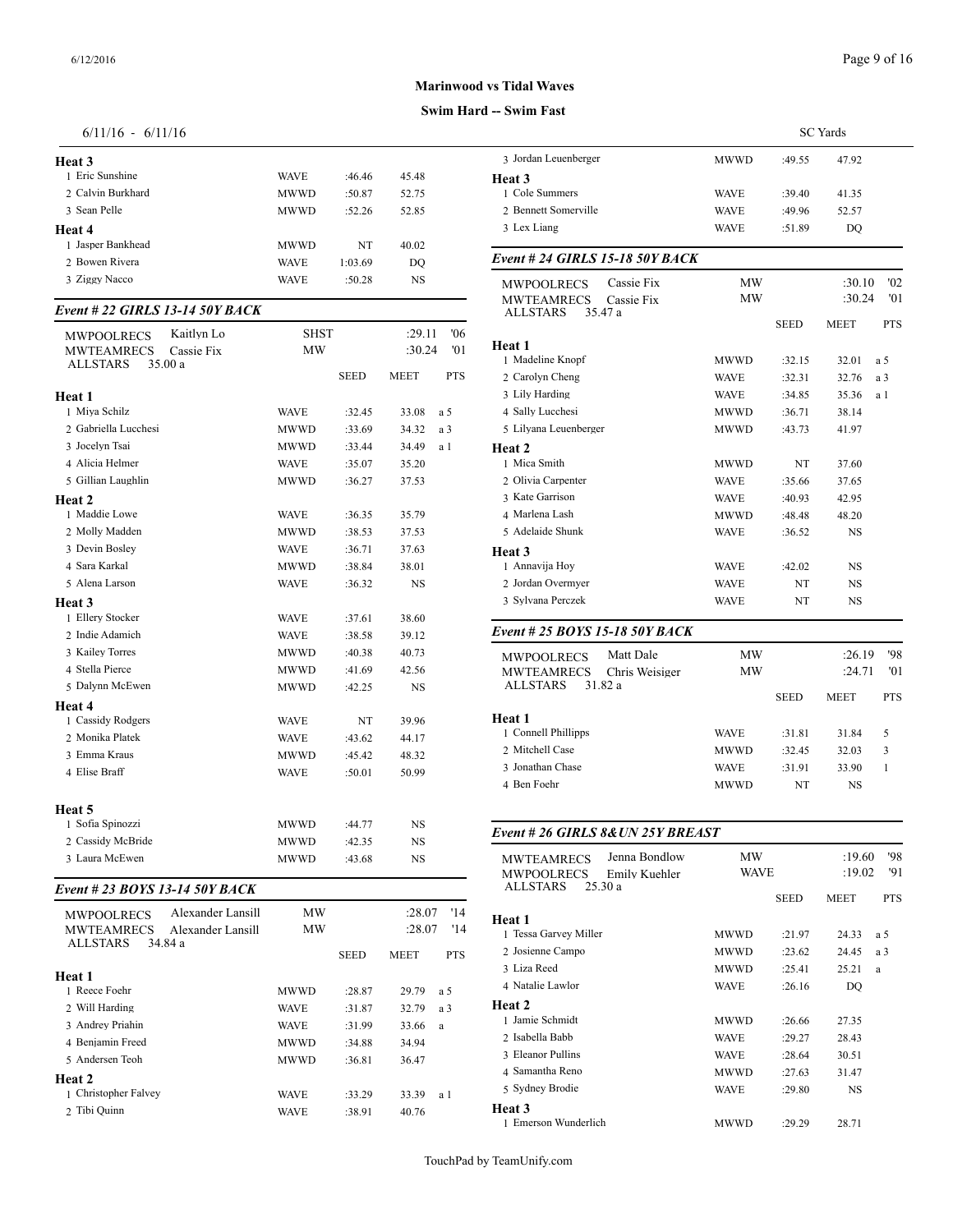| 6/11/16 | 6/11/16 |  |
|---------|---------|--|

| 2 Paige Edelen        | <b>WAVE</b> | :31.38 | 28.83 |   | 1 Sara Jorda  |
|-----------------------|-------------|--------|-------|---|---------------|
| 3 Addison Marsh       | <b>MWWD</b> | :28.82 | 29.05 |   | 2 Julia St Jo |
| 4 Kaylyn Molloy       | <b>MWWD</b> | :27.71 | 30.22 |   | 3 Annesley    |
| 5 Madeleine Wagner    | <b>WAVE</b> | :33.15 | 31.55 |   | 4 Manisha l   |
| Heat 4                |             |        |       |   | 5 Emilee Ro   |
| 1 Katelyn Morgan      | <b>WAVE</b> | :33.82 | 33.02 |   | Heat 3        |
| 2 Lucia Campo         | <b>MWWD</b> | :32.54 | 33.82 |   | 1 Sophia Le   |
| 3 Siena Ledesma       | <b>WAVE</b> | :33.68 | 34.37 |   | 2 Olivia Ko   |
| 4 Merritt Sellers     | <b>WAVE</b> | :33.48 | 36.29 |   | 3 Kaitlynn    |
| 5 Isabella Yee        | <b>MWWD</b> | :31.88 | 36.47 |   | 4 Frances C   |
| Heat 5                |             |        |       |   | 5 Natalie N   |
| 1 Matilda Lister      | <b>MWWD</b> | :34.26 | 32.58 |   | Heat 4        |
| 2 Elizabeth Berringer | <b>MWWD</b> | :32.67 | 33.05 |   | 1 Alexis Str  |
| 3 Grace Gehrman       | <b>WAVE</b> | :34.04 | 33.27 |   | 2 Elena Ker   |
| 4 Kira Martin         | <b>MWWD</b> | :32.91 | 33.76 |   | 3 Maggie P    |
| 5 Annalise Horn       | <b>WAVE</b> | :34.92 | 39.04 |   | 4 Kate Giff   |
| Heat 6                |             |        |       |   | 5 Isabella S  |
| 1 Suzanne Lawrence    | <b>WAVE</b> | :27.23 | 28.25 | 1 | Heat 5        |
| 2 Mari Kawamura       | <b>WAVE</b> | :35.75 | 35.74 |   | 1 Lillianna   |
| 3 Bailey Belair       | <b>MWWD</b> | :40.08 | 37.14 |   | 2 Amanda l    |
| 4 Sydney O'Neill      | <b>MWWD</b> | :46.91 | 46.39 |   | 3 Alexis Gr   |
| Heat 7                |             |        |       |   | 4 Scarlett M  |
| 1 Evelyn Harper       | <b>WAVE</b> | :41.55 | 31.58 |   | 5 Rory Kea    |
| 2 Ella Elliot         | <b>MWWD</b> | NT     | 33.94 |   | Heat 6        |
| 3 Katie Liang         | <b>WAVE</b> | :40.98 | 40.10 |   | 1 Paulina L   |

#### *Event # 27 BOYS 8&UN 25Y BREAST*

| <b>Connor Bondlow</b><br><b>MWTEAMRECS</b> | MW          |             | :19.75      | 96'        | 4 Isabella Wagner           |
|--------------------------------------------|-------------|-------------|-------------|------------|-----------------------------|
| <b>MWPOOLRECS</b><br>Marty Smith           | <b>LVST</b> |             | :19.25      | '00        | 5 Rachel Butts              |
| <b>ALLSTARS</b><br>26.20a                  |             | <b>SEED</b> | <b>MEET</b> | <b>PTS</b> | Heat 7<br>1 Tatsiya Distler |
| Heat 1                                     |             |             |             |            | 2 Jillian Manning           |
| 1 Evan Oldham                              | <b>WAVE</b> | :25.64      | 25.87       | a 5        | 3 Nina Bonte                |
| 2 Aidan Clark                              | <b>MWWD</b> | :26.94      | 27.23       | 3          | 4 Abigail Call              |
| 3 Nolan Deforrest                          | <b>WAVE</b> | :28.62      | 29.39       | 1          | 5 Sofia Wesley              |
| 4 Porter Note                              | <b>MWWD</b> | :30.79      | 31.63       |            | Heat 8                      |
| 5 Emerson Henry                            | <b>MWWD</b> | :32.73      | 32.29       |            | 1 Anna Lawrence             |
| Heat 2                                     |             |             |             |            | 2 Charlotte Lacy            |
| 1 Charles Gehrman                          | <b>WAVE</b> | :33.04      | 38.81       |            | 3 Cassidy Potter            |
| 2 Miles Rudsenske                          | <b>MWWD</b> | NT          | 40.57       |            | 4 Lucienne Hight            |
| 3 Julian Roth                              | <b>WAVE</b> | NT          | 49.50       |            | 5 Molly Goldstein           |
| 4 Drake Ludin                              | <b>MWWD</b> | :35.01      | DQ          |            |                             |
| 5 Tanner Kosiek                            | <b>MWWD</b> | NT          | DQ          |            | Heat 9                      |

#### *Event # 28 GIRLS 9-10 50Y BREAST*

| Elizabeth Chatard<br><b>MWPOOLRECS</b><br><b>MWTEAMRECS</b><br>Casey Wunsch | <b>SHST</b><br>MW |             | :36.67<br>:38.38 | '14<br>'97  | 4 Viola Skolnick<br>5 Julia Sigel |                                     |
|-----------------------------------------------------------------------------|-------------------|-------------|------------------|-------------|-----------------------------------|-------------------------------------|
| ALLSTARS                                                                    | 45.60a            |             | <b>SEED</b>      | <b>MEET</b> | <b>PTS</b>                        | Heat 10<br><b>EX Kate Deforrest</b> |
| Heat 1                                                                      |                   |             |                  |             |                                   | 2 Raney Wolfers                     |
| 1 Adella Frender                                                            |                   | <b>WAVE</b> | $-39.46$         | 40.63       | a 5                               |                                     |
| 2. Madeline Jarocki                                                         |                   | <b>WAVE</b> | :43.80           | 42.64       | a 3                               | 3 Sophia Mauro                      |
| 3 Ava Jorgensen                                                             |                   | <b>MWWD</b> | :45.91           | 45.29       | a 1                               | 4 Lilly Kabat                       |
| 4 Tess Waddy                                                                |                   | <b>MWWD</b> | :46.98           | 47.33       |                                   | Event # 29 $BOY$                    |
| 5 Ariel Resende                                                             |                   | <b>MWWD</b> | :52.11           | DO          |                                   |                                     |
|                                                                             |                   |             |                  |             |                                   | MUDOOL BECK                         |

**Heat 2**

## **Marinwood vs Tidal Waves**

## **Swim Hard -- Swim Fast**

|                                 |                |              |                    | <b>SC</b> Yards  |     |  |  |
|---------------------------------|----------------|--------------|--------------------|------------------|-----|--|--|
| 1 Sara Jordan                   |                | WAVE         | :46.69             | 45.78            |     |  |  |
| 2 Julia St John                 |                | WAVE         | :47.09             | 46.74            |     |  |  |
| 3 Annesley Krawitt              |                | WAVE         | :46.87             | 46.77            |     |  |  |
| 4 Manisha Murthy                |                | MWWD         | :53.08             | 54.71            |     |  |  |
| 5 Emilee Rosenstein             |                | MWWD         | :53.62             | 55.07            |     |  |  |
| Heat 3                          |                |              |                    |                  |     |  |  |
| 1 Sophia Letts                  |                | WAVE         | :48.54             | 48.48            |     |  |  |
| 2 Olivia Koeppel                |                | WAVE         | :50.41             | 51.46            |     |  |  |
| 3 Kaitlynn Fetterman-Riggle     |                | <b>MWWD</b>  | :59.25             | 55.15            |     |  |  |
| 4 Frances O'Connor              |                | MWWD         | :58.81             | 1:00.90          |     |  |  |
| 5 Natalie Note                  |                | MWWD         | :58.18             | DQ               |     |  |  |
| Heat 4                          |                |              |                    |                  |     |  |  |
| 1 Alexis Strack                 |                | WAVE         | :51.24             | 48.60            |     |  |  |
| 2 Elena Kemos                   |                | WAVE         | :50.83             | 50.75            |     |  |  |
| 3 Maggie Pitts                  |                | WAVE         | :50.74             | 51.06            |     |  |  |
| 4 Kate Gifford                  |                | MWWD         | 1:01.82            | 1:03.39          |     |  |  |
| 5 Isabella Salvador             |                | MWWD         | 1:01.49            | NS               |     |  |  |
| Heat 5<br>1 Lillianna Dell'Orto |                |              |                    |                  |     |  |  |
| 2 Amanda Mueller                |                | WAVE         | :52.48             | 51.49            |     |  |  |
| 3 Alexis Greenfield             |                | WAVE         | :51.72             | 53.28            |     |  |  |
| 4 Scarlett Maguire              |                | MWWD<br>MWWD | 1:04.03            | 59.93<br>1:06.91 |     |  |  |
| 5 Rory Kearns                   |                | MWWD         | 1:05.47<br>1:10.47 | 1:11.04          |     |  |  |
| Heat 6                          |                |              |                    |                  |     |  |  |
| 1 Paulina Laremont              |                | WAVE         | :52.89             | 51.64            |     |  |  |
| 2 Eliza Lepyansky               |                | WAVE         | :52.88             | 54.52            |     |  |  |
| 3 Hannah Collings               |                | WAVE         | :54.01             | 54.77            |     |  |  |
| 4 Isabella Wagner               |                | WAVE         | :53.84             | 55.81            |     |  |  |
| 5 Rachel Butts                  |                | MWWD         | 1:31.73            | DQ               |     |  |  |
| Heat 7                          |                |              |                    |                  |     |  |  |
| 1 Tatsiya Distler               |                | WAVE         | :55.02             | 54.50            |     |  |  |
| 2 Jillian Manning               |                | WAVE         | :54.72             | 56.32            |     |  |  |
| 3 Nina Bonte                    |                | WAVE         | :55.28             | 56.65            |     |  |  |
| 4 Abigail Call                  |                | WAVE         | :56.90             | 57.33            |     |  |  |
| 5 Sofia Wesley                  |                | WAVE         | :57.88             | DQ               |     |  |  |
| <b>Heat 8</b>                   |                |              |                    |                  |     |  |  |
| 1 Anna Lawrence                 |                | WAVE         | :59.27             | 58.39            |     |  |  |
| 2 Charlotte Lacy                |                | <b>WAVE</b>  | 1:04.42            | 1:00.87          |     |  |  |
| 3 Cassidy Potter                |                | <b>WAVE</b>  | 1:06.33            | 1:05.96          |     |  |  |
| 4 Lucienne Hight                |                | WAVE         | 1:06.70            | 1:07.01          |     |  |  |
| 5 Molly Goldstein               |                | WAVE         | 1:03.86            | NS               |     |  |  |
|                                 |                |              |                    |                  |     |  |  |
| Heat 9<br>1 Lula Ashworth       |                |              |                    |                  |     |  |  |
| 2 Hannah Ritola                 |                | WAVE         | 1:07.99            | 1:02.95          |     |  |  |
| 3 Madeline Eaton                |                | WAVE         | 1:07.84            | 1:15.46          |     |  |  |
| 4 Viola Skolnick                |                | WAVE<br>WAVE | 1:09.11<br>1:09.20 | DQ               |     |  |  |
| 5 Julia Sigel                   |                | WAVE         | 1:07.67            | DQ<br>DQ         |     |  |  |
| Heat 10                         |                |              |                    |                  |     |  |  |
| <b>EX Kate Deforrest</b>        |                | WAVE         | :46.92             | 46.71            |     |  |  |
| 2 Raney Wolfers                 |                | WAVE         | 1:09.68            | DQ               |     |  |  |
| 3 Sophia Mauro                  |                | WAVE         | 1:18.89            | DQ               |     |  |  |
| 4 Lilly Kabat                   |                | WAVE         | NΤ                 | NS               |     |  |  |
|                                 |                |              |                    |                  |     |  |  |
| Event # 29 BOYS 9-10 50Y BREAST |                |              |                    |                  |     |  |  |
| MWPOOLRECS                      | Mike Masterson |              | Tib Pen Club       | :36.56           | '92 |  |  |
| <b>MWTEAMRECS</b>               | Connor Bondlow | МW           |                    | :36.51           | '98 |  |  |

TouchPad by TeamUnify.com

MWTEAMRECS Connor Bondlow

ALLSTARS 47.10 a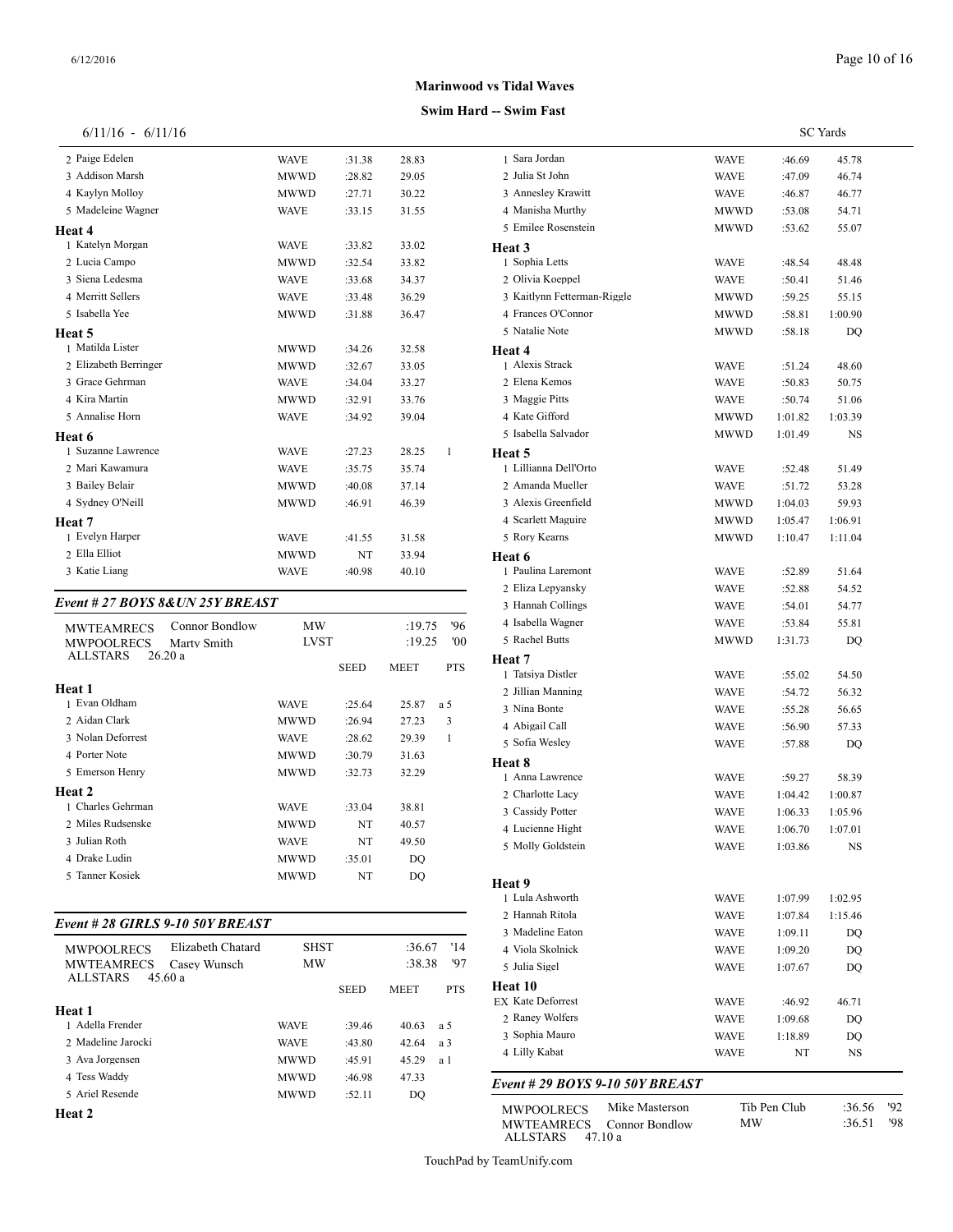#### *Event # 29 BOYS 9-10 50Y BREAST*

| Mike Masterson<br><b>MWPOOLRECS</b><br><b>MWTEAMRECS</b><br>Connor Bondlow | MW          | Tib Pen Club | :36.56<br>:36.51 | 92<br>'98  | Heat 6<br>1 Lainey Wank              |
|----------------------------------------------------------------------------|-------------|--------------|------------------|------------|--------------------------------------|
| <b>ALLSTARS</b><br>47.10a                                                  |             | <b>SEED</b>  | <b>MEET</b>      | <b>PTS</b> | 2 Jacqueline Mart<br>3 Amanda Koeppe |
| Heat 1                                                                     |             |              |                  |            | 4 Ashley Winkeln                     |
| 1 Jacob Shunk                                                              | <b>WAVE</b> | :45.82       | 45.34            | a 5        | 5 Sofia Weinstein                    |
| 2 Colin Bender                                                             | <b>MWWD</b> | :46.51       | 47.19            | 3          | Heat 7                               |
| 3 Leo Manwaring-Mueller                                                    | <b>MWWD</b> | :48.81       | 47.57            | 1          | 1 Charlotte Tuthill                  |
| 4 Anton Bogak                                                              | <b>MWWD</b> | :55.99       | 56.93            |            | 2 Stella Hawthorn                    |
| 5 Tudor Quinn                                                              | <b>WAVE</b> | :46.55       | <b>NS</b>        |            | 3 Sarah Conway                       |
| Heat 2                                                                     |             |              |                  |            | 4 Ryann Rosenste                     |
| 1 Sawyer Goldberg                                                          | <b>WAVE</b> | :53.86       | 53.51            |            | 5 Jasmine Grady                      |
| 2 Cole Simon                                                               | <b>MWWD</b> | :58.56       | 55.21            |            | Heat 8                               |
| 3 Terence Molloy                                                           | <b>MWWD</b> | :57.84       | 58.98            |            | 1 Margaret Biggs                     |
| 4 Seth Summers                                                             | <b>WAVE</b> | :47.92       | <b>NS</b>        |            | 2 Lauren Cheng                       |
| 5 Harrison Luhning                                                         | <b>WAVE</b> | :58.12       | <b>NS</b>        |            | 3 Avery Stanco                       |
| Heat 3                                                                     |             |              |                  |            | 4 Savanna Hopson                     |
| 1 Rayhan Syed                                                              | <b>MWWD</b> | 1:00.77      | 58.65            |            | 5 Emilia Puccinell                   |
| 2 Michael Kulikov                                                          | <b>MWWD</b> | 1:06.83      | 1:03.08          |            |                                      |
| 3 Arseniy Korolev                                                          | <b>MWWD</b> | 1:04.14      | 1:06.13          |            | Heat 9<br>1 Maddie Redmor            |
|                                                                            |             |              |                  |            |                                      |

#### *Event # 30 GIRLS 11-12 50Y BREAST*

| <b>MWPOOLRECS</b>          | Halle Morris  | <b>LVST</b> |             | :32.44      | '10        | 4 Madeline Baird  |
|----------------------------|---------------|-------------|-------------|-------------|------------|-------------------|
| <b>MWTEAMRECS</b>          | Olivia Juarez | MW          |             | :34.42      | '15        | Heat 10           |
| <b>ALLSTARS</b>            | 40.50a        |             | <b>SEED</b> | <b>MEET</b> | <b>PTS</b> | 1 Logan Jackson   |
|                            |               |             |             |             |            | 2 Keely Ganong    |
| Heat 1<br>1 Rosie Lucchesi |               | <b>MWWD</b> | :37.81      | 38.13       | a 5        | 3 Nicole Shane    |
| 2 Charlotte Deforrest      |               | <b>WAVE</b> | :39.85      | 39.72       | a 3        |                   |
| 3 Payton Juarez            |               | MWWD        | :40.33      | 40.03       | a 1        | Event # 31 BOY    |
| 4 Audrey Nelson            |               | <b>MWWD</b> | :40.74      | 40.10       | a          | <b>MWPOOLRECS</b> |
| 5 Ruby Wolfers             |               | <b>WAVE</b> | :40.08      | 41.96       |            | <b>MWTEAMREC</b>  |
| Heat 2                     |               |             |             |             |            | <b>ALLSTARS</b>   |
| 1 Helena Janku             |               | <b>WAVE</b> | :40.35      | 40.71       |            | Heat 1            |
| 2 Molly Young              |               | <b>MWWD</b> | :41.18      | 41.72       |            | 1 Hudson Wunder   |
| 3 Kallen Wank              |               | <b>WAVE</b> | :40.80      | 42.31       |            | 2 Dexter Lama     |
| 4 Marisa Distler           |               | <b>WAVE</b> | :40.90      | 43.64       |            | 3 Zander Ashwort  |
| 5 Anna Foehr               |               | <b>MWWD</b> | :43.77      | 44.94       |            | 4 Benjamin Shafe  |
| Heat 3                     |               |             |             |             |            | 5 Tanner Erickson |
| 1 Ana Oliverez             |               | <b>MWWD</b> | :44.25      | 43.57       |            | Heat 2            |
| 2 Emily Lemus              |               | <b>WAVE</b> | :42.27      | 43.68       |            | 1 Max Bundy       |
| 3 Molly Pitts              |               | <b>WAVE</b> | :43.04      | 44.00       |            | 2 Sean Pelle      |
| 4 Hannah Hood              |               | <b>MWWD</b> | :43.65      | 44.28       |            | 3 Jackson Pattani |
| 5 Grace Bender             |               | <b>MWWD</b> | :42.01      | <b>NS</b>   |            | 4 Matthew Toups   |
|                            |               |             |             |             |            | 5 Luca Garvey Mi  |
| Heat 4                     |               |             |             |             |            |                   |
| 1 Georgia Harlow           |               | <b>WAVE</b> | :43.20      | 42.52       |            | Heat 3            |
| 2 Lidia Llanos             |               | <b>MWWD</b> | :44.76      | 44.34       |            | 1 Max Gutierrez   |
| 3 Katie Fielding           |               | <b>WAVE</b> | :44.13      | 44.40       |            | 2 Nathan Katz     |
| 4 Annie Goldstein          |               | <b>WAVE</b> | :44.12      | 46.66       |            | 3 Joseph McPhail  |
| 5 Kaya Williamson          |               | <b>MWWD</b> | :46.03      | 47.66       |            | 4 Eric Sunshine   |
| Heat 5                     |               |             |             |             |            | 5 Calvin Burkhard |
| 1 Libby Walsh              |               | <b>WAVE</b> | :46.35      | 44.40       |            | Heat 4            |
| 2 Bridget Boyle            |               | <b>MWWD</b> | :46.47      | 45.69       |            | 1 Wesley Bartling |
| 3 Meredith Case            |               | <b>MWWD</b> | :47.11      | 45.80       |            | 2 Tiansui Chu     |

## **Marinwood vs Tidal Waves**

## **Swim Hard -- Swim Fast**

|                                                                   |             |             | <b>SC</b> Yards  |            |
|-------------------------------------------------------------------|-------------|-------------|------------------|------------|
| 4 Kendra Rodgers                                                  | <b>WAVE</b> | :46.04      | 48.00            |            |
| 5 Anna Butts                                                      | MWWD        | :47.91      | NS               |            |
| Heat 6                                                            |             |             |                  |            |
| 1 Lainey Wank                                                     | WAVE        | :46.84      | 46.18            |            |
| 2 Jacqueline Martin                                               | <b>WAVE</b> | :46.73      | 47.00            |            |
| 3 Amanda Koeppel                                                  | <b>WAVE</b> | :46.80      | 47.59            |            |
| 4 Ashley Winkelmann                                               | MWWD        | :48.90      | 49.61            |            |
| 5 Sofia Weinstein                                                 | MWWD        | :48.34      | 50.08            |            |
| Heat 7                                                            |             |             |                  |            |
| 1 Charlotte Tuthill                                               | WAVE        | :46.87      | 47.63            |            |
| 2 Stella Hawthorne                                                | <b>WAVE</b> | :47.27      | 48.58            |            |
| 3 Sarah Conway                                                    | MWWD        | :51.02      | 50.26            |            |
| 4 Ryann Rosenstein                                                | MWWD        | :50.53      | 51.45            |            |
| 5 Jasmine Grady                                                   | MWWD        | :50.19      | NS               |            |
| Heat 8                                                            |             |             |                  |            |
| 1 Margaret Biggs                                                  | WAVE        | :48.07      | 47.02            |            |
| 2 Lauren Cheng                                                    | <b>WAVE</b> | :48.29      | 47.53            |            |
| 3 Avery Stanco                                                    | MWWD        | :53.75      | 54.32            |            |
| 4 Savanna Hopson                                                  | MWWD        | :55.21      | 56.73            |            |
| 5 Emilia Puccinelli                                               | <b>WAVE</b> | :48.04      | NS               |            |
| Heat 9                                                            |             |             |                  |            |
| 1 Maddie Redmond                                                  | <b>WAVE</b> | :48.96      | 48.70            |            |
| 2 Alyssa McCadden                                                 | <b>WAVE</b> | :49.01      | 50.48            |            |
| 3 Jenna Smock                                                     | WAVE        | :50.01      | 51.39            |            |
| 4 Madeline Baird                                                  | MWWD        | :57.10      | 54.85            |            |
| Heat 10                                                           |             |             |                  |            |
| 1 Logan Jackson                                                   | WAVE        | :58.53      | 50.09            |            |
| 2 Keely Ganong                                                    | WAVE        | :53.30      | 53.98            |            |
| 3 Nicole Shane                                                    | WAVE        | :52.91      | NS               |            |
| Event # 31 BOYS 11-12 50Y BREAST                                  |             |             |                  |            |
|                                                                   |             |             |                  | '00        |
| Connor Bondlow<br><b>MWPOOLRECS</b>                               | MW<br>МW    |             | :33.44<br>:32.85 | '00        |
| <b>MWTEAMRECS</b><br>Connor Bondlow<br><b>ALLSTARS</b><br>41.99 a |             |             |                  |            |
|                                                                   |             | <b>SEED</b> | MEET             | <b>PTS</b> |
| Heat 1                                                            |             |             |                  |            |
| 1 Hudson Wunderlich                                               | MWWD        | :42.51      | 41.48            | a 5        |
| 2 Dexter Lama                                                     | WAVE        | :45.63      | 42.97            | 3          |
| 3 Zander Ashworth                                                 | <b>WAVE</b> | :42.38      | 44.04            | 1          |
| 4 Benjamin Shafer                                                 | MWWD        | :47.00      | 45.92            |            |
| 5 Tanner Erickson                                                 | MWWD        | :44.81      | 45.93            |            |
| Heat 2                                                            |             |             |                  |            |
| 1 Max Bundy                                                       | WAVE        | :48.00      | 48.31            |            |
| 2 Sean Pelle                                                      | MWWD        | :47.94      | 48.61            |            |
| 3 Jackson Pattani                                                 | WAVE        | :49.49      | 49.52            |            |
| 4 Matthew Toups                                                   | WAVE        | :48.65      | 50.12            |            |
| 5 Luca Garvey Miller                                              | MWWD        | :49.18      | 51.42            |            |
|                                                                   |             |             |                  |            |
| Heat 3<br>1 Max Gutierrez                                         |             |             |                  |            |
|                                                                   | MWWD        | :51.32      | 49.66            |            |
| 2 Nathan Katz                                                     | WAVE        | :50.13      | 52.84            |            |
| 3 Joseph McPhail                                                  | MWWD        | :53.81      | 52.92            |            |
| 4 Eric Sunshine                                                   | <b>WAVE</b> | :53.08      | 54.11            |            |

Calvin Burkhard MWWD :52.48 54.25

 Wesley Bartling MWWD 1:00.03 58.04 Tiansui Chu MWWD 1:01.91 1:08.98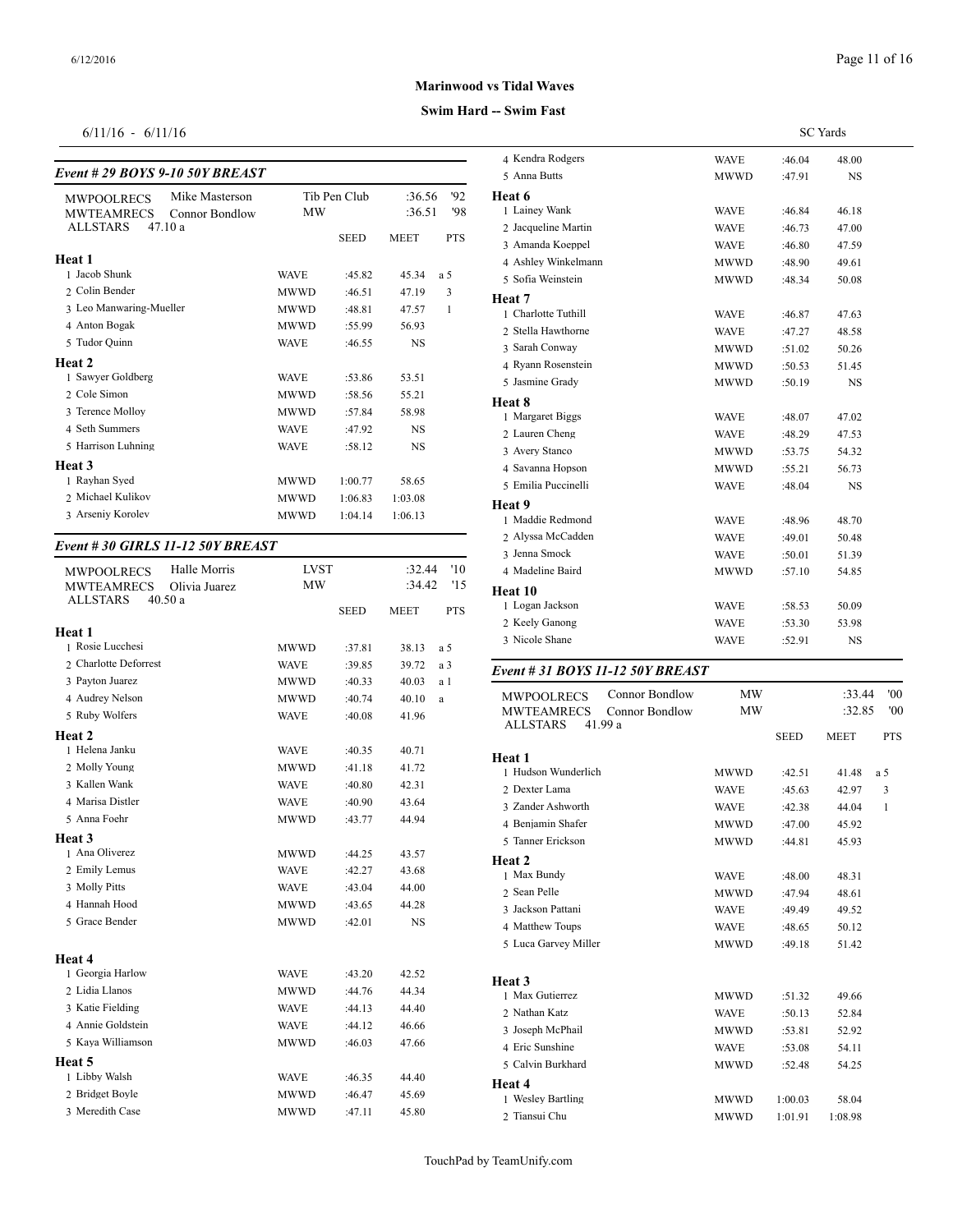## **Swim Hard -- Swim Fast**

## 6/11/16 - 6/11/16

| 3 Jasper Bankhead                      |                                   | <b>MWWD</b>            | NT          | DQ               |            | 3 Mica Smith                                             |
|----------------------------------------|-----------------------------------|------------------------|-------------|------------------|------------|----------------------------------------------------------|
| Event #32 GIRLS 13-14 50Y BREAST       | 4 Marlena Lash<br>5 Amelia Shunk  |                        |             |                  |            |                                                          |
| <b>MWTEAMRECS</b><br><b>MWPOOLRECS</b> | Elizabeth Mitchell<br>Allie Level | <b>MW</b><br><b>NR</b> |             | :33.10<br>:33.27 | '84<br>'13 | Heat 2<br>1 Jocelyn Overmy                               |
| <b>ALLSTARS</b>                        | 38.73 a                           |                        | <b>SEED</b> | <b>MEET</b>      | <b>PTS</b> | 2 Jordan Overmye<br>3 Annavija Hoy                       |
| Heat 1                                 |                                   |                        |             |                  |            | 4 Lilyana Leuenbe                                        |
| 1 Olivia Juarez                        |                                   | <b>MWWD</b>            | :34.65      | 35.08            | a 5        | 5 Courtney Morris                                        |
| 2 Ryann Degraves                       |                                   | <b>MWWD</b>            | :36.14      | 36.84            | a 3        |                                                          |
| 3 Maddie Lowe                          |                                   | <b>WAVE</b>            | :37.32      | 37.78            | a 1        | Event # 35 $BOY$                                         |
| 4 Ryann Lucchesi                       |                                   | <b>MWWD</b>            | :38.78      | 38.04            | a          |                                                          |
| 5 Rachel Jordan<br>Heat 2              |                                   | <b>WAVE</b>            | :37.85      | 38.54            | a          | <b>MWPOOLRECS</b><br><b>MWTEAMREC</b><br><b>ALLSTARS</b> |
| 1 Alexandra Polidora                   |                                   | <b>WAVE</b>            | :39.40      | 40.75            |            |                                                          |
| 2. Sara Karkal                         |                                   | <b>MWWD</b>            | :42.84      | 41.55            |            | Heat 1                                                   |
| 3 Monika Platek                        |                                   | <b>WAVE</b>            | :41.93      | 42.63            |            | 1 Max Manwaring                                          |
| 4 Annika Jorgensen                     |                                   | <b>MWWD</b>            | :44.07      | 43.47            |            | 2 Jack Laughlin                                          |
| 5 Amy Jordan                           |                                   | <b>WAVE</b>            | :43.34      | 43.64            |            | 3 Connell Phillipp                                       |
| Heat 3                                 |                                   |                        |             |                  |            | 4 Joshua Colety                                          |
| 1 Ellery Stocker                       |                                   | <b>WAVE</b>            | :44.77      | 42.51            |            | 5 Ben Foehr                                              |
| 2 Sylvie Anderson                      |                                   | <b>MWWD</b>            | :45.96      | 45.14            |            |                                                          |
| 3 Indie Adamich                        |                                   | <b>WAVE</b>            | :47.62      | 47.18            |            | Event #36 GIRI                                           |
| 4 Emma Kraus                           |                                   | <b>MWWD</b>            | :56.78      | 58.59            |            | <b>MWPOOLRECS</b>                                        |
| 5 Cassidy McBride                      |                                   | <b>MWWD</b>            | :44.90      | <b>NS</b>        |            | <b>MWTEAMREC</b>                                         |
| Heat 4                                 |                                   |                        |             |                  |            | <b>ALLSTARS</b>                                          |
| 1 Cassidy Rodgers                      |                                   | <b>WAVE</b>            | NT          | 45.03            |            |                                                          |
| 2 Elise Braff                          |                                   | <b>WAVE</b>            | :55.55      | 57.48            |            | Heat 1                                                   |
| 3 Laura McEwen                         |                                   | <b>MWWD</b>            | NT          | <b>NS</b>        |            | 1 Alina Noves                                            |
| 4 Sofia Spinozzi                       |                                   | <b>MWWD</b>            | NT          | <b>NS</b>        |            | 2 Tessa Garvey M<br>3 Josephine Fetter                   |

## *Event # 33 BOYS 13-14 50Y BREAST*

|                                                                                                                        | MW          |             | :29.37      | '02        | 5 Giselle Orson                  |
|------------------------------------------------------------------------------------------------------------------------|-------------|-------------|-------------|------------|----------------------------------|
| <b>Connor Bondlow</b><br><b>MWTEAMRECS</b><br><b>MWPOOLRECS</b><br><b>Connor Bondlow</b><br><b>ALLSTARS</b><br>37.62 a | MW          |             | :29.41      | '02        | <b>Heat 2</b><br>1 Zoe Cass-Lein |
|                                                                                                                        |             | <b>SEED</b> | <b>MEET</b> | <b>PTS</b> | 2 Mia Elkington                  |
| <b>Heat 1</b>                                                                                                          |             |             |             |            | 3 Ava Pellumbi                   |
| 1 Christopher Falvey                                                                                                   | WAVE        | :34.16      | 34.79       | a 5        | 4 Hazel Guffev                   |
| 2. James Chase                                                                                                         | WAVE        | :35.15      | 35.92       | a 3        | 5 Amelie Jarocki                 |
| 3 Connor Simon                                                                                                         | MWWD        | :37.26      | 38.74       | 1          | Heat 3                           |
| 4 Ryan Redmond                                                                                                         | WAVE        | :38.53      | 39.57       |            | 1 Brooklyn Schlui                |
| 5 Jordan Leuenberger                                                                                                   | <b>MWWD</b> | :57.02      | NS.         |            | 2 Lilian Matthies                |
| Heat 2                                                                                                                 |             |             |             |            | 3 Harper Eaton                   |
| 1 Lex Liang                                                                                                            | WAVE        | :42.36      | 42.44       |            | 4 Kayla Keenan                   |
| 2 Tibi Quinn                                                                                                           | WAVE        | :43.39      | 46.03       |            | 5 Isabella Hersh                 |
| 3 Owen Ross                                                                                                            | WAVE        | :45.52      | 46.87       |            |                                  |
| 4 Noah Friedman                                                                                                        | WAVE        | :49.78      | 48.58       |            | Heat 4                           |
| 5 Bennett Somerville                                                                                                   | WAVE        | :46.38      | 50.33       |            | 1 Hannah Hirschb                 |
|                                                                                                                        |             |             |             |            |                                  |

## *Event # 34 GIRLS 15-18 50Y BREAST*

| Tavlor Bovle<br><b>MWTEAMRECS</b> | MW          |          | :32.26      | 15         | 5 Delanev Jackson |
|-----------------------------------|-------------|----------|-------------|------------|-------------------|
| <b>MWPOOLRECS</b><br>Alex Lollini | SМ          |          | :32.53      | '04        | Heat 5            |
| ALLSTARS<br>38.99 a               |             |          |             |            | 1 Blake Cussen    |
|                                   | <b>SEED</b> |          | <b>MEET</b> | <b>PTS</b> | 2 Bailey Hedrick  |
| Heat 1                            |             |          |             |            | 3 Ouinn Maturo    |
| 1 Taylor Boyle                    | <b>MWWD</b> | $-32.26$ | 34.45       | - a 5      | Heat 6            |
| 2. Kate Masterson                 | <b>WAVE</b> | :37.23   | 3733        | a 3        |                   |

|                                        |                 |                     |             | <b>SC</b> Yards |              |
|----------------------------------------|-----------------|---------------------|-------------|-----------------|--------------|
| 3 Mica Smith                           |                 | MWWD                | :45.24      | 42.16           | 1            |
| 4 Marlena Lash                         |                 | MWWD                | :51.03      | 49.50           |              |
| 5 Amelia Shunk                         |                 | WAVE                | :38.96      | NS              |              |
| Heat 2                                 |                 |                     |             |                 |              |
| 1 Jocelyn Overmyer                     |                 | WAVE                | NT          | NS              |              |
| 2 Jordan Overmyer                      |                 | <b>WAVE</b>         | NT          | NS              |              |
| 3 Annavija Hoy                         |                 | <b>WAVE</b>         | :43.11      | NS              |              |
| 4 Lilyana Leuenberger                  |                 | MWWD                | :49.01      | NS              |              |
| 5 Courtney Morris                      |                 | WAVE                | :39.79      | NS              |              |
| Event # 35 BOYS 15-18 50Y BREAST       |                 |                     |             |                 |              |
| <b>MWPOOLRECS</b>                      | Walter Eggert   | MW                  |             | :28.63          | 06'          |
| <b>MWTEAMRECS</b>                      | Robert Lager    | МW                  |             | :28.58          | '78          |
| ALLSTARS                               | 34.07 a         |                     |             |                 |              |
|                                        |                 |                     | <b>SEED</b> | MEET            | <b>PTS</b>   |
| <b>Heat 1</b>                          |                 |                     |             |                 |              |
| 1 Max Manwaring-Mueller                |                 | MWWD                | :29.43      | 29.91           | a 5          |
| 2 Jack Laughlin                        |                 | MWWD                | :35.95      | 36.32           | 3            |
| 3 Connell Phillipps<br>4 Joshua Colety |                 | WAVE<br><b>WAVE</b> | :36.43      | 36.52           | $\mathbf{1}$ |
| 5 Ben Foehr                            |                 |                     | :42.45      | 39.96           |              |
|                                        |                 | MWWD                | NT          | NS              |              |
| Event # 36 GIRLS $8&UN 25Y FLY$        |                 |                     |             |                 |              |
| <b>MWPOOLRECS</b>                      | Kaitlyn Lo      | <b>SHST</b>         |             | :15.93          | '01          |
| <b>MWTEAMRECS</b>                      | Gina Castagnolo | МW                  |             | :15.97          | '98          |
| <b>ALLSTARS</b>                        | 21.51a          |                     | <b>SEED</b> | MEET            | <b>PTS</b>   |
| <b>Heat 1</b>                          |                 |                     |             |                 |              |
| 1 Alina Noyes                          |                 | MWWD                | :19.43      | 19.39           | a 5          |
| 2 Tessa Garvey Miller                  |                 | MWWD                | :18.82      | 19.62           | a 3          |
| 3 Josephine Fetterman-Riggle           |                 | <b>MWWD</b>         | :19.86      | 19.67           | a            |
| 4 Gabriella Grow                       |                 | <b>WAVE</b>         | :24.35      | 21.88           | 1            |
| 5 Giselle Orson                        |                 | WAVE                | :23.17      | 22.93           |              |
| Heat 2                                 |                 |                     |             |                 |              |
| 1 Zoe Cass-Lein                        |                 | MWWD                | :20.41      | 21.68           |              |
| 2 Mia Elkington                        |                 | MWWD                | :23.15      | 24.05           |              |
| 3 Ava Pellumbi                         |                 | <b>WAVE</b>         | :25.47      | 25.13           |              |
| 4 Hazel Guffev                         |                 | WAVE                | :24.82      | 26.00           |              |
| 5 Amelie Jarocki                       |                 | <b>WAVE</b>         | :31.52      | 28.25           |              |
| Heat 3                                 |                 |                     |             |                 |              |
| 1 Brooklyn Schlunt                     |                 | MWWD                | :29.19      | 27.92           |              |
| 2 Lilian Matthies                      |                 | MWWD                | :30.50      | 28.45           |              |
| 3 Harper Eaton                         |                 | WAVE                | :34.89      | 30.88           |              |
| 4 Kayla Keenan                         |                 | MWWD                | NT          | 31.56           |              |
| 5 Isabella Hersh                       |                 | WAVE                | :32.94      | NS              |              |
|                                        |                 |                     |             |                 |              |
| Heat 4<br>1 Hannah Hirschbein          |                 |                     |             |                 |              |
| 2 Tessa Holles                         |                 | WAVE                | :34.95      | 34.63           |              |
| 3 Siena Ledesma                        |                 | WAVE                | :39.36      | 35.13           |              |
|                                        |                 | WAVE                | :37.69      | 36.70           |              |
| 4 Liliana Soth                         |                 | MWWD                | NT          | 43.64           |              |
| 5 Delaney Jackson                      |                 | WAVE                | :43.67      | NS              |              |
| Heat 5<br>1 Blake Cussen               |                 |                     |             |                 |              |
|                                        |                 | WAVE                | NT          | 25.95           |              |
| 2 Bailey Hedrick                       |                 | WAVE                | NΤ          | 34.50           |              |
| 3 Quinn Maturo                         |                 | WAVE                | NT          | 35.97           |              |
| Heat 6                                 |                 |                     |             |                 |              |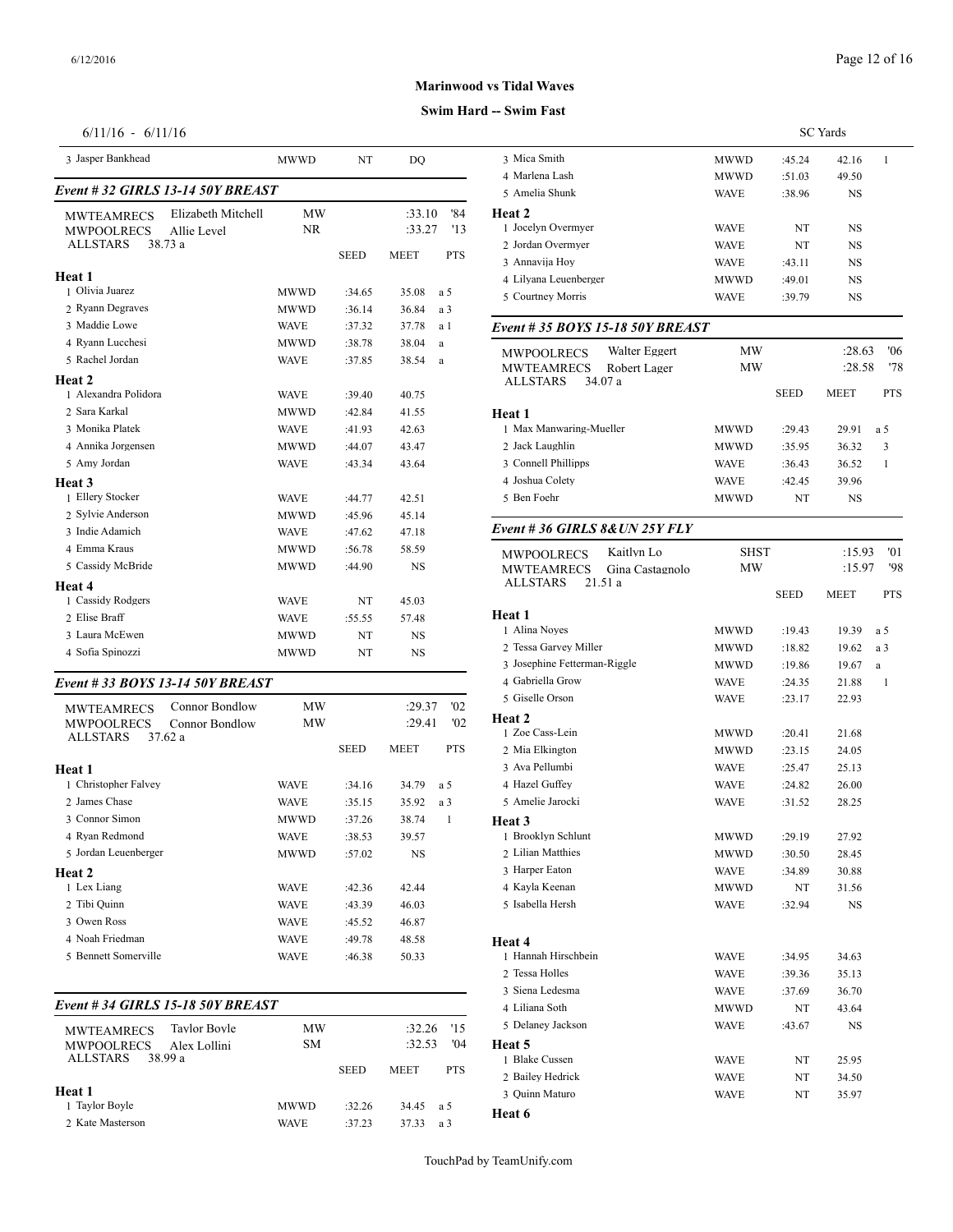#### **Swim Hard -- Swim Fast**

#### 6/11/16 - 6/11/16

| Heat 6                                                        |                          |             |             |            | 3 Logan Rudsenske                                                | <b>MWWD</b>       | :59.55      | 55         |
|---------------------------------------------------------------|--------------------------|-------------|-------------|------------|------------------------------------------------------------------|-------------------|-------------|------------|
| 1 Nicole Knoll                                                | <b>WAVE</b>              | NT          | <b>NS</b>   |            | 4 Rodrigo Diaz                                                   | <b>WAVE</b>       | :42.94      |            |
| 2 Natalie Knoll                                               | <b>WAVE</b>              | NT          | <b>NS</b>   |            | Heat 2                                                           |                   |             |            |
| 3 Daniella Knoll                                              | <b>WAVE</b>              | NT          | <b>NS</b>   |            | 1 Patrick Knopf                                                  | MWWD              | NT          | 58         |
|                                                               |                          |             |             |            | 2 Samuel Frack                                                   | <b>MWWD</b>       | NT          |            |
| Event # 37 BOYS 8& UN 25Y FLY                                 |                          |             |             |            | 3 Colby Binder                                                   | <b>WAVE</b>       | :45.19      |            |
| Gavin Pauley<br><b>MWPOOLRECS</b>                             | <b>ORCA</b><br><b>MW</b> |             | :15.47      | '03        | Event #40 GIRLS 11-12 50Y FLY                                    |                   |             |            |
| <b>MWTEAMRECS</b><br>Michael Lu<br><b>ALLSTARS</b><br>23.31 a |                          |             | :17.23      | '11        |                                                                  |                   |             |            |
|                                                               |                          | <b>SEED</b> | <b>MEET</b> | <b>PTS</b> | Reese Burns<br><b>MWPOOLRECS</b>                                 | SV<br><b>MW</b>   |             |            |
| Heat 1                                                        |                          |             |             |            | Winona McLean<br><b>MWTEAMRECS</b><br><b>ALLSTARS</b><br>35.48 a |                   |             |            |
| 1 Cayden Yock                                                 | <b>MWWD</b>              | :19.95      | 20.82       | a 5        |                                                                  |                   | <b>SEED</b> | <b>MEI</b> |
| 2 Rhys Garroway Myers                                         | <b>MWWD</b>              | :21.74      | 21.31       | a 3        | Heat 1                                                           |                   |             |            |
| 3 Benjamin Mueller                                            | <b>WAVE</b>              | :23.24      | 23.06       | a 1        | 1 Angela Tsai                                                    | <b>MWWD</b>       | :32.34      | 32         |
| 4 Nolan Deforrest                                             | <b>WAVE</b>              | :24.72      | 25.11       |            | 2 Lulu Sunshine                                                  | <b>WAVE</b>       | :34.73      | 35         |
| 5 Andrew Marks                                                | <b>MWWD</b>              | :29.32      | 27.65       |            | 3 Olivia Letts                                                   | <b>WAVE</b>       | :37.31      | 36         |
| Heat 2                                                        |                          |             |             |            | 4 Grace Bender                                                   | <b>MWWD</b>       | :33.89      | 36         |
| 1 Dominic Puccinelli                                          | <b>WAVE</b>              | :27.87      | 26.40       |            | 5 Payton Juarez                                                  | <b>MWWD</b>       | :35.98      | 36         |
| 2 Kylan Kime                                                  | <b>WAVE</b>              | :27.23      | 27.59       |            | Heat 2                                                           |                   |             |            |
| 3 Luke Hood                                                   | <b>MWWD</b>              | :32.24      | 30.84       |            | 1 Kaya Lash                                                      | <b>MWWD</b>       | :36.21      | 36         |
| 4 Alexander Kemos                                             | <b>WAVE</b>              | :30.91      | 36.61       |            | 2 Helena Janku                                                   | <b>WAVE</b>       | :37.65      | 37         |
| Heat 3                                                        |                          |             |             |            | 3 Allison Madden                                                 | <b>MWWD</b>       | :37.10      | 38         |
| 1 Rhett Krawitt                                               | <b>WAVE</b>              | :33.88      | 30.91       |            | 4 Kallen Wank                                                    | <b>WAVE</b>       | :37.79      | 38         |
| 2 Henry Kelly                                                 | <b>WAVE</b>              | :36.32      | <b>DO</b>   |            | 5 Stella Hawthorne                                               | <b>WAVE</b>       | :38.12      | 39         |
| 3 Luke Esslinger                                              | <b>WAVE</b>              | :36.14      | <b>NS</b>   |            | Heat 3                                                           |                   |             |            |
|                                                               |                          |             |             |            | 1 Addison Winship                                                | <b>WAVE</b>       | :39.86      | 42         |
| Event #38 GIRLS 9-10 50Y FLY                                  |                          |             |             |            | 2 Kaya Williamson                                                | <b>MWWD</b>       | :43.91      | 43         |
| Kensington Elwell<br><b>MWPOOLRECS</b>                        | SV                       |             | :30.47      | '15        | 3 Lainey Wank                                                    | <b>WAVE</b>       | :42.75      | 44         |
| Sally Elton<br><b>MWTEAMRECS</b>                              | MW                       |             | :32.39      | '07        | 4 Madeline Dabbah                                                | <b>MWWD</b>       | :43.37      | 44         |
| <b>ALLSTARS</b><br>41.06 a                                    |                          | <b>SEED</b> | <b>MEET</b> | <b>PTS</b> | 5 Ashley Winkelmann                                              | <b>MWWD</b>       | :44.85      | 47         |
| Heat 1                                                        |                          |             |             |            | Event #41 BOYS 11-12 50Y FLY                                     |                   |             |            |
| 1 Kate Deforrest                                              | <b>WAVE</b>              | :34.23      | 37.87       | a 5        |                                                                  |                   |             |            |
| 2 Rebecca Levy                                                | <b>MWWD</b>              | :41.29      | 41.00       | $\rm{a}$   | Marty Smith<br><b>MWPOOLRECS</b>                                 | <b>LVST</b><br>MW |             |            |
| 3 Dakota Smith                                                | <b>MWWD</b>              | :41.76      | 43.28       |            | <b>MWTEAMRECS</b><br>R.J. Williams<br><b>ALLSTARS</b><br>37.80 a |                   |             |            |
| 4 Delaney Degraves                                            | <b>MWWD</b>              | :41.72      | 43.63       |            |                                                                  |                   | <b>SEED</b> | <b>MEI</b> |
| 5 Eliza Lepyansky                                             | <b>WAVE</b>              | :41.51      | 44.99       |            | Heat 1                                                           |                   |             |            |
| Heat 2                                                        |                          |             |             |            | 1 Alejandro Alvarado                                             | <b>MWWD</b>       | :35.36      | 33         |
| 1 Sophia Letts                                                | <b>WAVE</b>              | :41.51      | 39.24       | a 3        | 2 Zander Ashworth                                                | <b>WAVE</b>       | :38.56      | 41         |
| 2 Emerald Lin                                                 | <b>MWWD</b>              | :42.39      | 39.36       | a 1        | 3 Nicholas Sanchez                                               | <b>MWWD</b>       | :46.83      | 50         |
| 3 Tess Waddy                                                  | <b>MWWD</b>              | :44.17      | 41.93       |            | Heat 2                                                           |                   |             |            |
| 4 Emily Erickson                                              | <b>MWWD</b>              | :43.81      | 43.19       |            | 1 Luca Garvey Miller                                             | <b>MWWD</b>       | :49.91      | 49         |
| 5 Isabella Wagner                                             | <b>WAVE</b>              | :52.36      | 52.42       |            | 2 Tiansui Chu                                                    | <b>MWWD</b>       | :55.16      | 1:00       |
| Heat 3                                                        |                          |             |             |            | 3 Teymur Fatullayev                                              | <b>WAVE</b>       | :42.61      |            |
| 1 Kaitlynn Fetterman-Riggle                                   | <b>MWWD</b>              | :49.77      | 51.22       |            |                                                                  |                   |             |            |
| 2 Bella Stanco                                                | <b>MWWD</b>              | :51.60      | 51.50       |            |                                                                  |                   |             |            |

## *Event # 39 BOYS 9-10 50Y FLY*

| Zachary McIntyre<br><b>MWPOOLRECS</b><br><b>MWTEAMRECS</b><br><b>Bill Sweeney</b> | NR.<br>MW   |             | :31.31<br>:33.13 | '13<br>'82 | Heat 1<br>1 Lucy Knopf                                 |
|-----------------------------------------------------------------------------------|-------------|-------------|------------------|------------|--------------------------------------------------------|
| ALLSTARS<br>42.95 a<br>Heat 1                                                     |             | <b>SEED</b> | <b>MEET</b>      | <b>PTS</b> | 2 Islay Kilgannon<br>3 Jocelyn Tsai<br>4 Alicia Helmer |
| 1 Sean Madden<br>2 Camden Franjieh                                                | <b>MWWD</b> | $-36.34$    | 37.86            | -a 5       | 5 Caitlin Kawamu                                       |
|                                                                                   | <b>MWWD</b> | :46.90      | 45.53            | 3          | <b>Heat 2</b>                                          |

3 Katherine McPhail MWWD :57.20 51.87 4 Frances O'Connor MWWD :55.79 59.76

|                   |             |        | <b>SC</b> Yards |
|-------------------|-------------|--------|-----------------|
| 3 Logan Rudsenske | MWWD        | :59.55 | 55.39           |
| 4 Rodrigo Diaz    | <b>WAVE</b> | :42.94 | DO              |
| <b>Heat 2</b>     |             |        |                 |
| 1 Patrick Knopf   | <b>MWWD</b> | NT     | 58.36           |
| 2 Samuel Frack    | <b>MWWD</b> | NT     | DO              |
| 3 Colby Binder    | <b>WAVE</b> | :45.19 | DO              |
|                   |             |        |                 |

| <b>MWPOOLRECS</b>   | Reese Burns   | SV.         |             | :27.50      | '15          |
|---------------------|---------------|-------------|-------------|-------------|--------------|
| <b>MWTEAMRECS</b>   | Winona McLean | MW          |             | :29.31      | '83          |
| 35.48 a<br>ALLSTARS |               |             | <b>SEED</b> | <b>MEET</b> | <b>PTS</b>   |
| Heat 1              |               |             |             |             |              |
| 1 Angela Tsai       |               | <b>MWWD</b> | :32.34      | 32.76       | a 5          |
| 2 Lulu Sunshine     |               | <b>WAVE</b> | :34.73      | 35.02       | a 3          |
| 3 Olivia Letts      |               | <b>WAVE</b> | :37.31      | 36.20       | $\mathbf{1}$ |
| 4 Grace Bender      |               | <b>MWWD</b> | :33.89      | 36.39       |              |
| 5 Payton Juarez     |               | <b>MWWD</b> | :35.98      | 36.71       |              |
| Heat 2              |               |             |             |             |              |
| 1 Kaya Lash         |               | <b>MWWD</b> | :36.21      | 36.71       |              |
| 2 Helena Janku      |               | <b>WAVE</b> | :37.65      | 37.41       |              |
| 3 Allison Madden    |               | <b>MWWD</b> | :37.10      | 38.15       |              |
| 4 Kallen Wank       |               | <b>WAVE</b> | :37.79      | 38.87       |              |
| 5 Stella Hawthorne  |               | <b>WAVE</b> | :38.12      | 39.30       |              |
| <b>Heat 3</b>       |               |             |             |             |              |
| 1 Addison Winship   |               | <b>WAVE</b> | :39.86      | 42.69       |              |
| 2 Kaya Williamson   |               | <b>MWWD</b> | :43.91      | 43.62       |              |
| 3 Lainey Wank       |               | <b>WAVE</b> | :42.75      | 44.38       |              |
| 4 Madeline Dabbah   |               | <b>MWWD</b> | :43.37      | 44.73       |              |
| 5 Ashley Winkelmann |               | <b>MWWD</b> | :44.85      | 47.20       |              |

## *Event # 41 BOYS 11-12 50Y FLY*

| Marty Smith<br><b>MWPOOLRECS</b>   | <b>LVST</b> |             | :27.35      | 04'        |
|------------------------------------|-------------|-------------|-------------|------------|
| R.J. Williams<br><b>MWTEAMRECS</b> | <b>MW</b>   |             | :26.73      | '09        |
| <b>ALLSTARS</b><br>37.80 a         |             | <b>SEED</b> | <b>MEET</b> | <b>PTS</b> |
| Heat 1                             |             |             |             |            |
| 1 Aleiandro Alvarado               | <b>MWWD</b> | :35.36      | 33.52       | a 5        |
| 2. Zander Ashworth                 | <b>WAVE</b> | :38.56      | 41.51       | 3          |
| 3 Nicholas Sanchez                 | <b>MWWD</b> | :46.83      | 50.28       |            |
| <b>Heat 2</b>                      |             |             |             |            |
| 1 Luca Garvey Miller               | <b>MWWD</b> | :49.91      | 49.88       | 1          |
| 2 Tiansui Chu                      | <b>MWWD</b> | :55.16      | 1:00.74     |            |
| 3 Teymur Fatullayev                | <b>WAVE</b> | :42.61      | NS.         |            |
|                                    |             |             |             |            |

#### *Event # 42 GIRLS 13-14 50Y FLY*

| Elena Alvarez<br><b>MWPOOLRECS</b><br><b>MWTEAMRECS</b><br>Jessica Loberg | <b>SHST</b><br>MW |             | $^{\prime}$ 01<br>:28.04<br>96'<br>:28.04 |            |
|---------------------------------------------------------------------------|-------------------|-------------|-------------------------------------------|------------|
| <b>ALLSTARS</b><br>33.20 a                                                |                   | <b>SEED</b> | <b>MEET</b>                               | <b>PTS</b> |
| Heat 1                                                                    |                   |             |                                           |            |
| 1 Lucy Knopf                                                              | <b>MWWD</b>       | :30.81      | 31.34                                     | a 5        |
| 2 Islay Kilgannon                                                         | <b>MWWD</b>       | :31.03      | 31.94                                     | a 3        |
| 3 Jocelyn Tsai                                                            | <b>MWWD</b>       | :31.52      | 32.57                                     | a          |
| 4 Alicia Helmer                                                           | <b>WAVE</b>       | :33.66      | 32.89                                     | a 1        |
| 5 Caitlin Kawamura                                                        | <b>WAVE</b>       | :31.84      | 34.11                                     |            |
| <b>Heat 2</b>                                                             |                   |             |                                           |            |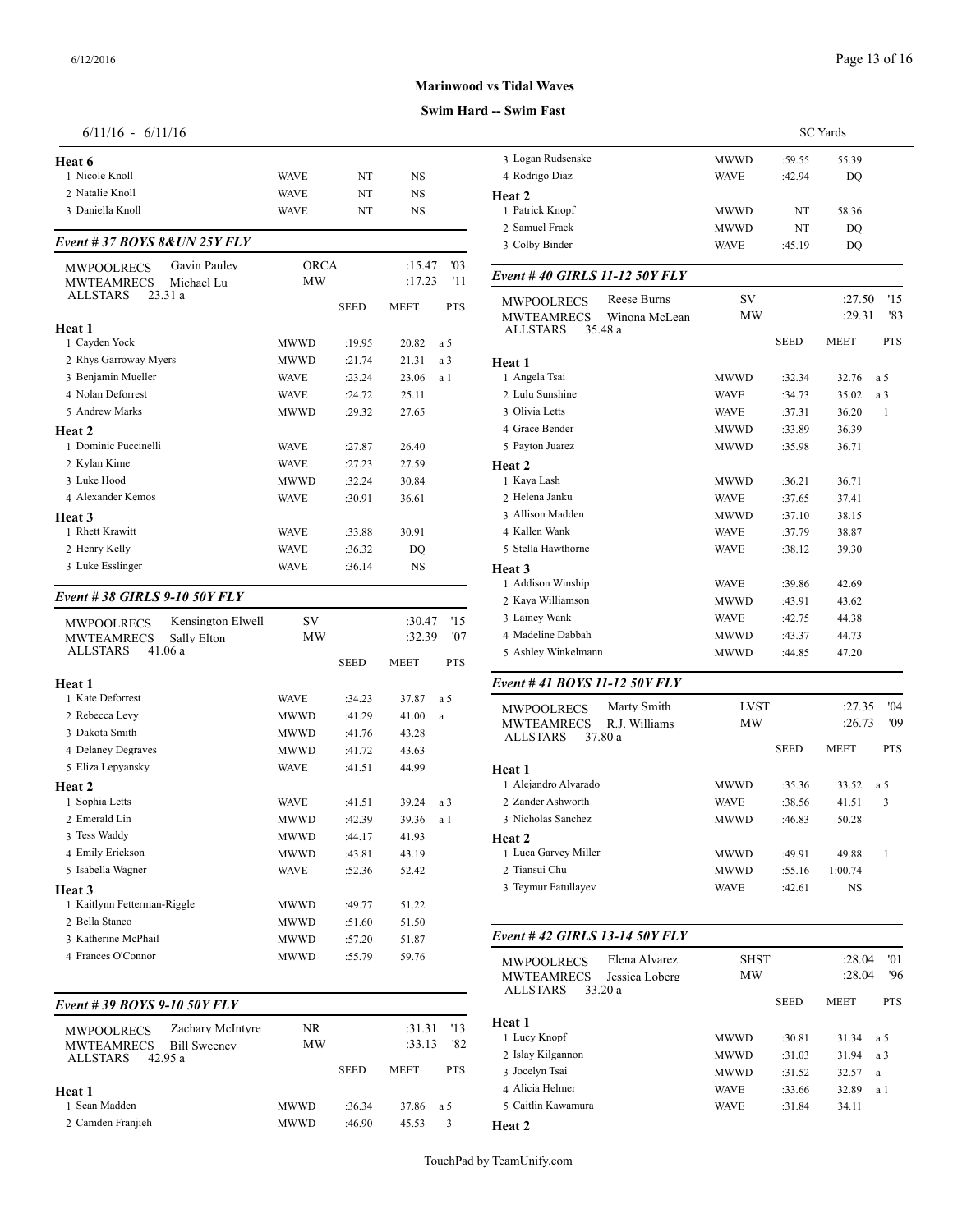| Heat 2               |             |        |       | 2 Conne      |
|----------------------|-------------|--------|-------|--------------|
| 1 Madeline Finkel    | <b>MWWD</b> | :33.68 | 33.73 | 3 Jonath     |
| 2 Reyna Morales      | <b>MWWD</b> | :33.18 | 33.84 | 4 Mitche     |
| 3 Miya Schilz        | <b>WAVE</b> | :34.93 | 34.32 | EX Ryan      |
| 4 Alexandra Polidora | <b>WAVE</b> | :35.01 | 35.37 | Heat 2       |
| 5 Amy Jordan         | <b>WAVE</b> | :41.14 | 42.01 | 1 Skyler     |
| Heat 3               |             |        |       | 2 Joseph     |
| 1 Molly Madden       | MWWD        | :33.75 | 33.55 |              |
| 2 Ruby Burkhard      | <b>MWWD</b> | :36.65 | 35.76 | Event#4      |
| 3 Gillian Laughlin   | <b>MWWD</b> | :34.69 | 35.81 | <b>MWPO</b>  |
| 4 Kailey Torres      | <b>MWWD</b> | :39.39 | 41.30 | <b>MWTE</b>  |
| Heat 4               |             |        |       | <b>ALLST</b> |
| 1 Sylvie Anderson    | MWWD        | :45.62 | 41.69 |              |
| 2 Stella Pierce      | <b>MWWD</b> | :41.34 | 42.84 | Heat 1       |
| 3 Dalynn McEwen      | MWWD        | :47.35 | NS    | 1 Alina      |
|                      |             |        |       |              |

#### *Event # 43 BOYS 13-14 50Y FLY*

| R.J. Williams<br><b>MWPOOLRECS</b>                              | MW          |             | :25.55      | '10        | 4 Gabriella Grow         |
|-----------------------------------------------------------------|-------------|-------------|-------------|------------|--------------------------|
| <b>MWTEAMRECS</b><br>R.J. William<br><b>ALLSTARS</b><br>33.13 a | MW          |             | :23.86      | '11        | Heat 2<br>1 Evelyn Noves |
|                                                                 |             | <b>SEED</b> | <b>MEET</b> | <b>PTS</b> | 2. Emerson Wunde         |
| Heat 1                                                          |             |             |             |            | 3 Zoe Cass-Lein          |
| 1 Vladimir Priahin                                              | <b>WAVE</b> | :29.44      | 29.13       | a 5        |                          |
| 2 Andrey Priahin                                                | <b>WAVE</b> | :30.60      | 31.15       | a 3        | Event #47 $BOY$          |
| 3 Will Harding                                                  | <b>WAVE</b> | :30.49      | 31.16       | a          | <b>MWPOOLRECS</b>        |
| 4 Andersen Teoh                                                 | <b>MWWD</b> | :35.22      | 35.32       |            | <b>MWTEAMREC</b>         |
| 5 Willem Brabbee                                                | <b>MWWD</b> | $-35.92$    | 36.76       |            | <b>ALLSTARS</b>          |

#### *Event # 44 GIRLS 15-18 50Y FLY*

| Alexandra Thomason<br><b>MWPOOLRECS</b><br><b>MWTEAMRECS</b><br>Jessica Loberg<br><b>ALLSTARS</b><br>32.23 a | <b>SM</b><br><b>MW</b> |             | :27.81<br>:27.62 | '12<br>'99 | 1 Cayden Yock<br>2 Beniamin Muell<br>3 Rhys Garroway |
|--------------------------------------------------------------------------------------------------------------|------------------------|-------------|------------------|------------|------------------------------------------------------|
|                                                                                                              |                        | <b>SEED</b> | <b>MEET</b>      | <b>PTS</b> | 4 Porter Note                                        |
| Heat 1                                                                                                       |                        |             |                  |            | 5 Evan Oldham                                        |
| 1 Kate Masterson                                                                                             | <b>WAVE</b>            | :30.55      | 30.54            | a 5        |                                                      |
| 2 Lily Harding                                                                                               | <b>WAVE</b>            | :32.19      | 31.44            | a 3        |                                                      |
| 3 Madeline Knopf                                                                                             | <b>MWWD</b>            | :31.49      | 31.59            | a 1        | Event #48 GIRI                                       |
| 4 Sally Lucchesi                                                                                             | <b>MWWD</b>            | :32.87      | 34.00            |            | <b>MWPOOLRECS</b>                                    |
| 5 Lilyana Leuenberger                                                                                        | <b>MWWD</b>            | :40.76      | <b>NS</b>        |            | <b>MWTEAMREC</b><br><b>ALLSTARS</b>                  |
| Heat 2<br>1 Olivia Carpenter                                                                                 | <b>WAVE</b>            | :35.68      | 34.92            |            |                                                      |
| 2 Mica Smith                                                                                                 | <b>MWWD</b>            | NT          | 37.65            |            | Heat 1                                               |
| <b>EX Taylor Boyle</b>                                                                                       | <b>MWWD</b>            | NT          | 29.78            |            | 1 Adella Frender                                     |
| 4 Courtney Morris                                                                                            | <b>WAVE</b>            | :36.67      | <b>NS</b>        |            | 2 Kate Deforrest                                     |
|                                                                                                              |                        |             |                  |            | 3 Rebecca Levy                                       |
| Heat <sub>3</sub>                                                                                            |                        |             |                  |            | 4 Ava Jorgensen                                      |
| 1 Katherine Theriault                                                                                        | <b>WAVE</b>            | NT          | <b>NS</b>        |            | 5 Delaney Degray                                     |
| 2 Natalia Lazor                                                                                              | <b>WAVE</b>            | NT          | <b>NS</b>        |            | Heat 2                                               |
| 3 Jocelyn Overmyer                                                                                           | <b>WAVE</b>            | NT          | <b>NS</b>        |            | 1 Sara Jordan                                        |
| 4 Jordan Overmyer                                                                                            | <b>WAVE</b>            | NT          | <b>NS</b>        |            | 2 Sarani Puri                                        |
|                                                                                                              |                        |             |                  |            | 3 Annesley Krawi                                     |
| Event #45 BOYS 15-18 50Y FLY                                                                                 |                        |             |                  |            | 4 Emerald Lin                                        |

| Trent Williams<br><b>MWPOOLRECS</b><br><b>MWTEAMRECS</b><br>Trent Williams | <b>MW</b><br><b>MW</b> |             | :24.87<br>: 23.64 | '08<br>'08 | 5 Kaitlynn Fettern<br>Heat 3<br>1 Clara Guffey |  |
|----------------------------------------------------------------------------|------------------------|-------------|-------------------|------------|------------------------------------------------|--|
| <b>ALLSTARS</b><br>28 46 a                                                 |                        | <b>SEED</b> | <b>MEET</b>       | <b>PTS</b> | 2 Sasha Grewal                                 |  |
| Heat 1                                                                     |                        |             |                   |            | 3 Ella Baumert                                 |  |
| 1 Jack Laughlin                                                            | <b>MWWD</b>            | $-27.86$    | 28.29             | a 5        | 4 Manisha Murthy                               |  |

## **Marinwood vs Tidal Waves**

# **Swim Hard -- Swim Fath**

| -- Swim Fast                                        |             |             |                 |              |  |
|-----------------------------------------------------|-------------|-------------|-----------------|--------------|--|
|                                                     |             |             | <b>SC</b> Yards |              |  |
| 2 Connell Phillipps                                 | <b>WAVE</b> | :29.49      | 29.32           | 3            |  |
| 3 Jonathan Chase                                    | WAVE        | :29.24      | 30.72           | 1            |  |
| 4 Mitchell Case                                     | MWWD        | :32.28      | 31.95           |              |  |
| EX Ryan Corr                                        | MWWD        | NT          | 31.81           |              |  |
| <b>Heat 2</b>                                       |             |             |                 |              |  |
| 1 Skyler Cox                                        | <b>WAVE</b> | NΤ          | NS              |              |  |
| 2 Joseph Hansen                                     | MWWD        | :32.83      | <b>NS</b>       |              |  |
| Event #46 GIRLS 8& UN 100Y I.M.                     |             |             |                 |              |  |
| Reese Burns<br><b>MWPOOLRECS</b>                    | <b>SVSS</b> |             | 1:25.60         | '11          |  |
| MWTEAMRECS<br>Carmen Eggert                         | МW          |             | 1:26.59         | '00          |  |
| 1:52.00a<br>ALLSTARS                                |             |             |                 |              |  |
| Heat 1                                              |             | <b>SEED</b> | <b>MEET</b>     | <b>PTS</b>   |  |
| 1 Alina Noyes                                       | MWWD        | 1:40.89     | 1:37.83         | a 5          |  |
| 2 Tessa Garvey Miller                               | MWWD        | 1:40.94     | 1:41.59         | a 3          |  |
| 3 Jamie Schmidt                                     | MWWD        | 1:44.58     | 1:48.06         | a            |  |
| 4 Gabriella Grow                                    | WAVE        | 1:48.45     | 1:50.24         | a 1          |  |
| <b>Heat 2</b>                                       |             |             |                 |              |  |
| 1 Evelyn Noyes                                      | MWWD        | 2:08.96     | 2:04.30         |              |  |
| 2 Emerson Wunderlich                                | MWWD        | 2:17.08     | 2:10.15         |              |  |
| 3 Zoe Cass-Lein                                     | MWWD        | 1:52.70     | DQ              |              |  |
| Event # 47 BOYS 8&UN 100Y I.M.                      |             |             |                 |              |  |
| David Delgrande<br><b>MWPOOLRECS</b>                | NOV         |             | 1:27.14         | '90          |  |
| <b>MWTEAMRECS</b><br>Chris Weisiger                 | МW          |             | 1:29.69         | '92          |  |
| 1:53.50a<br><b>ALLSTARS</b>                         |             | SEED        | MEET            | <b>PTS</b>   |  |
| Heat 1                                              |             |             |                 |              |  |
| 1 Cayden Yock                                       | MWWD        | 1:47.28     | 1:50.04         | a 5          |  |
| 2 Benjamin Mueller                                  | WAVE        | 1:52.35     | 1:55.20         | 3            |  |
| 3 Rhys Garroway Myers                               | MWWD        | 2:03.55     | 1:59.50         | 1            |  |
| 4 Porter Note                                       | MWWD        | 2:24.81     | 2:24.03         |              |  |
| 5 Evan Oldham                                       | <b>WAVE</b> | 2:06.37     | DO              |              |  |
|                                                     |             |             |                 |              |  |
| Event #48 GIRLS 9-10 100Y I.M.<br>Kensington Elwell | SV          |             | 1:13.77         | '15          |  |
| MWPOOLRECS<br>Kirsten Jensen                        | МW          |             | 1:13.97         | '86          |  |
| MWTEAMRECS<br>ALLSTARS<br>1:29.92a                  |             |             |                 |              |  |
|                                                     |             | SEED        | MEET            | <b>PTS</b>   |  |
| Heat 1<br>1 Adella Frender                          |             |             |                 |              |  |
| 2 Kate Deforrest                                    | WAVE        | 1:21.83     | 1:23.20         | a 5          |  |
|                                                     | WAVE        | 1:22.23     | 1:24.90         | a 3          |  |
| 3 Rebecca Levy                                      | MWWD        | 1:29.69     | 1:30.87         | $\mathbf{1}$ |  |
| 4 Ava Jorgensen                                     | MWWD        | 1:36.97     | 1:34.06         |              |  |
| 5 Delaney Degraves                                  | MWWD        | 1:39.01     | 1:37.41         |              |  |
| <b>Heat 2</b><br>1 Sara Jordan                      |             |             |                 |              |  |
|                                                     | WAVE        | 1:29.50     | 1:30.92         |              |  |
| 2 Sarani Puri                                       | WAVE        | 1:34.50     | 1:32.33         |              |  |
| 3 Annesley Krawitt                                  | <b>WAVE</b> | 1:33.20     | 1:32.65         |              |  |
| 4 Emerald Lin                                       | MWWD        | 1:40.32     | 1:36.87         |              |  |
| 5 Kaitlynn Fetterman-Riggle                         | MWWD        | 1:45.42     | 1:45.15         |              |  |

| 4 Emerald Lin               | <b>MWWD</b> | 1:40.32 | 1:36.87 |
|-----------------------------|-------------|---------|---------|
| 5 Kaitlynn Fetterman-Riggle | <b>MWWD</b> | 1:45.42 | 1:45.15 |
| <b>Heat 3</b>               |             |         |         |
| 1 Clara Guffey              | <b>WAVE</b> | 1:34.98 | 1:32.98 |
| 2 Sasha Grewal              | <b>WAVE</b> | 1:39.18 | 1:41.10 |
| 3 Ella Baumert              | <b>MWWD</b> | 1:46.93 | 1:43.48 |
| 4 Manisha Murthy            | <b>MWWD</b> | 1:55.08 | 1:43.73 |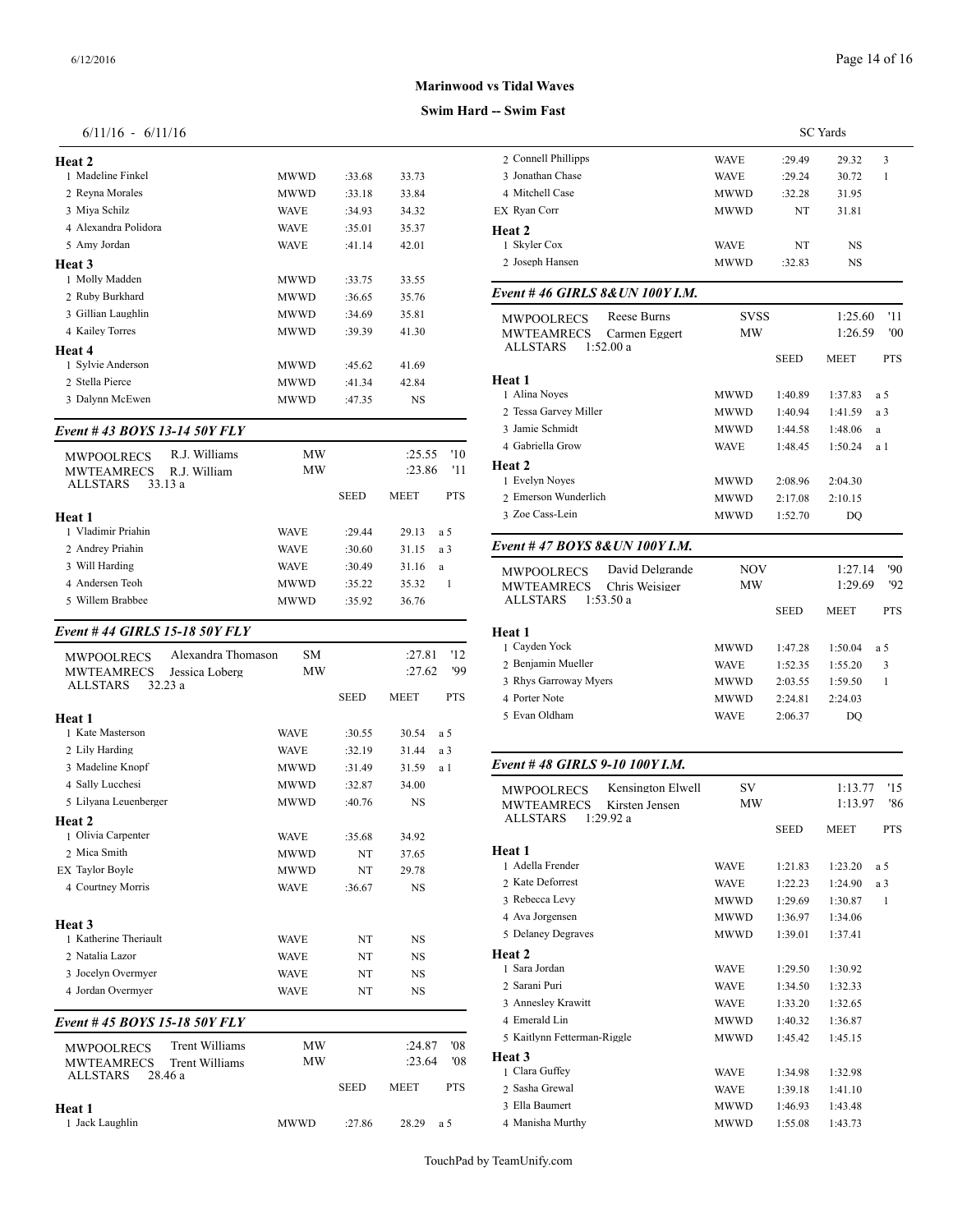## **Swim Hard -- Swim Fast**

| $6/11/16 - 6/11/16$ |
|---------------------|
|---------------------|

| 5 Elizabeth Hersh                                                         | <b>WAVE</b> | 1:42.32     | 1:46.52            |            | MWTEAMREC                             |
|---------------------------------------------------------------------------|-------------|-------------|--------------------|------------|---------------------------------------|
| Heat 4                                                                    |             |             |                    |            | ALLSTARS                              |
| 1 Julia St John                                                           | <b>WAVE</b> | 1:42.62     | 1:45.39            |            | <b>Heat 1</b>                         |
| 2 Amanda Mueller                                                          | <b>WAVE</b> | 1:55.80     | 1:50.47            |            | 1 Alejandro Alvar                     |
| 3 Alexis Strack                                                           | <b>WAVE</b> | NT          | NS                 |            | 2 Hudson Wunder                       |
| Event #49 BOYS 9-10 100Y I.M.                                             |             |             |                    |            | 3 Tor Aune                            |
|                                                                           |             |             |                    | '13        | 4 Benjamin Shafe                      |
| Zachary McIntyre<br><b>MWPOOLRECS</b><br><b>MWTEAMRECS</b><br>Douglas Wei | NR.<br>MW   |             | 1:09.55<br>1:12.72 | '10        | 5 Zander Ashwort                      |
| 1:30.80a<br>ALLSTARS                                                      |             |             |                    |            | Heat 2                                |
|                                                                           |             | <b>SEED</b> | MEET               | <b>PTS</b> | 1 Luca Garvey Mi                      |
| Heat 1                                                                    |             |             |                    |            | 2 Wesley Bartling                     |
| 1 Jacob Shunk                                                             | <b>WAVE</b> | 1:27.62     | 1:28.00            | a 5        | 3 Teymur Fatullay                     |
| 2 Jackson Conway                                                          | <b>MWWD</b> | 1:36.88     | 1:31.35            | 3          |                                       |
| 3 Colin Bender                                                            | MWWD        | 1:38.21     | 1:38.14            | 1          | Event # 52 GIRI                       |
| 4 Camden Franjieh                                                         | MWWD        | 1:41.67     | 1:39.25            |            | MWPOOLRECS                            |
| 5 Colby Binder                                                            | <b>WAVE</b> | 1:44.03     | 1:43.94            |            | MWTEAMREC                             |
| Heat 2                                                                    |             |             |                    |            | <b>ALLSTARS</b>                       |
| 1 Leo Manwaring-Mueller                                                   | MWWD        | 1:41.01     | NS                 |            |                                       |
| 2 Miles Doucette                                                          | <b>WAVE</b> | 1:50.98     | NS                 |            | Heat 1                                |
|                                                                           |             |             |                    |            | 1 Olivia Juarez                       |
| Event # 50 GIRLS 11-12 100Y I.M.                                          |             |             |                    |            | 2 Islay Kilgannon<br>3 Caitlin Kawamu |
| Reese Burns<br><b>MWPOOLRECS</b>                                          | SV          |             | 1:03.53            | '15        | 4 Gabriella Lucch                     |
| <b>MWTEAMRECS</b><br>Casey Wunsch                                         | MW          |             | 1:08.17            | '99        | 5 Maddie Lowe                         |
| ALLSTARS<br>1:18.99a                                                      |             | <b>SEED</b> | MEET               | <b>PTS</b> |                                       |
|                                                                           |             |             |                    |            | Heat 2<br>1 Ryann Degraves            |
| Heat 1<br>1 Rosie Lucchesi                                                |             |             |                    |            | 2 Lucy Knopf                          |
|                                                                           | MWWD        | 1:17.11     | 1:19.19            | 3          | 3 Rachel Jordan                       |
| 2 Lulu Sunshine                                                           | <b>WAVE</b> | 1:18.02     | 1:19.22            | 1          | 4 Devin Bosley                        |
| 3 Helena Janku                                                            | <b>WAVE</b> | 1:18.26     | 1:20.31            |            | 5 Alexandra Polid                     |
| 4 Payton Juarez                                                           | <b>MWWD</b> | 1:22.42     | 1:20.77            |            |                                       |
| 5 Kaya Lash                                                               | MWWD        | 1:21.46     | 1:21.25            |            | Heat 3<br>1 Madeline Finkel           |
| Heat 2                                                                    |             |             |                    |            | 2 Ryann Lucchesi                      |
| 1 Charlotte Deforrest                                                     | <b>WAVE</b> | 1:19.33     | 1:18.04            | a 5        | 3 Ruby Burkhard                       |
| 2 Molly Young                                                             | MWWD        | 1:22.58     | 1:22.24            |            | 4 Reyna Morales                       |
| 3 Zoe McDonough                                                           | MWWD        | 1:23.64     | 1:24.40            |            | EX Alicia Helmer                      |
| 4 Georgia Harlow                                                          | <b>WAVE</b> | 1:26.94     | 1:28.94            |            |                                       |
| 5 Charlotte Estus                                                         | <b>WAVE</b> | 1:25.09     | 1:32.02            |            |                                       |
| Heat 3                                                                    |             |             |                    |            | Event # 53 BOY                        |
| 1 Emily Lemus                                                             | WAVE        | 1:27.82     | 1:26.19            |            |                                       |
| 2 Aliyah San Andres                                                       | <b>WAVE</b> | 1:28.62     | 1:29.06            |            | MWPOOLRECS<br>MWTEAMREC               |
| 3 Lidia Llanos                                                            | MWWD        | 1:31.25     | 1:32.40            |            | ALLSTARS                              |
| 4 Bridget Boyle                                                           | MWWD        | 1:34.07     | 1:34.65            |            |                                       |
| 5 Anna Butts                                                              | MWWD        | 1:35.90     | NS                 |            | Heat 1                                |
| Heat 4                                                                    |             |             |                    |            | 1 Reece Foehr                         |
| 1 Addison Winship                                                         | WAVE        | 1:30.44     | 1:32.65            |            | 2 Vladimir Priahir                    |
| 2 Amanda Koeppel                                                          | <b>WAVE</b> | 1:35.13     | 1:34.89            |            | 3 Will Harding                        |
| 3 Jenna Smock                                                             | <b>WAVE</b> | 1:33.89     | 1:34.91            |            | 4 Benjamin Freed                      |
| 4 Meredith Case                                                           | MWWD        | 1:39.95     | 1:35.55            |            | 5 Connor Simon                        |
| 5 Madeline Baird                                                          | <b>MWWD</b> | 1:42.27     | 1:41.06            |            | Heat 2                                |
| Heat 5                                                                    |             |             |                    |            | 1 Christopher Falv                    |
| 1 Jacqueline Martin                                                       | WAVE        | NT          | 1:30.75            |            | 2 James Chase                         |
| 2 Katie Fielding                                                          | WAVE        | 1:41.19     | 1:42.72            |            | 3 Ryan Redmond                        |
| 3 Grace Whitty                                                            | <b>WAVE</b> | NT          | NS                 |            | 4 Willem Brabbee                      |
|                                                                           |             |             |                    |            | Heat 3                                |
| Event # 51 BOYS 11-12 100Y I.M.                                           |             |             |                    |            | 1 Cole Summers                        |
| Marty Smith<br><b>MWPOOLRECS</b>                                          | LVST        |             | 1:05.38            | '04        | 2 Tibi Quinn                          |
|                                                                           |             |             |                    |            |                                       |

|                                                                  | <b>SC</b> Yards |             |                    |              |  |
|------------------------------------------------------------------|-----------------|-------------|--------------------|--------------|--|
| <b>MWTEAMRECS</b><br>Chris Weisiger<br>1:21.76a<br>ALLSTARS      | <b>MW</b>       |             | 1:06.32            | 96'          |  |
|                                                                  |                 | <b>SEED</b> | <b>MEET</b>        | <b>PTS</b>   |  |
| Heat 1                                                           |                 |             |                    |              |  |
| 1 Aleiandro Alvarado                                             | MWWD            | 1:20.92     | 1:17.93            | a 5          |  |
| 2 Hudson Wunderlich                                              | <b>MWWD</b>     | 1:25.87     | 1:24.70            | 3            |  |
| 3 Tor Aune                                                       | <b>WAVE</b>     | 1:26.48     | 1:24.81            | $\mathbf{1}$ |  |
| 4 Benjamin Shafer                                                | <b>MWWD</b>     | 1:38.14     | 1:30.54            |              |  |
| 5 Zander Ashworth                                                | <b>WAVE</b>     | 1:26.21     | NS                 |              |  |
| <b>Heat 2</b>                                                    |                 |             |                    |              |  |
| 1 Luca Garvey Miller                                             | MWWD            | 1:40.56     | 1:43.70            |              |  |
| 2 Wesley Bartling                                                | <b>MWWD</b>     | 1:47.43     | 1:47.03            |              |  |
| 3 Teymur Fatullayev                                              | <b>WAVE</b>     | 1:32.89     | <b>NS</b>          |              |  |
| Event # 52 GIRLS 13-14 100Y I.M.                                 |                 |             |                    |              |  |
| Darcie Campbell<br>MWPOOLRECS<br><b>MWTEAMRECS</b><br>Cassie Fix | SV<br>МW        |             | 1:05.12<br>1:05.51 | 04<br>'01    |  |
| <b>ALLSTARS</b><br>1:15.99a                                      |                 | <b>SEED</b> | MEET               | <b>PTS</b>   |  |
| Heat 1                                                           |                 |             |                    |              |  |
| 1 Olivia Juarez                                                  | MWWD            | 1:10.66     | 1:11.98            | a 5          |  |
| 2 Islay Kilgannon                                                | MWWD            | 1:11.90     | 1:13.55            | a 3          |  |
| 3 Caitlin Kawamura                                               | <b>WAVE</b>     | 1:13.95     | 1:15.38            | a 1          |  |
| 4 Gabriella Lucchesi                                             | <b>MWWD</b>     | 1:13.80     | 1:15.73            | a            |  |
| 5 Maddie Lowe                                                    | <b>WAVE</b>     | 1:12.67     | 1:16.18            |              |  |
| Heat 2                                                           |                 |             |                    |              |  |
| 1 Ryann Degraves                                                 | <b>MWWD</b>     | 1:16.09     | 1:16.53            |              |  |
| 2 Lucy Knopf                                                     | <b>MWWD</b>     | 1:16.72     | 1:16.66            |              |  |
| 3 Rachel Jordan                                                  | <b>WAVE</b>     | 1:16.05     | 1:16.76            |              |  |
| 4 Devin Bosley                                                   | <b>WAVE</b>     | 1:15.83     | 1:18.13            |              |  |
| 5 Alexandra Polidora                                             | <b>WAVE</b>     | 1:21.54     | 1:22.15            |              |  |
| <b>Heat 3</b>                                                    |                 |             |                    |              |  |
| 1 Madeline Finkel                                                | MWWD            | 1:19.69     | 1:18.21            |              |  |
| 2 Ryann Lucchesi                                                 | MWWD            | 1:19.09     | 1:19.53            |              |  |
| 3 Ruby Burkhard                                                  | MWWD            | 1:29.21     | 1:22.18            |              |  |
| 4 Reyna Morales                                                  | <b>MWWD</b>     | 1:21.46     | 1:25.09            |              |  |
| EX Alicia Helmer                                                 | <b>WAVE</b>     | 1:15.05     | 1:16.47            |              |  |
|                                                                  |                 |             |                    |              |  |

## *Event # 53 BOYS 13-14 100Y I.M.*

| Joe Smith<br><b>MWPOOLRECS</b><br><b>MWTEAMRECS</b><br>R.J. Williams | MW          | <b>SHST</b> |             | '99<br>:59.86<br>'11<br>:58.66 |  |
|----------------------------------------------------------------------|-------------|-------------|-------------|--------------------------------|--|
| <b>ALLSTARS</b><br>1:13.64a                                          |             | <b>SEED</b> | <b>MEET</b> | <b>PTS</b>                     |  |
| Heat 1                                                               |             |             |             |                                |  |
| 1 Reece Foehr                                                        | <b>MWWD</b> | 1:03.13     | 1:04.71     | a 5                            |  |
| 2 Vladimir Priahin                                                   | <b>WAVE</b> | 1:07.33     | 1:08.03     | a 3                            |  |
| 3 Will Harding                                                       | <b>WAVE</b> | 1:08.97     | 1:11.33     | a 1                            |  |
| 4 Benjamin Freed                                                     | <b>MWWD</b> | 1:15.62     | 1:15.82     |                                |  |
| 5 Connor Simon                                                       | <b>MWWD</b> | 1:15.54     | 1:17.83     |                                |  |
| <b>Heat 2</b>                                                        |             |             |             |                                |  |
| 1 Christopher Falvey                                                 | <b>WAVE</b> | 1:10.79     | 1:11.48     | a                              |  |
| 2 James Chase                                                        | <b>WAVE</b> | 1:17.11     | 1:17.20     |                                |  |
| 3 Ryan Redmond                                                       | <b>WAVE</b> | 1:17.52     | 1:21.11     |                                |  |
| 4 Willem Brabbee                                                     | <b>MWWD</b> | 1:25.27     | <b>NS</b>   |                                |  |
| <b>Heat 3</b>                                                        |             |             |             |                                |  |
| 1 Cole Summers                                                       | <b>WAVE</b> | 1:23.75     | 1:24.65     |                                |  |
| 2 Tibi Quinn                                                         | <b>WAVE</b> | 1:25.99     | 1:25.27     |                                |  |
|                                                                      |             |             |             |                                |  |